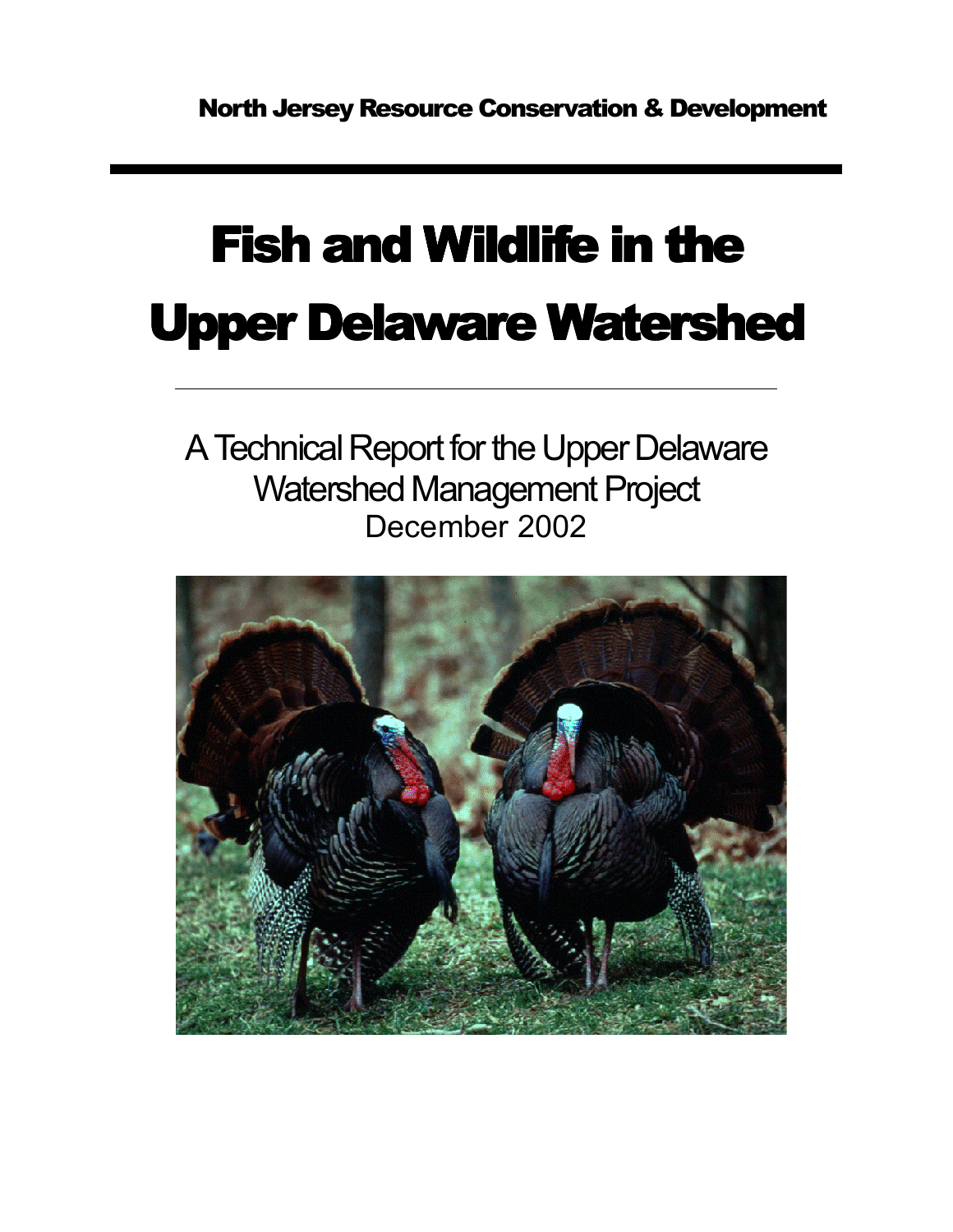

1100 Black River Road Far Hills, NJ 07931

(908)441-9191 (908) 439-2518

www.northjerseyrcd.org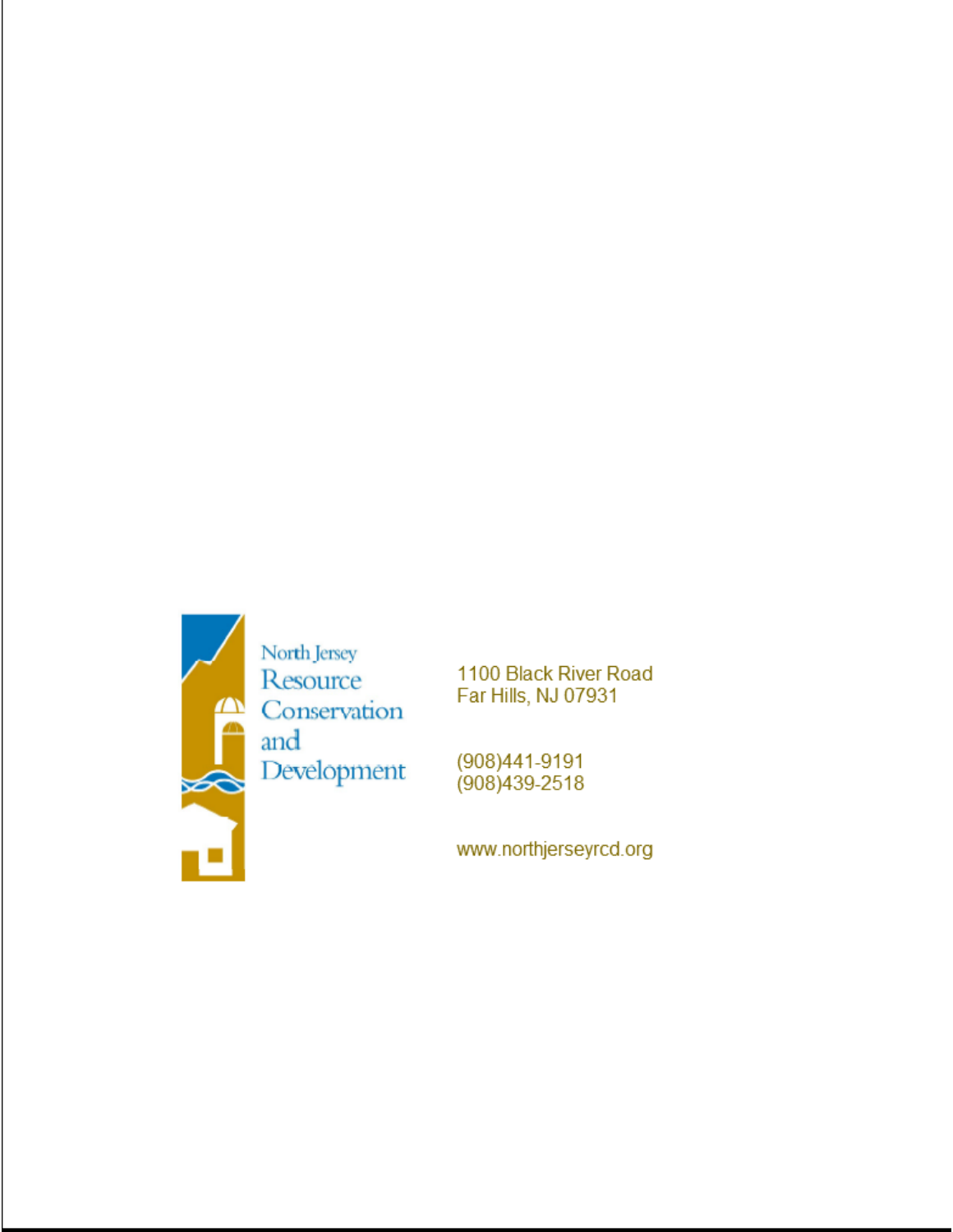### **Table of Contents**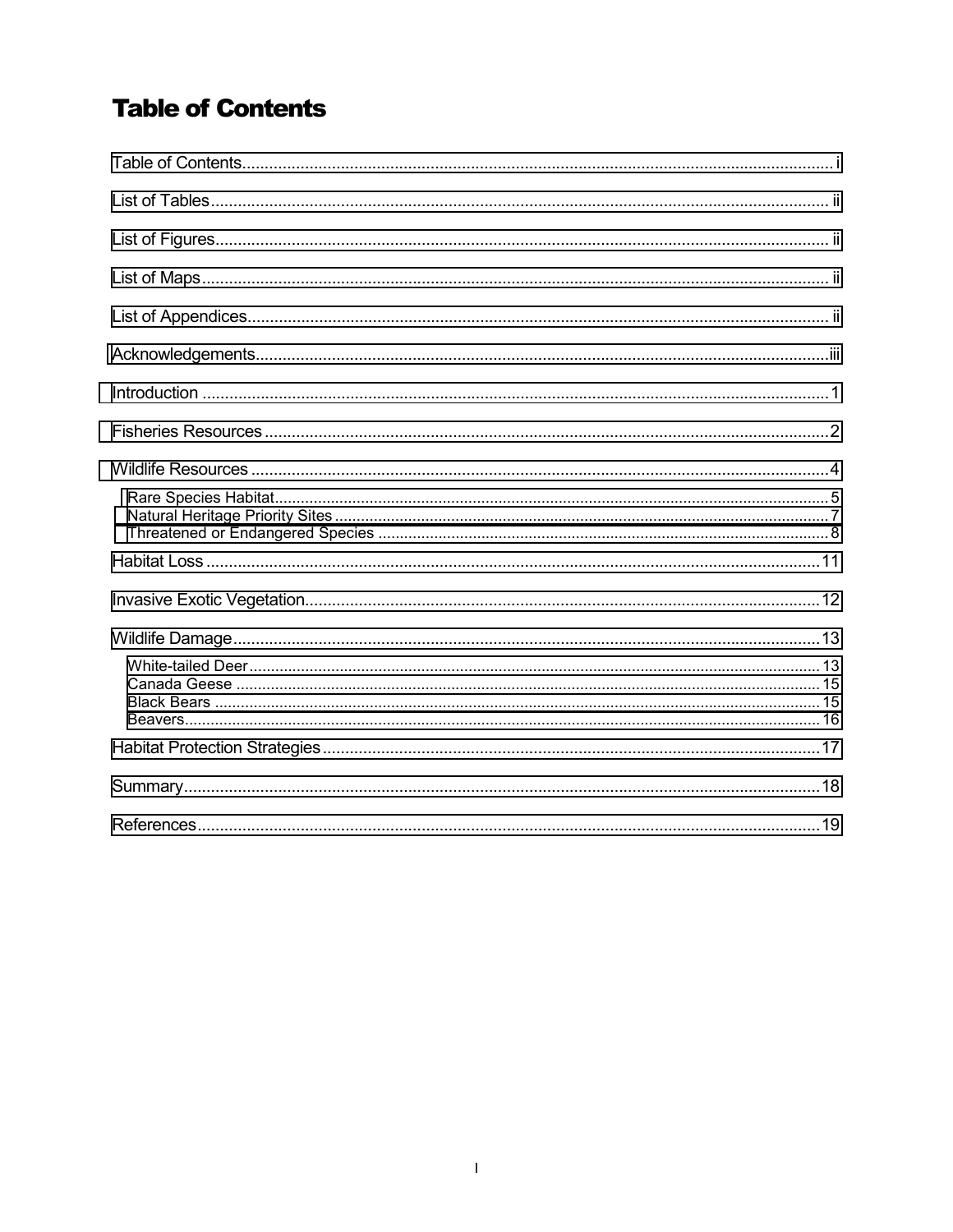### <span id="page-3-0"></span>List of Tables

Table 1: Deer Management Statistics for Deer Management Zones wholly or partially in the Upper Delaware Watershed

### List of Figures

Figure 1: American Shad

Figure 2: Bog Turtle

Figure 3: Black bears in this region display some of the highest reproductive rate in the US

### List of Maps

Map 1: Trout Stream Classifications in the Upper Delaware Watershed Management Area Map 2: New Jersey Division of Fish and Wildlife Landscape Project Critical Areas in the Flat Brook Watershed Group

Map 3: New Jersey Division of Fish and Wildlife Landscape Project Critical Areas Paulins Kill Watershed Group

Map 4: New Jersey Division of Fish and Wildlife Landscape Project Critical Areas in the Pequest Watershed Group

Map 5: New Jersey Division of Fish and Wildlife Landscape Project Critical Areas Pohatcong & Lopatcong Creek Watershed Group

Map 6: New Jersey Division of Fish and Wildlife Landscape Project Critical Areas Musconetcong Watershed

Map 7: Natural Heritage Priority Macrosites in the Flat Brook Watershed Group

Map 8: Natural Heritage Priority Macrosites in the Paulins Kill Watershed Group

Map 9: Natural Heritage Priority Macrosites in the Pequest Watershed Group

Map 10: Natural Heritage Priority Macrosites in the Pohatcong & Lopatcong Creek Watershed Group

Map 11: Natural Heritage Priority Macrosites in the Musconetcong Watershed

Map 12: Deer Management Zones

### List of Appendices

Appendix A: Breeding Birds of the Upper Delaware Watershed

Appendix B: Reptiles and Amphibians of the Upper Delaware Watershed

Appendix C: Upper Delaware Watershed Rare Wildlife Species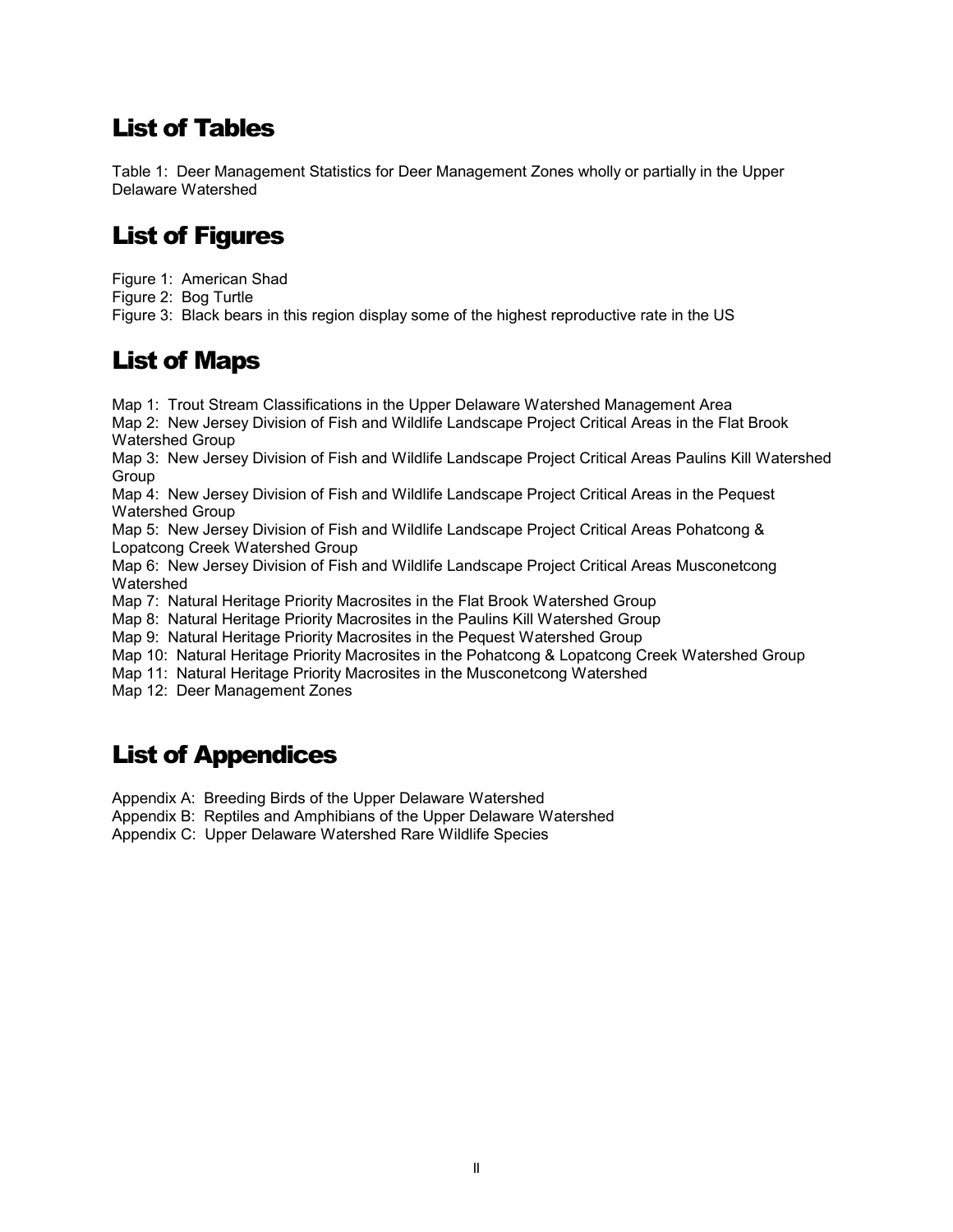### Acknowledgements

| Project Manager:            | Donna Drewes, USDA-Natural Resources Conservation Service (NRCS)<br>North Jersey Resource Conservation and Development (RC&D)<br>Clinton, NJ |
|-----------------------------|----------------------------------------------------------------------------------------------------------------------------------------------|
| <b>Project Coordinator:</b> | Christine Hall, USDA-NRCS North Jersey RC&D                                                                                                  |
| <b>Principal Authors:</b>   | Tim Dunne, Resource Conservationist<br>USDA Natural Resources Conservation Service<br>Somerset, New Jersey                                   |
|                             | Bob Blaisdell & Sean McGinnis, Geographic Information System Specialists<br>North Jersey RC&D Council                                        |

The North Jersey Resource Conservation and Development Council is a six-county regional nonprofit supported by the Soil Conservation Districts and county governments from Hunterdon, Somerset, Sussex, Morris, Warren, and Union Counties. Though organized by local communities, RC&D Councils nationwide receive technical and administrative support from the United States Department of Agriculture – Natural Resources Conservation Service through the Resource Conservation and Development Program.

This report on fish and wildlife resources in the Upper Delaware Watershed was developed from a wide range of the best available data resources. Much of this data was obtained from geographic information systems (GIS) digital information from the New Jersey Department of Environmental Protection, as well as other state and federal agencies. Secondary data presentation has not been verified by the initial source.

We would like to acknowledge the Upper Delaware Project Team for their assistance in the creation of this report. The Project Team consists of members from the following agencies or groups:

New Jersey Department of Environmental Protection (NJDEP) United States Department of Agriculture, Natural Resources Conservation Service (NRCS) United States Department of the Interior, Geological Survey (USGS) New Jersey Conservation Foundation

The Fish and Wildlife Report is intended to provide an overview of the fish and wildlife resources of the Upper Delaware Watershed as well as some of the concerns about the resources expressed by stakeholders involved with the Upper Delaware Watershed Project.

December 2002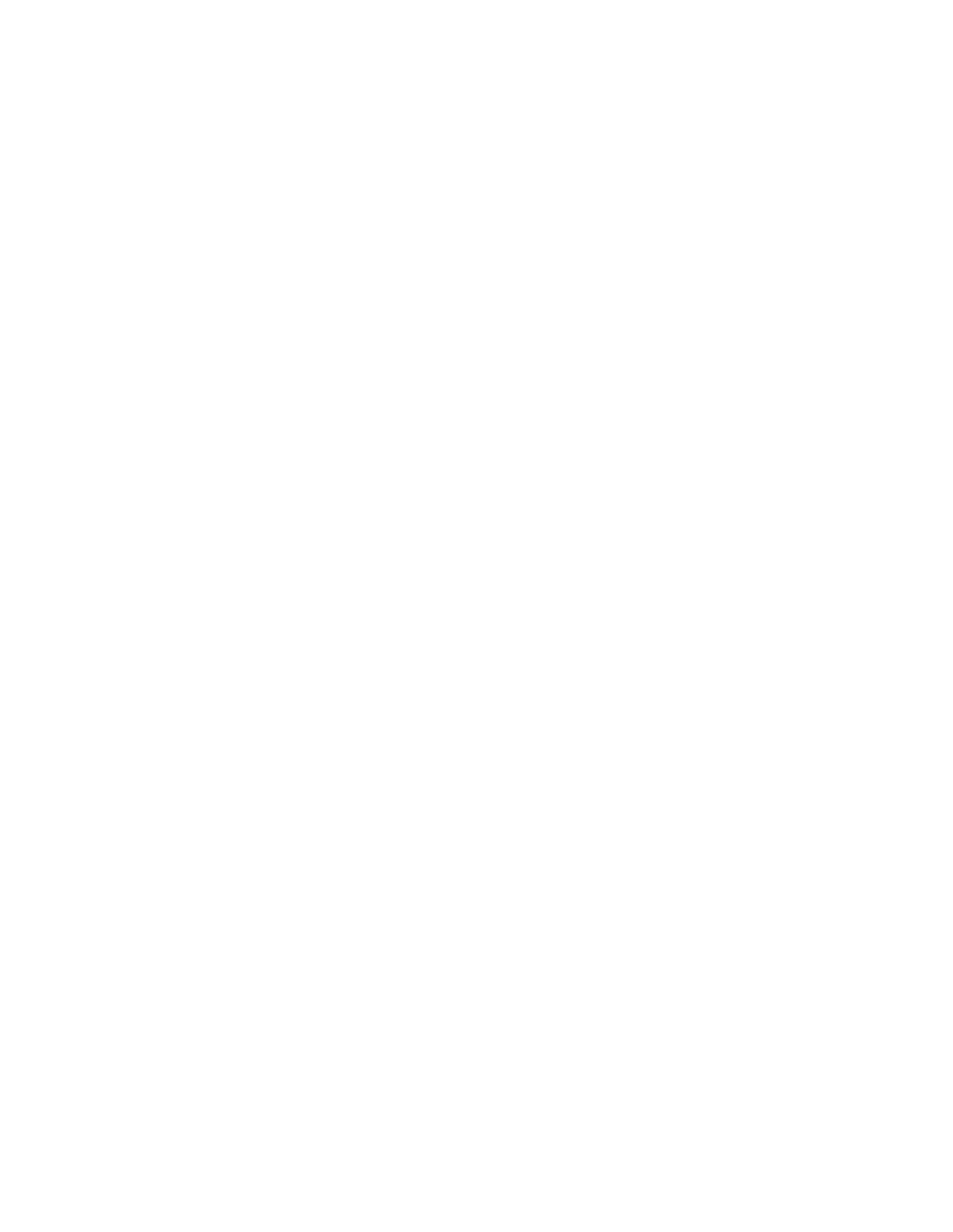## <span id="page-6-0"></span>Fish and Wildlife of the Upper Delaware **Watershed**

### **Introduction**

Fish and wildlife resources play a critical role in the Upper Delaware Watershed. Interest in wild things is as old as human civilization itself. Today's attitudes towards fish and wildlife resources vary from intense interest by some individuals to complete indifference or even contempt for some wildlife species and wildlife populations. Fish and wildlife can affect the structure and function of ecosystems. Some species pollinate, help germinate and disperse many plants. Fish and wildlife play a role in nutrient flux and cycling and help break down organic wastes and some pollutants. They also provide spiritual and intellectual stimulation. Lastly fish and wildlife maintain biological diversity through their interactions with their habitat and among species.

Fish and wildlife have important economic value in today's world. In 1991, 25 million Americans spent over \$5.2 billion taking trips to observe, feed or photograph birds (US Fish & Wildlife Service, 1995). The US Fish & Wildlife Service reported in 1996 that 77 million people in the United States participated in wildlife related recreation creating \$101 billion in expenditures (Heard, 1999). In that same report it was noted that in 1995, 26% of New Jersey's population participated in "wildlife watching" which generated \$1.8 billion in expenditures in New Jersey. Studies of ecotourism in parts of New Jersey revealed that birding can result in as much as \$10 million to local communities adjacent to National Wildlife Refuges (Kerlinger 2002). Deer hunters spend more than \$100 million each year in New Jersey according to the New Jersey Division of Fish & Wildlife. Expenditures by anglers in Warren County, New Jersey are nearly \$20 million annually (McDowell 2000).

On the other hand, wildlife damage has become a significant topic in the Upper Delaware Watershed as well as the rest of New Jersey and the Northeastern United States. Species such as white-tailed deer, black bear, Canada geese and beavers have become more abundant in recent years causing conflicts with human populations such as crop damage, car accidents, water quality degradation and other problems. Drake and Grande (2001) report that in 2000, farmers on 111 farms covering 1400 acres in New Jersey claimed \$1.8 million dollars in crop losses to 10 different species of wildlife. The New Jersey Division of Fish & Wildlife (Holloway, Personal Communication) reported that in 2000, 1375 complaints were received by the Division about black bears. The incidents resulted in over \$200,000 worth of damage and included crop loss, livestock and pet kills and home entries.

The Upper Delaware Watershed provides some of the best quality fish and wildlife habitat in New Jersey for important game and nongame species and threatened or endangered species. The watershed includes over 100,000 acres of public land in National Recreation Areas, State Parks, State Forests, Wildlife Management Areas and other public holdings. This represents 22% of the land base in the watershed and this is one of the highest percentages of any New Jersey watershed. The public lands provide quality fish and wildlife habitat for the watershed. The stresses on fish and wildlife habitat from increased development and the resulting habitat loss will continue to occur without careful natural resource management. Habitat fragmentation will continue as housing, commercial development, roads, utility lines and communication towers spring up in forests and fields throughout the watershed. The wildlife damage issues will continue to grow as more people move into the area in close proximity to wildlife populations.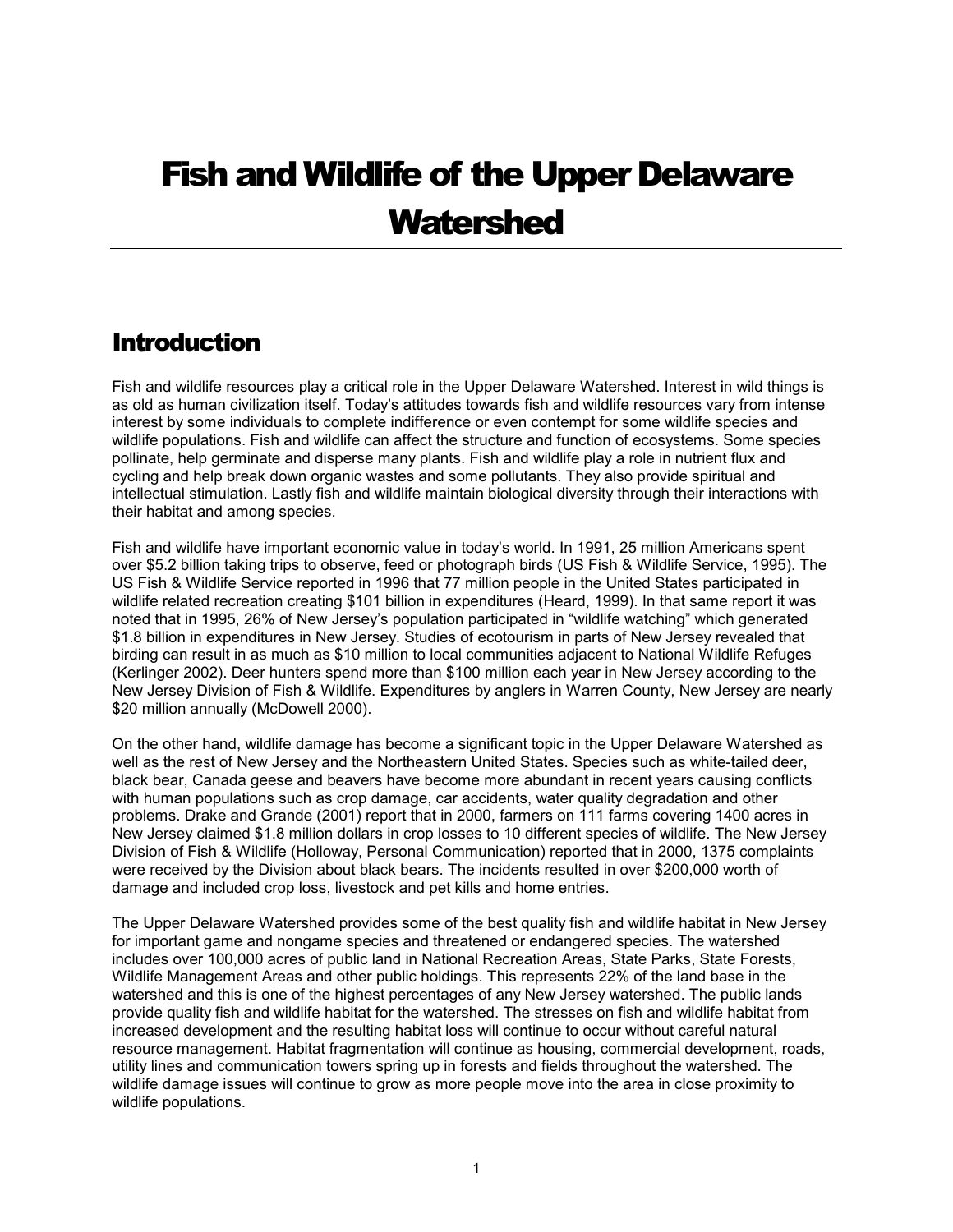### <span id="page-7-0"></span>Fisheries Resources

The Upper Delaware Watershed includes more than 300 miles of stream classified as trout production waters by NJ DEP. Over 40% of New Jersey's trout production and trout maintenance waters are found in the Upper Delaware Watershed. The classification as trout production and trout maintenance waters not only indicates suitability for the brook, rainbow and brown trout found in New Jersey, but also indicates the streams high level of water quality for other aquatic organisms and other human uses (swimming, drinking, etc.). Map 1 shows trout stream classifications in the Upper Delaware Watershed, as well as the location statewide of trout production streams.

In addition to the cold-water trout fishery, the Delaware River and some of the larger tributaries are home to other important cool and warm water recreational fishes such as, striped bass, smallmouth bass, walleye, muskellunge, channel catfish and American shad.

The return of the American Shad (*Alosa sapidissima*) to the Delaware River is a success story for both fisheries and water quality. Shad were nearly wiped out by pollution but have returned to become an important game fish in the river. Several towns along the Delaware River hold annual shad festivals that are important to the local economy and tourism industry. Below is a brief history of shad in the Delaware from the Delaware Shad Fisherman's Association:

When the Leni Lenape - the "Original People" - arrived at the valley of the Delaware River around A.D. 1396 after an epic migration that began in Asia 9,000 years earlier, they found a land of lush, green forests that were alive with animals and birds, and clear, sparkling rivers that teemed with fish. White settlers exploring the Delaware Valley two centuries later found the same scenario. An unnamed Englishman who visited the New World in 1588 was amazed by the variety of underwater life. In a letter to home he wrote:

> *"For foure moenthes of the yeere, February, March, April and May, there are plentie of Sturgeons and also in the same moenthes of Herrings; some of the ordinary bignesse as ours in England, but the most part farre greater, of eighteene, twentie inches, and some two foot ein length and better. There are also Troutes, Porpoises, Rayes, Oldwines, Mullets, Plaice, and very many other sortes of excellent good fish, which we have taken and eaten, whose names I know not but in the country language."*

The herring seen by the English traveler probably included the largest herring of all, the white shad, a relatively large, deep-bodied silver fish whose abundance was so great that it naturally became a source of food and income. What made shad even more important than other fish, though, was its taste. centuries later, well-known American ornithologist, Alexander Wilson, would dub the white shad Alosa sapidissima, or "most delicious shad". The Delaware River also harbored tremendous runs of migratory Atlantic and shortnose sturgeon, white perch, white catfish and river herring.

Shad rivers up and down the East Coast underwent drastic changes in the early 19th century as America began its change to an industrial society. Pollution came from unabated factory and sewage waste, from coal silt and sawdust, from tanneries and slaughter houses and a myriad of other businesses that treated the young nation's streams as nothing more than nature's gutters.

In late summer of 1955, twin hurricanes Connie and Diane lambasted portions of the East Coast with relentless fury. Particularly hard hit was the Delaware Valley, where the storms arrived on the heels of each other and dumped record amounts of rainfall in New York's Catskill Mountains and Pennsylvania's Poconos. Flooding was unprecedented and the loss of lives and property was staggering. Every dark cloud is said to have a silver lining, though, and if indeed there was one in the case of this natural disaster, it was

that the Delaware River received a scouring that washed away decades of built-up pollutants and silt. Many people believe that this great flood of '55 was the beginning of the modern shad revival in the Delaware Valley.

With the passage of the Clean Stream Act [Clean Water Act] in 1970, cities such as Philadelphia and Camden were mandated to upgrade sewage treatment facilities. Around the same time, the Environmental Protection Agency toughened its pollution laws and cracked down on industries that were fouling rivers and smaller streams across the country.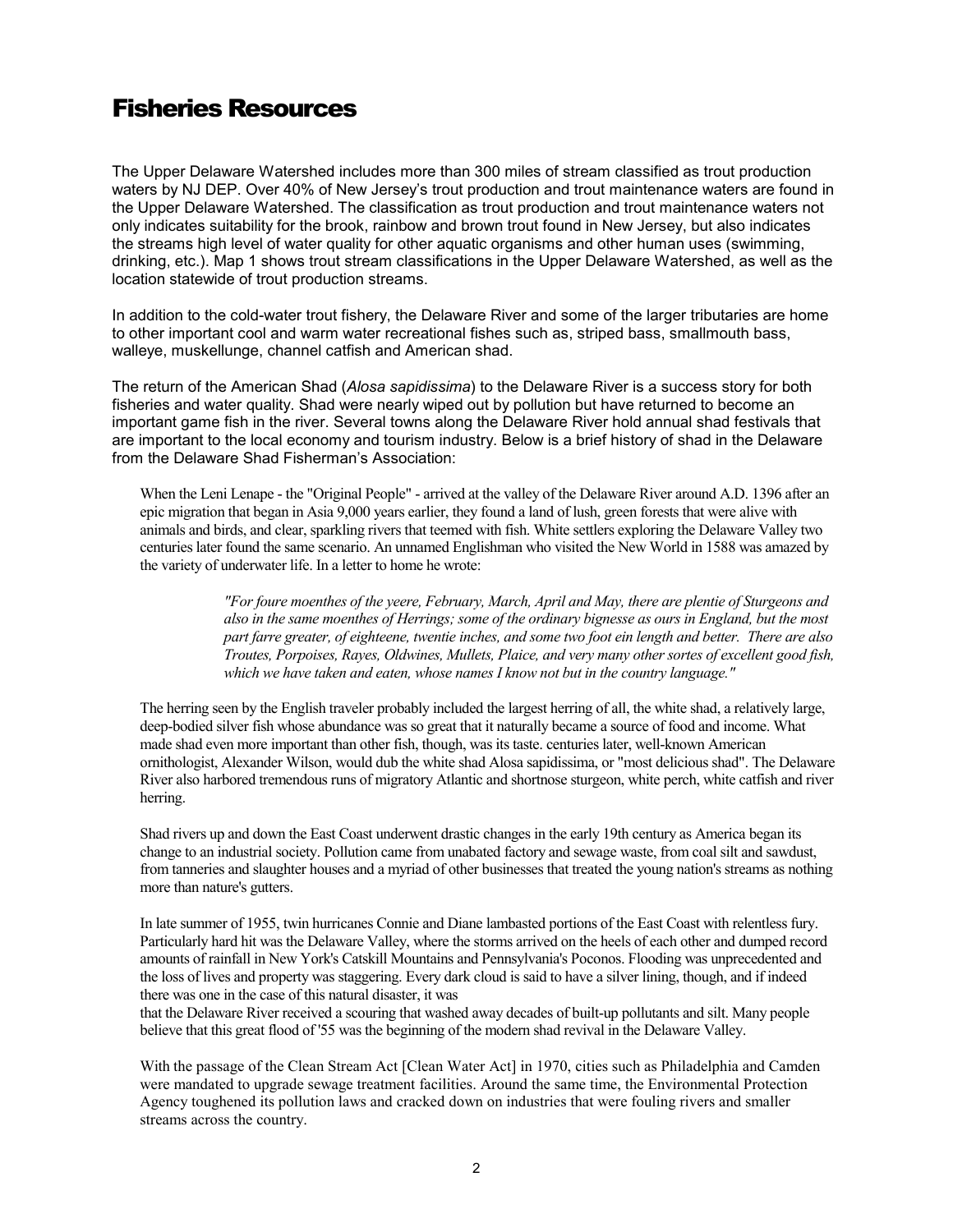

*Figure 1: American Shad* 

Slowly, the Delaware River became a cleaner environment for all fish species. By 1975, Fred Lewis's annual commercial catch in Lambertville had blossomed to 1,721 fish, and in 1979, he caught 2,052. By the late 1980s, the Delaware's shad population topped 700,000. And in 1992, there were almost one million fish entering the river according to estimates by the New Jersey Division of Fish, Game and Wildlife. Spawning grounds, which before 1970 were restricted to cleaner waters above the Delaware Water Gap, now extended south to Trenton and even into small tributaries entering Delaware Bay.

The striped bass (*Morone saxatilis*) in recent years has become more abundant in the Upper Delaware River. Historical data on Delaware River Basin striped bass stocks are scarce. There is insufficient data to determine abundance over an extended period of time. Early reports on the status of fish stocks in the Delaware River suggest that the basin once supported a thriving striped bass population prior to the Industrial Revolution. Commercial landings have been highly variable over time. Today, only the state of Delaware allows commercial fishing for striped bass.

Recreational freshwater striped bass fishing on the Delaware River in New Jersey takes place from the Philadelphia to the New York state border. Spawning takes place in the lower Delaware River up to the Route 1 Bridge in Trenton. Many striped bass continue to migrate farther up river while feeding on the spawning population of river herring and American shad that precede them. Large stripers have been caught in the Delaware River well up into New York State. Striped bass fishing usually commences around mid May.

The NJ DEP, Division of Fish & Wildlife manages fisheries resources in the Upper Delaware Watershed and throughout New Jersey. This responsibility includes protecting natural populations of fish, and maintaining a reasonable sustained annual harvest of fish. A trout-stocking program provides over 600,000 fish annually to New Jersey waters for recreational fishing purposes. The Pequest Hatchery, situated along the Pequest River in central Warren County, has been on line since 1983. The hatchery uses abundant ground water resources in the Pequest Valley to produce rainbow trout (*Oncorhynchus mykiss*), brown trout (*Salmo trutta*) and brook trout (*Salvelinus fontinalis*) each year for the Division of Fish & Wildlife's stocking program.

Warm water species including channel catfish (*Ictalurus punctatus*), largemouth bass (*Micopterus salmoides*), smallmouth bass (*Micropterus dolomieui*), muskellunge (*Esox masquinongy*), northern pike (*Esox lucius*) and walleye (*Stizostedion vitreum*) have been stocked in the Upper Delaware Watershed rivers, streams, lakes and ponds by the Division of Fish & Wildlife in recent years. The Division's Hackettstown Hatchery, along the Musconetcong River opened in 1911, produces these warm water species. More than 25 public lakes provide recreational fishing for these warm water species in the Upper Delaware Watershed. Hundreds of private small lakes and farm ponds also furnish quality warm water angling opportunities.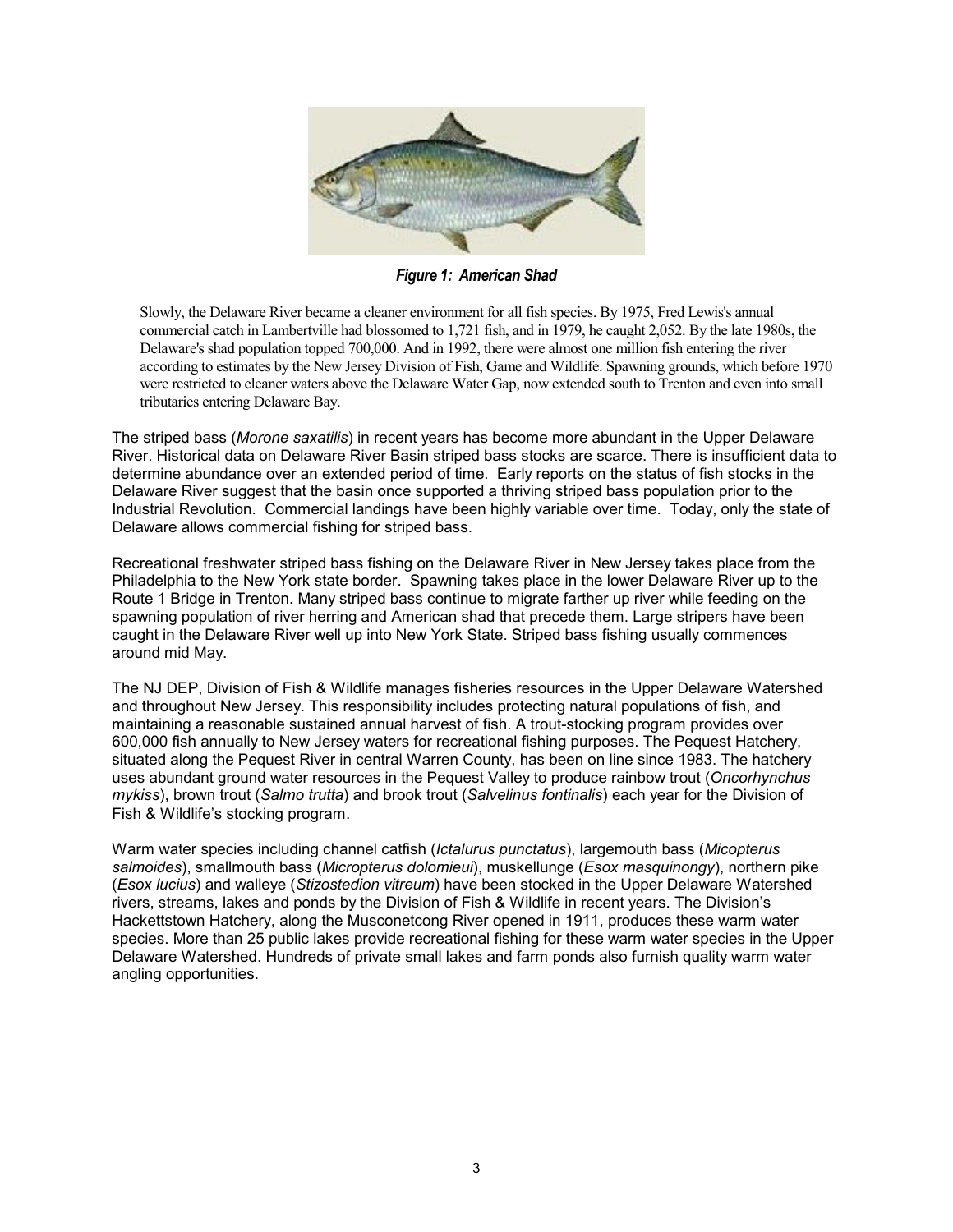### <span id="page-9-0"></span>Wildlife Resources

New Jersey is home to over 500 species of vertebrate animals considered "wildlife". If you consider invertebrate species such as recent additions to rare species lists like butterflies, beetles, dragonflies, damselflies and freshwater bivalves, the number of "wildlife" species is probably in the thousands. The Upper Delaware Watershed currently provides quality habitat for many of these species. The watershed's wildlife habitat is changing and becoming more fragmented as land use patterns in the watershed change.

Important game species such as white-tailed deer, wild turkeys, cottontail rabbits and gray squirrels are abundant throughout the watershed. Other game species that occur naturally in the watershed include ring-necked pheasants and ruffed grouse. Waterfowl and wading birds are abundant in wetlands and along the major rivers especially the Delaware, Musconetcong, Pequest and Paulins Kill. Some species of waterfowl breed in these wetland complexes and other species use Upper Delaware Watershed wetlands as wintering habitat. The riparian areas are important migratory corridors for ducks, geese, and some shorebirds. Two large rookeries for the state threatened great blue heron are present in the Upper Delaware Watershed. One rookery is along the Pequest River in Independence Township, Warren County and one is located in the upper reaches of the Paulins Kill drainage in Lafayette Township, Sussex County. The *NJ Audubon Breeding Bird Atlas* (Walsh 1998) lists 166 species of birds that breed and rear young in the Upper Delaware Watershed. A full list of breeding birds from the Breeding Bird Atlas is provided in Appendix A.

Deer hunting is an important contributor to the local economy in the Upper Delaware Watershed and much of the quality deer habitat in New Jersey is found in the watershed. Deer are managed in New Jersey by deer management zones. Deer management zones are areas with similar herd characteristics, hunting pressure and deer habitat, and are bounded by highways, rivers and other easily identifiable landmarks. In 1998, there were sixty-seven different deer management zones of varying sizes throughout the state. The Upper Delaware Watershed includes all of zones 1, 4, 5, and 7 and parts of zones 2, 6, 8, and 10. The number of deer harvested has increased dramatically in the watershed in the last 30 years. In 1980 only about 5000 deer were taken in the watershed. By 1990 the watershed deer harvest had increased to about 11,500 deer annually. And in the 2000-2001 seasons approximately 18,500 deer were harvested in the Upper Delaware Watershed, accounting for about one quarter of all the deer taken in New Jersey.

The return of the eastern wild turkey to New Jersey is an important achievement in modern wildlife management and it began in New Jersey in the Upper Delaware Watershed in the 1970's. Today New Jersey supports a healthy population of turkeys throughout much of the state that came from an initial release of a few wild birds in Sussex County. The NJ Division of Fish & Wildlife estimates the statewide population at 23,000 birds. A season for wild turkeys was instituted in 1982. A native bird that did not occur in the watershed only 25 years ago is now a common sight with thousands harvested annually by turkey hunters.

Reptiles and amphibians (herptiles or "herps") are abundant in the Upper Delaware Watershed. Amphibians include 14 species of salamanders and 14 species of frogs and toads. Twenty-six reptiles are represented by 15 species of snakes, 10 species of turtles and only 1 lizard species. The *New Jersey Herptile Atlas*, headed by the New Jersey Division of Fish & Wildlife's Endangered & Nongame Species Program (ENSP), is a quantitative survey of all reptile and amphibian species throughout the State. The *Herp Atlas*, through the efforts of ENSP and its many volunteers, is collecting data on the specific location and abundance of all reptile and amphibian species in the state. This data will be used to map the critical habitat, abundance, and distribution of our state's herp species. The *Herp Atlas* is an ongoing effort that should provide new information on species occurrence and abundance throughout New Jersey. A list of the reptile and amphibian species reported for the Upper Delaware Watershed by the *Herp Atlas* project is provided in Appendix B.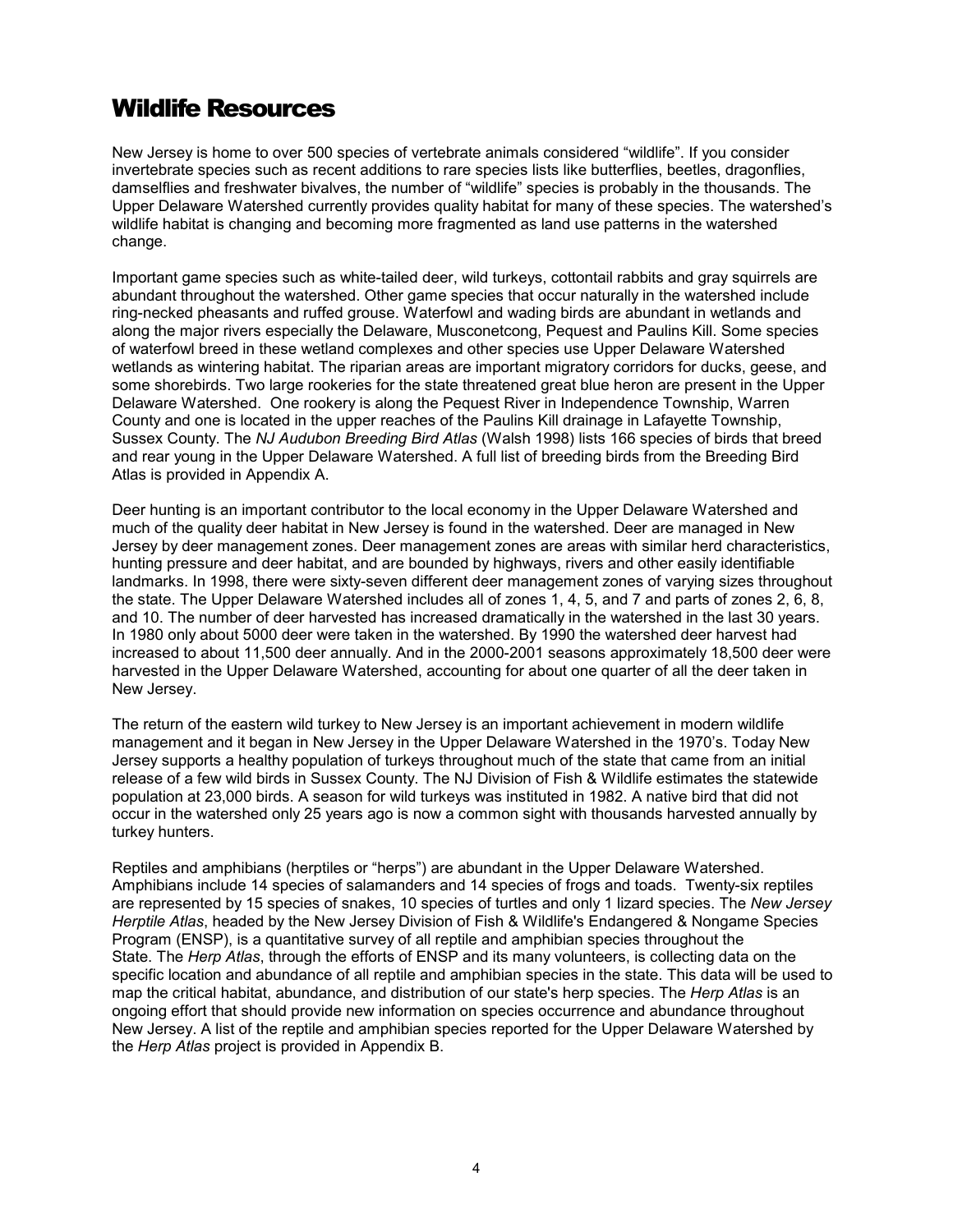#### <span id="page-10-0"></span>**Rare Species Habitat**

The NJ DEP, Division of Fish & Wildlife's Endangered and Nongame Species Program (ENSP) is responsible for management of rare species of wildlife in New Jersey. The ENSP mission is "to actively conserve New Jersey's biological diversity by maintaining and enhancing endangered and nongame wildlife populations within healthy, functioning ecosystems". The program is responsible for the protection and management of nearly 500 wildlife species found in New Jersey. These include the 61 species currently listed as endangered or threatened.

In 1994 the ENSP adopted a large-scale (landscape level) approach to protect rare species and important habitats, which is entitled, the Landscape Project. The Landscape Project is a pro-active, ecosystem-level approach for the long-term protection of rare species and their habitat in New Jersey. One of the unique features of the Landscape Project is that it focuses on the big picture and not just on individual rare species locations as they become threatened. The Landscape Project identifies critical wildlife habitats within large landscapes that must be preserved now if we want to assure the conservation of New Jersey's rare wildlife for future generations. Since many animal populations require large expanses of natural habitat for their long-term survival, the Landscape Project focuses on large areas that are ecologically similar with regard to their plant and animal communities.

Using a Geographic Information System (GIS), the ENSP is developing maps that identify critical wildlife habitat based on rare species location information and land cover classifications. Areas of critical rare species habitat within each landscape region have been identified and mapped using an extensive database of rare species location information and land use classification data. Landscape Project maps provide an accurate, reliable and scientifically sound information base for habitat protection needs within each landscape. Critical wildlife habitat is delineated from 1 (lowest score) to 5 (highest score) based upon the conservation status of wildlife species present as follows:

- 5 = Federally Threatened or Endangered Species
- 4 = State Endangered Species
- 3 = State Threatened Species
- 2 = Non-listed State Priority Species
- 1 = Potential for Endangered or Threatened Species

Areas delineated as a 1 meet minimum size requirements, but have not been adequately surveyed to determine the presence or absence of rare species.

The Landscape Project has been designed to provide users with scientifically sound information that is easily accessible and can be integrated with planning and protection programs at every level of government. Landscape Project maps and overlays provide a basis for proactive planning such as the development of local habitat protection ordinances, zoning to protect critical habitat, management guidelines for rare species protection on public and private lands, and land acquisition projects. Maps 2-6 depict the Landscape Project's "Critical Areas" for the five major subwatershed groups in Upper Delaware Watershed.

The majority of the land base in the Upper Delaware Watershed provides critical forest, forested wetlands, emergent wetlands or grassland habitat as defined by the Landscape Project and shown in the five maps of the major subwatersheds. Fourteen percent of the entire state's critical forest wildlife habitat is found within the Upper Delaware Watershed and 13% of the state's critical grassland wildlife habitat is also found in the Upper Delaware Watershed. This is no doubt due in part to the large percentage of agricultural land and forestland found in the watershed. The relatively large, unbroken tracts of forestland and grassland present provide quality habitat for forest and grassland wildlife. Increasing development in the watershed is constantly fragmenting these areas. While not present in as large numbers, the Upper Delaware Watershed includes over 4% of the state's critical wetland forest and 4% of the state's critical emergent wetlands as defined by the Landscape Project. This is still very significant and illustrates the importance of wildlife habitat in the Upper Delaware Watershed. Along with the Pinelands and the Delaware Bay areas, the Upper Delaware Watershed has some of the most important wildlife habitat in New Jersey.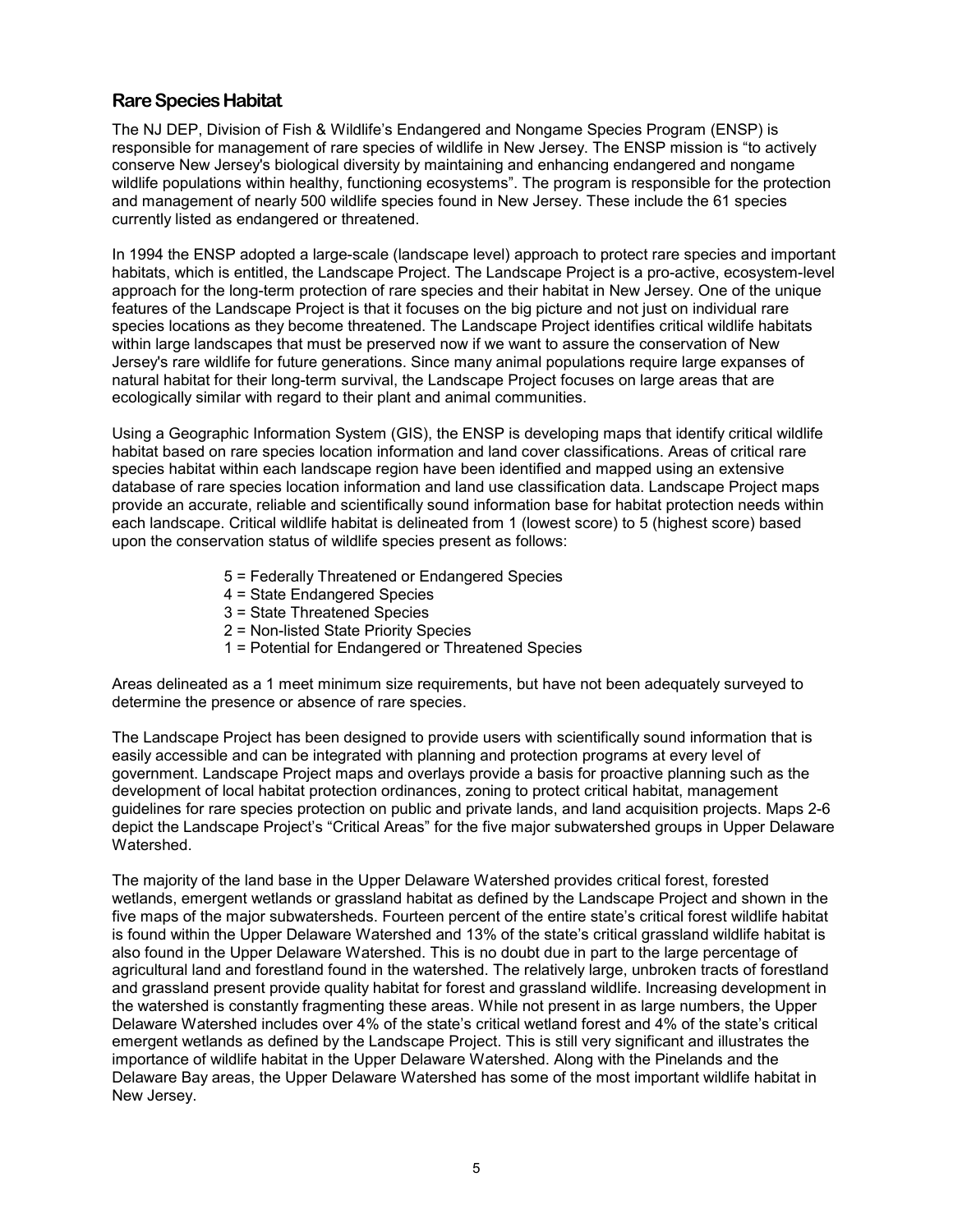The Flat Brook Watershed group (Map 2) is dominated by critical forest wildlife habitat with over 69,000 acres. More than 75% of this watershed is wooded. This large percentage of forest can be attributed to the amount of land in state and federal ownership. The woodland provides habitat for a number of the area's threatened or endangered species such as timber rattlesnakes, long-tailed salamanders, Cooper's hawks and goshawks. The woodlands also provide valuable habitat for many neotropical migrant bird species such as warblers, vireos and thrushes. Wetland forest acres (almost 6000 acres) provide habitat for rare species such as red-shouldered hawks and wood turtles. The Flat Brook sub-watershed does include over 3300 acres of critical grassland habitat, mostly clustered around agricultural lands in the fertile stream valleys. These areas provide important habitat for the federally threatened bog turtle and several species of state threatened or endangered grassland birds.

The Paulins Kill Watershed group (Map 3) also includes significant acreage in critical forest wildlife habitat, almost 65,000 acres much of this in the northern half of that watershed. This area also includes federal and state owned forestland where rare species can find protection from development. The agricultural lands in the eastern reaches of the watershed and along the Paulins Kill provide over 18,000 acres of critical grassland habitat. Grassland birds and the federally threatened bog turtle are found in these important grassland habitats. Over 7000 acres of critical wetland forest in the watershed provides habitat for species such as red-shouldered hawks, barred owls and a rookery for great blue herons.

The Pequest Watershed group (Map 4) includes more than 45,000 acres of critical forest wildlife habitat, representing almost one half of the area of this sub-watershed. Much of this woodland is located on the steep ridges of Jenny Jump State Forest and Allamuchy State Park and forests along the Pequest River. These woodlands provide habitat for many of the rare birds, reptiles and amphibians found in the Upper Delaware Watershed. Additionally over 19,000 acres of critical grassland wildlife habitat is present in the agricultural areas spread throughout the watershed. The majority of this grassland is critical habitat for state threatened grassland birds such as the grasshopper sparrow, savannah sparrow and bobolink. This watershed also includes significant critical wetland habitat acreage with 6500 acres of forested wetland and about 5200 acres of emergent wetlands. These wetlands provide important habitat for many game species and nongame species. The wetlands are protected by the NJ Fresh Water Wetlands Act and should continue to provide valuable habitat for perpetuity.

The Pohatcong and Lopatcong Watershed group (Map 5) includes over 22,000 acres of critical forest wildlife habitat or about 32% of the forest found in this sub-watershed. Over 60% of this critical forest wildlife habitat is scored as a "5" (the highest score by the NJ Division of Fish & Wildlife). This is due to the presence of nesting bald eagles (federally threatened) at the Merrill Creek Reservoir in Harmony Township, Warren County. Almost 24,000 acres of critical grassland habitat is found in this watershed group. The grassland habitat is clustered in several intensively farmed areas in Harmony Township, Pohatcong Township and Franklin Township. Only about 2000 acres of critical wetland habitat occur on this watershed. The most critical wetland habitat is found in the upper reaches of Pohatcong Creek.

The Musconetcong Watershed (Map 6) includes over 48,000 acres of critical forest wildlife habitat and about 16,000 acres of critical grassland wildlife habitat. The forest habitat is found mainly on the steep ridges above the Musconetcong River and in Allamuchy State Park. The grassland habitat is centered in the agricultural areas from Bloomsbury to Port Murray in Warren County. Similar rare forest and grassland wildlife species are found in these critical habitats as the previous 4 sub-watersheds discussed. About 6400 acres of critical wetland habitat occur in this watershed. Most of this habitat is concentrated in the upper reaches of the watershed near the large lakes.

The Landscape Project data should be integrated with other local, county, regional and state land use planning data to provide a basis for wise land use decision-making that will protect the Upper Delaware Watersheds valuable wildlife resources. Landscape Project data can be used to acquire and protect critical habitat, develop local habitat protection ordinances and to develop management strategies for rare species on public and private land.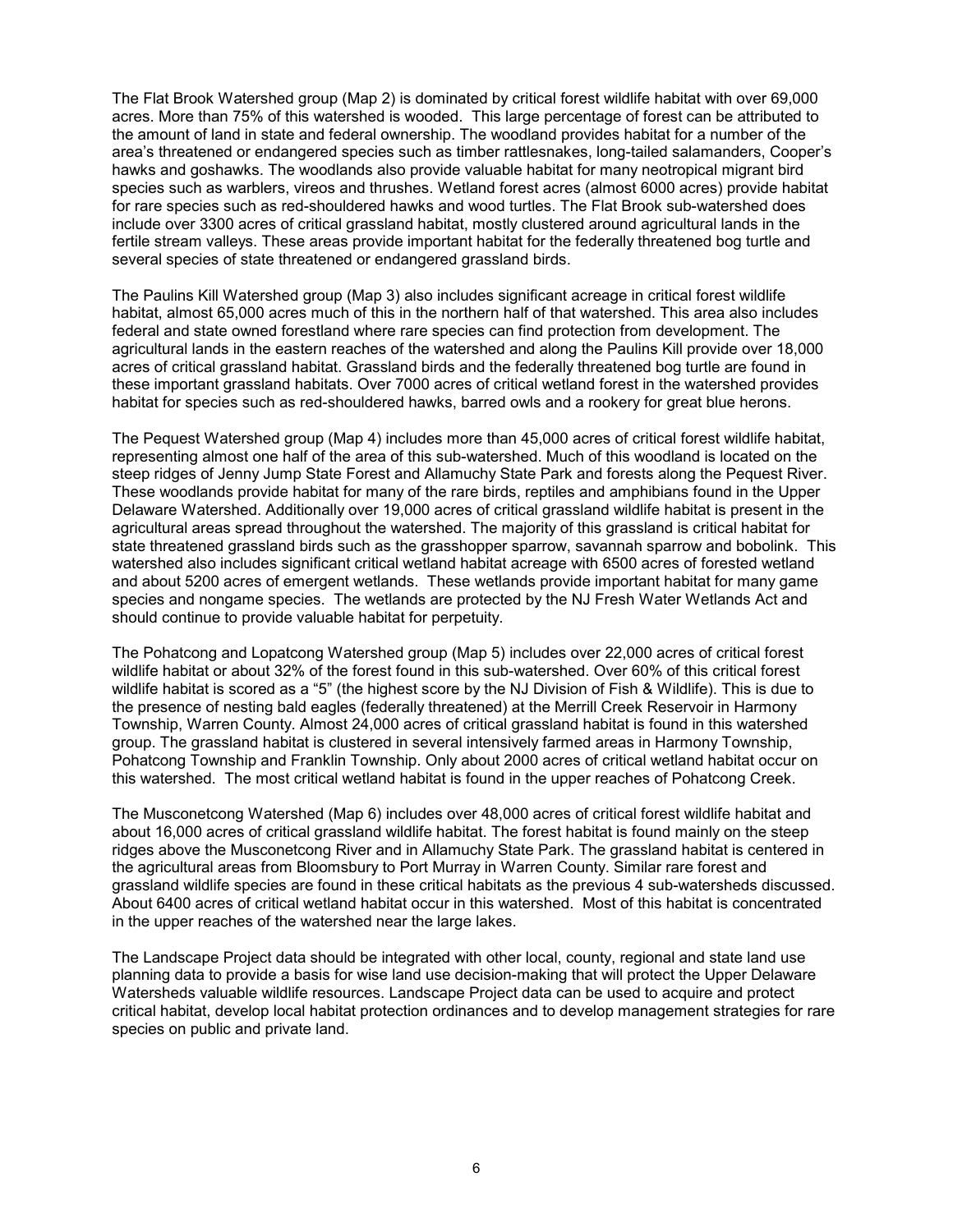#### <span id="page-12-0"></span>**Natural Heritage Priority Sites**

Through its Natural Heritage Database, the Office of Natural Lands Management (ONLM) of the Department of Environmental Protection identifies critically important natural areas in order to conserve New Jersey's biological diversity. The database provides detailed, up-to-date information on rare species and natural communities to planners, developers, and conservation agencies for use in resource management, environmental impact assessment, and both public and private land protection efforts. Using the database, ONLM has developed this coverage of Natural Heritage Priority Sites that represent some of the best remaining habitat for rare species and exemplary natural communities in the state. These areas are considered to be top priorities for the preservation of biological diversity in New Jersey. If these sites become degraded or destroyed, we may lose some of the unique components of our state's natural heritage.

The Office of Natural Lands Management has identified 389 priority sites in New Jersey, about 75 of which are in the Upper Delaware Watershed. The Nature Conservancy and the DEP's Endangered and Nongame Species Program have provided key information or assisted with the delineation of a number of the sites. Natural Heritage Priority Site maps are used by individuals and agencies concerned with the protection and management of land. The maps have been used by municipalities preparing natural resource inventories, public and private conservation organizations preparing open space acquisition goals; land developers and consultants identifying environmentally sensitive lands; and public and private landowners developing land management plans. Maps 7-11 depict the Natural Heritage Priority Sites for the five watershed groups in the Upper Delaware Watershed.

The Flat Brook Watershed group (Map 7) includes only one area with "Outstanding Significance" and one area with "Very High Significance". The Arctic Meadows area in Walpack Township is an inland acid seep that includes a grass/sedge meadow, surrounded by a hemlock-deciduous forest. The plant communities here contain the only known example of a globally imperiled, state endangered plant species. This outstanding significance site spills over into the Paulins Kill Watershed. The Montague Rivershore area in Montague Township, near the Route 206 bridge, is the only very high significance site. This site includes unique rock ledges and seepage areas along the Delaware River that harbor an assemblage of endangered plant species. This watershed group also includes about 1700 acres of areas with "High significance", 2000 acres with "Moderate Significance" and 4500 acres of "General Biodiversity Interest". These areas include a diverse array of rare plant and animal species and unique natural communities.

The Paulins Kill Watershed group (Map 8) includes only one area with outstanding significance, the previously mentioned Arctic Meadows site that is partially within the Flat Brook Watershed. There are eight sites, totaling about 1500 acres that have very high significance in the Paulins Kill Watershed. These areas are mostly wetlands with rare plant and animal species and include the Monroe Big Springs near Lafayette, the Swartswood Sinkhole Ponds in Stillwater Township, Woodruffs Gap Fen in Sparta Township and White Lake in Blairstown Township. Over 4000 acres of Natural Heritage sites with moderate significance and almost 9000 acres of areas with general biodiversity interest area present in the watershed. The largest individual area is the 6600 acre Kittatinny Mountain Macrosite that is almost 10 miles of extensive hardwood forest, talus slopes, cliffs, hemlock ravines and hardwood and coniferous swamps.

Generally the farther south you move in the Upper Delaware Watershed, more human disturbance occurs and fewer rare plants, animals and natural communities can be found. The Pequest Watershed group (Map 9), south of the Paulins Kill and Flat Brook Watersheds, includes fewer Natural Heritage priority sites than sub watersheds farther north. No outstanding significance sites are found. A large area (2400 acres+) of very high significance is found where Green, Andover and Fredon Townships all meet near Springdale, Sussex County in the uppermost reach of the Pequest Watershed. In this area a large limestone wetland complex includes numerous alkaline seeps, streams and a concentration of rare plants and animals. Most of this site is within the state's Whittingham Wildlife Management Area, managed by the NJ Division of Fish and Wildlife. Most of the other Natural Heritage priority sites of high significance (6 sites), moderate significance (6 sites) and of general biodiversity interest (5 sites) are found in wetlands and forests in the upper reaches of this watershed.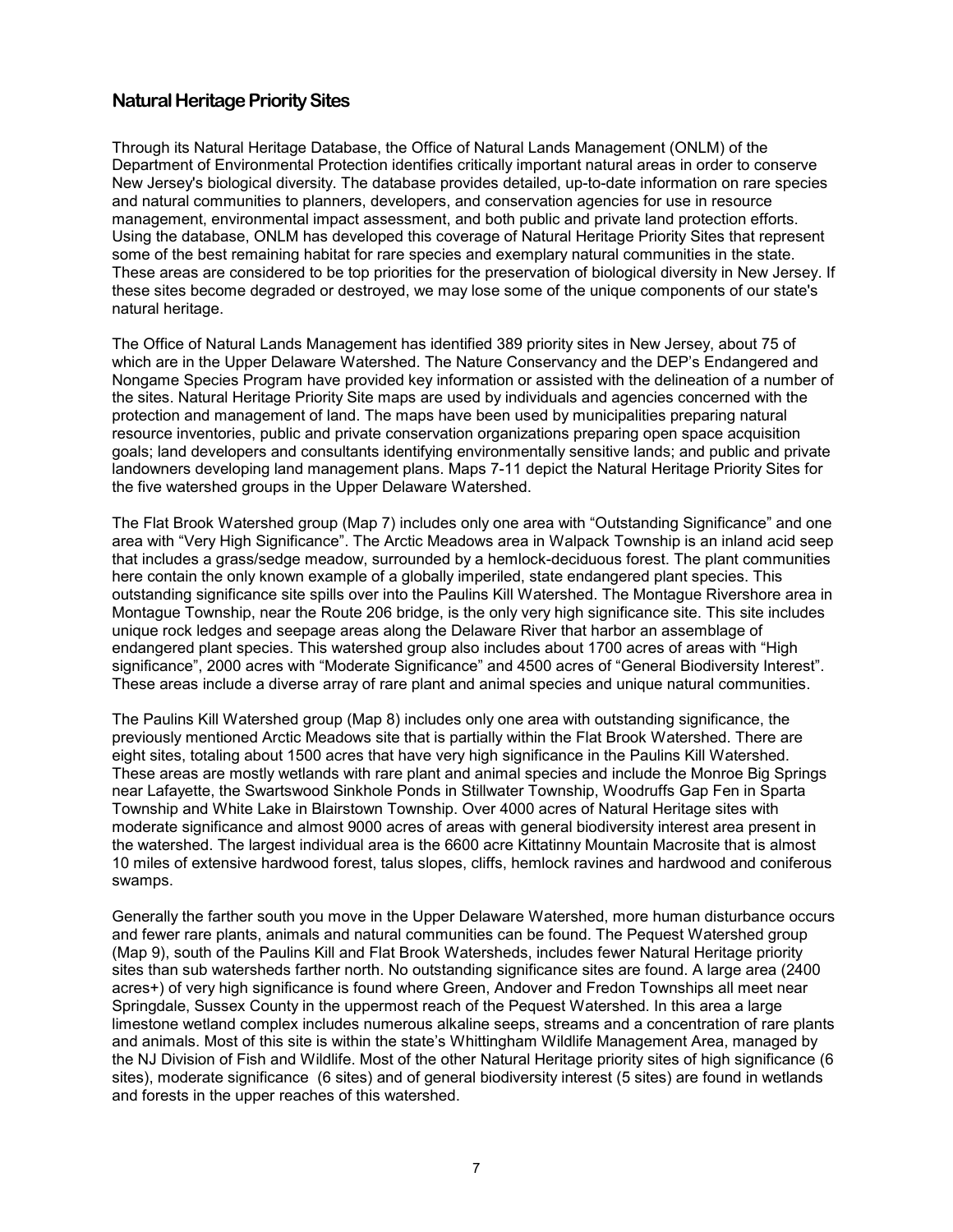<span id="page-13-0"></span>The Pohatcong and Lopatcong Watershed group (Map 10) contains only four Natural Heritage sites of moderate significance and three sites of general Biodiversity interest. Two large areas of farmland, the Garrison Road site in Harmony Township (almost 2500 acres) and the Alpha Grasslands in Pohatcong Township (almost 2000 acres), provide habitat to a number of state threatened or endangered grassland bird species.

The Musconetcong Watershed group (Map 11) contains only one Natural Heritage site of high significance (Budd Lake Bog) and five sites of moderate significance. The Budd Lake Bog site in Mt. Olive Township contains an imperiled natural community – a black spruce swamp and a number of state rare plant species. The moderate significant sites include wooded swamps, alluvial woodlands and hemlock ravines that have state rare plant and animal species present.

The Natural Heritage Priority Sites displayed contain some of the best and most viable occurrences of endangered and threatened species and natural communities, but they do not cover all known habitat for endangered and threatened species in the Upper Delaware Watershed. Additional information on each priority site can be obtained from the DEP publication *An Atlas of Natural Heritage Priority Sites for the Preservation of Biological Diversity* (ONLM 1999) or from the DEP's GIS web site at [http://www.state.nj.us/dep/gis/.](http://www.state.nj.us/dep/gis/) 

#### **Threatened or Endangered Species**

The unique wetlands, grasslands and forestlands of the Upper Delaware Watershed provide habitat for many rare wildlife species. Twenty-five species, listed as threatened or endangered by the NJ Division of Fish & Wildlife occur in the Upper Delaware Watershed. An additional 10 wildlife species are on the NJ Natural Heritage's rare species list, designated as either declining or their status is undetermined. A list of the Upper Delaware Watershed's rare wildlife species from the Natural Heritage Database can be found in Appendix C. Lists of rare, threatened or endangered species and natural communities for the Upper Delaware Watershed and all of New Jersey can be obtained from the Office of Natural Lands Management web site at [www.natureserve.org/nhp/us/nj/.](http://www.natureserve.org/nhp/us/nj/) Several noteworthy rare species are found in the Upper Delaware Watershed including the bog turtle, bald eagle, timber rattlesnake, bobcat and several species of grassland birds. These are discussed below.

#### *Bog Turtle*

The bog turtle (*Clemmys muhlenbergii*) is listed as an endangered species on New Jersey's threatened and endangered species list, and as a federally threatened species by the US Fish & Wildlife Service. Over 50% of New Jersey's bog turtle habitat has been lost in the last 30 years (Niles). Much of New Jersey's remaining bog turtle habitat occurs in fens, bogs and wetland meadows in the Upper Delaware Watershed. Bog turtle habitat is characterized by mucky, organic soils that are saturated by perennial groundwater discharge. Plant communities in bog turtle habitat are almost always dominated by low growing hydrophytic grasses, sedges, rushes, mosses and ferns. Shrub and tree cover in bog turtle habitat is usually very sparse. Other features in good bog turtle habitat include spring fed rivulets, shallow mucky pools and abundant hummocks.



*Figure 2: Bog Turtle*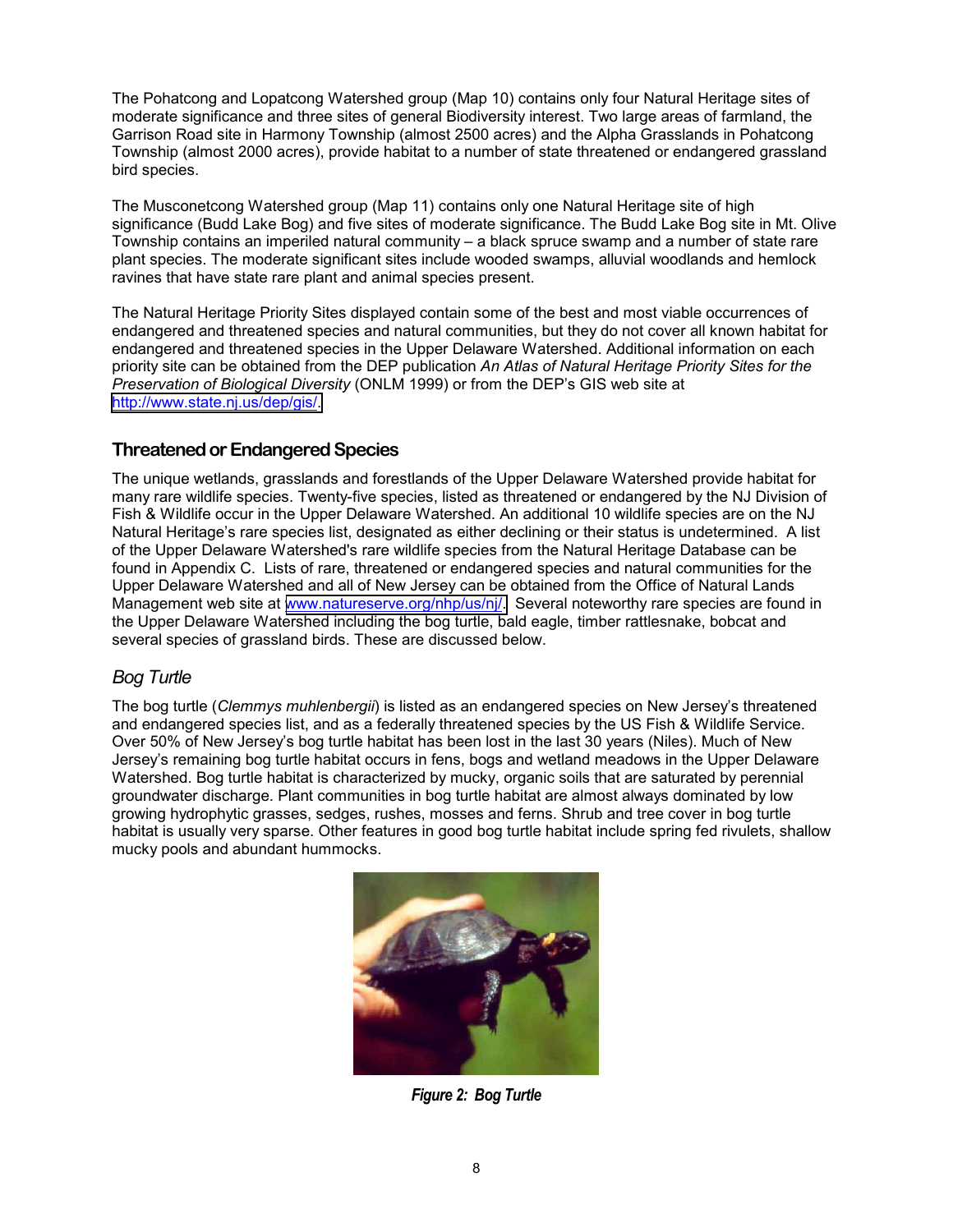Intensive land use such as development, agriculture and transportation corridors can destroy bog turtle habitat through wetland alteration or through secondary impacts such as water table alteration, stormwater discharge and nutrient enrichment. Interestingly agricultural areas such as pastures can provide quality bog turtle habitat. Grazing livestock can control woody vegetation and maintain the proper wetland hydrology and herbaceous plant community. Pasture must not be overgrazed and water quality issues must be monitored closely in order for bog turtles to coexist with grazing livestock.

The NJ Division of Fish & Wildlife's Endangered and Nongame Species Program (ENSP) has created and is implementing a comprehensive bog turtle management initiative to provide long term conservation of important bog turtle populations in New Jersey, many of which occur in the Upper Delaware Watershed. This effort should help to foster relationships with private landowners, facilitate acquisition of sites threatened by development, perform habitat management on public and private sites and advance bog turtle habitat protection. The USDA Natural Resources Conservation Service (NRCS) has provided federal funding for habitat management since 1998 for known bog turtle populations through the Wildlife Habitat Incentives Program (WHIP). Up to 75% of the costs of implementing best management practices such as, woody vegetation management, livestock fencing, invasive plant control and water quality protection, can be funded by WHIP. Private landowners or other partners need to provide the remaining funding either through inkind or cash contributions. Local contributions can be through in-kind contributions of labor or materials needed to implement or maintain the practice. To date, 29 bog turtle habitat enhancement projects have been funded by WHIP in New Jersey.

#### *Bald Eagle*

The bald eagle (*Haliaeetus leucocephalus*) is listed as an endangered species on New Jersey's threatened and endangered species list, and as a federally threatened species by the US Fish & Wildlife Service. New Jersey was once home to more than 20 pairs of nesting bald eagles. By 1970 only one pair of eagles nested in New Jersey due to extensive pesticide use (DDT and others) that bioaccumulate and cause egg shell failures. Through laws that banned the use of harmful chemicals as well as the efforts of ENSP and others, nest success has increased to almost the historic levels. Winter bald eagle census data has shown increases from less than 10 eagles sighted in New Jersey in 1978 to over 100 eagles observed in the late 1990's. The Upper Delaware Watershed is an important wintering area for bald eagles, with eagles feeding mainly along the Delaware River from Belvidere in Warren County to the New York State line.

There was only one verified active bald eagle nest in the Upper Delaware Watershed in 2001, located at Merrill Creek Reservoir in Harmony Township, Warren County (Valent, personal communication). Breeding season eagle activity along the Delaware River in Warren and Sussex counties is increasing and undiscovered nests may be present. One of the greatest threats to the active nests is human disturbance during the breeding season from February to June. Education, establishing safe viewing locations and habitat acquisition are all undertaken to reduce disturbance of active eagle nests. The threat of contaminants from pollution continues to be a concern.

#### *Timber Rattlesnake*

The timber rattlesnake (*Crotalus horridus*) may be the state's most endangered species. They occur in relatively small numbers in the few remaining remote and rugged areas of the state. The Upper Delaware Watershed contains some of the best remaining habitat for timber rattlesnakes in New Jersey. Zappalorti, *et al*. (1995) report that of northern New Jersey's 29 extant timber rattlesnake den colonies, 7 are located in Sussex and Warren counties, within the Upper Delaware Watershed.

Den sites are generally on rocky ledges, talus slides or boulder fields at the base of a cliff with open fissures leading to hibernation chambers below frost level. Basking areas that receive direct sunlight with few trees and shrubs are often found near the den site. Mature deciduous or mixed deciduous-coniferous forests, usually with relatively open forest canopy, are preferred habitat after the denning season. Habitat destruction and alteration and human encroachment into timber rattlesnake habitat are currently considered the greatest threats to their survival in New Jersey. Timber rattlers are also often illegally collected by amateur snake hunters, causing threats to local populations. Others will wantonly kill timber rattlesnakes on sight due to past human conditioning.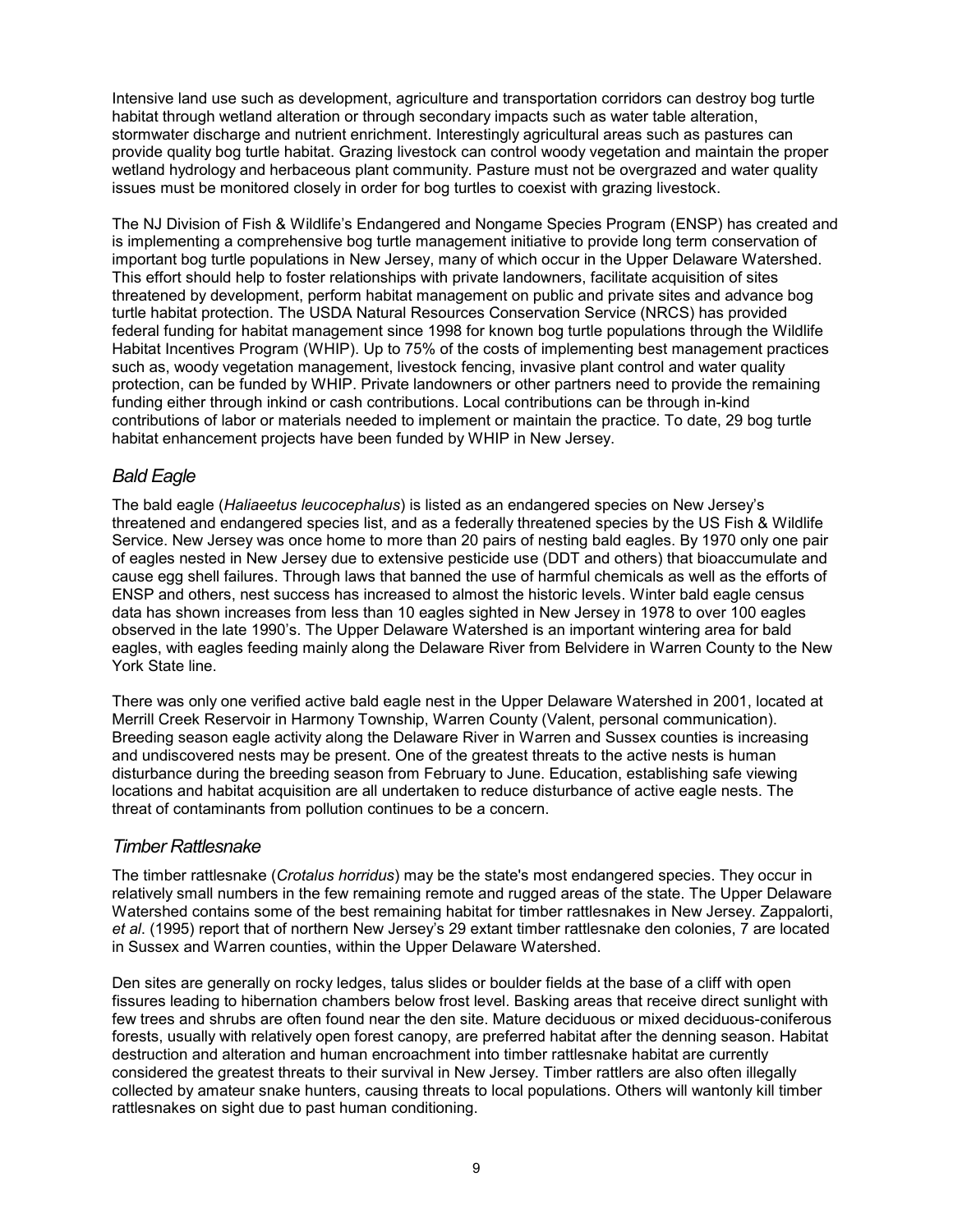During the spring of 1999 the NJ Division of Fish & Wildlife's Endangered and Nongame Species Program began a project to study the seasonal movements and habitat use of a timber rattlesnake population at the Delaware Water Gap National Recreation Area. Biologists surgically implanted small radio transmitters into the bodies of eleven adult timber rattlesnakes that enabled them to follow each snake throughout the entire active season. Using radio telemetry equipment, researchers located each snake every other day from the time the transmitters were implanted until they went into hibernation in the fall. Using satellites and a global positioning system, biologists can precisely map each snake's location. Snake locations are then downloaded into a computer mapping or Geographic Information System (GIS) to provide a precise picture of each snakes' movement during the entire season. Biologists have located additional winter dens for timber rattlesnakes that were previously unknown. The information will help National Park Service managers make sound decisions regarding recreational uses of public lands while protecting a unique wildlife population.

#### *Bobcats*

The bobcat (*Felis refus*) virtually disappeared from New Jersey at the turn of the 19th century when most of the state's woodland was cleared. In the 1950's and 1960's there were reports of bobcat sightings but by the early 1970's they were believed to be extirpated from the state (NJ Div. Fish, Game & Wildlife). In 1977 the Division of Fish, Game & Wildlife initiated a project to restore bobcats in New Jersey. By 1982, 24 bobcats that were captured in Maine were released in northern New Jersey. Since that time bobcat sightings have become more common and bobcats have become established in Sussex, Warren, Morris and Passaic counties. In 1991 the bobcat was listed as an endangered species under the NJ Endangered and Nongame Species Act.

Bobcats have a large home range that, depending upon prey availability and mating opportunities, may be up to 80 square miles (Koehler 1987). Bobcats are wide-ranging species that need large contiguous patches of suitable habitat to survive. Forest fragmentation and habitat destruction and alteration from urban sprawl are the greatest threats to bobcats in New Jersey. Fragmentation of bobcat habitat can isolate individuals and result in population declines. Bobcats are also very susceptible to feline distemper, a deadly viral disease transmitted to bobcats by domestic and feral house cats.

#### *Grassland Birds*

Grassland birds are a group of species that rely on open landscapes and grass or grass-like vegetation for their habitat needs. The US Geologic Survey's Biological Resources Division has conducted Breeding Bird Surveys (BBS) for more than 25 years and reports that grassland birds, as a group, have declined more than other groups such as forest and wetland birds (USDA NRCS 1999). In New Jersey several species of grassland birds are either threatened or endangered, mainly due to loss of large tracts of grassland. The Upper Delaware Watershed provides some of the best grassland bird habitat in New Jersey due to the presence of large unbroken tracts of farmland. Even in this region habitat fragmentation, habitat loss, farmland conversion and other threats are causing grassland species to decline.

Most of the grassland species that are declining require large (> 50 acres) unbroken grassland tracts for nesting and other habitat functions. Each individual species has unique habitat requirements such as short grass and abundant insects for grasshopper sparrows, or tall grasses and abundant rodents for northern harriers. Most of the grassland birds will avoid small fields of grassland that are broken up by small woodlots or even hedgerows.

Many large grassland tracts that are hayed by modern farming equipment are sinks for grassland birds. Grassland birds may be attracted to the sites by abundant suitable vegetation during the early nesting season only to have the nests destroyed by haying operations in May and June.

Habitat protection efforts include protection of large unbroken grassland tracts by acquisition by government agencies or non-governmental environmental groups and implementing management practices conducive to grassland bird nesting. The USDA NRCS's Wildlife Habitat Incentives Program (WHIP) has been used to provide incentive payments for delaying grass mowing until after bird nesting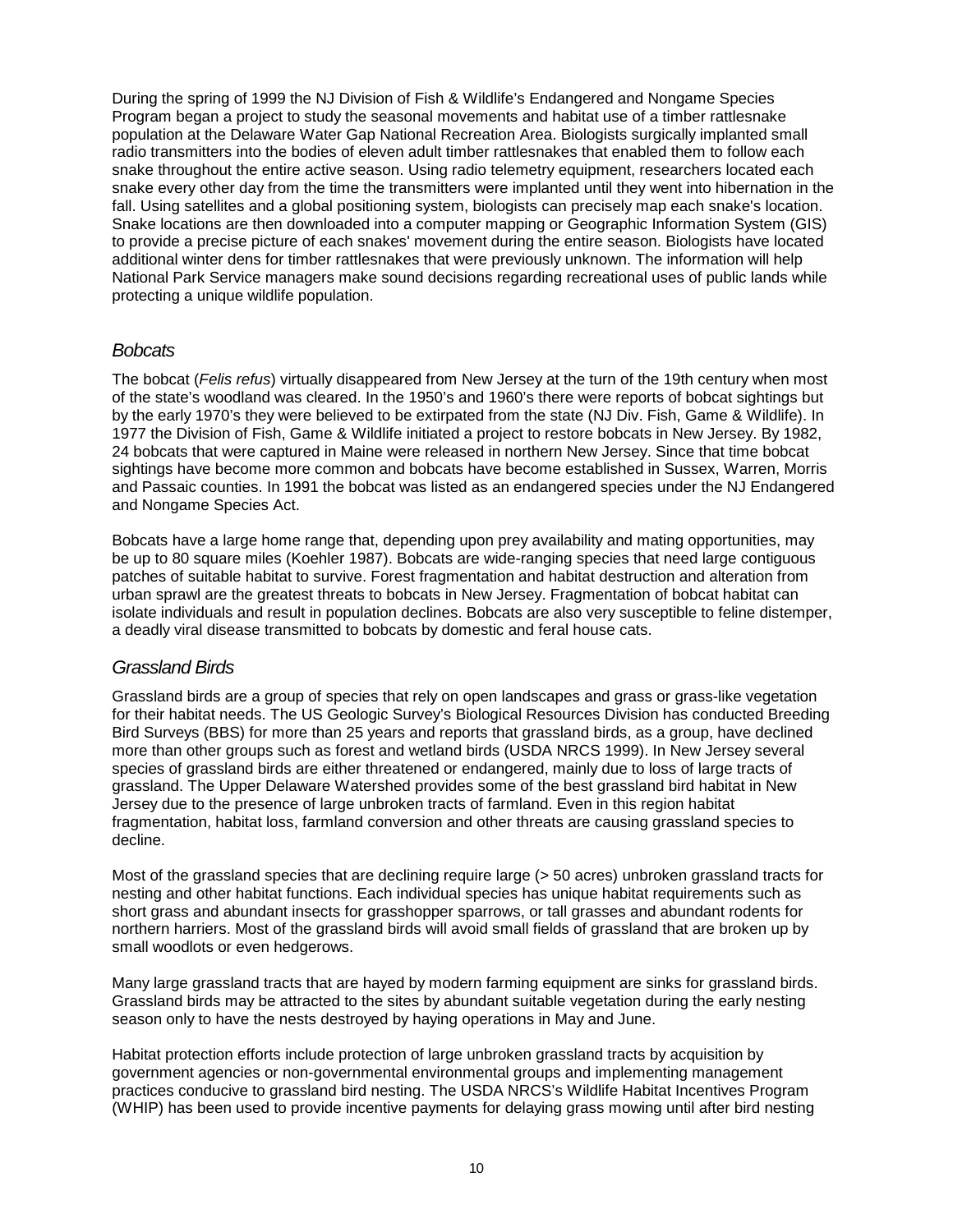<span id="page-16-0"></span>season. In addition WHIP funds have been used to establish diverse grassland habitats such as native grasses and grass/forb mixtures that provide various vegetation densities and heights.

### Habitat Loss

Habitats for all of these rare species (and many more species) are in danger due to land use changes occurring in the Upper Delaware Watershed. Habitat fragmentation due to residential and commercial development, transportation corridor construction, utility construction, and invasion of invasive exotic plants all pose serious threats to rare species and many other wildlife species present in the watershed. The potential consequences of fragmentation for wildlife include direct loss of habitat, increased predation and nest parasitism, interference with dispersal and migratory patterns and introduction of non-native species.

Residential and commercial development projects impact fish and wildlife populations in many ways. Runoff from impervious surfaces can create drastic changes to water quality and water quantity into streams severely impacting aquatic ecosystems. Temperature sensitive cold water fisheries are especially vulnerable to the thermal impacts (warming) of runoff from stormwater management systems. The existing habitat (forest, grassland, scrub/shrub land) is drastically changed into buildings, asphalt and concrete surrounded by lawns, usually made up of exotic plant species. Most, if not all, habitat is lost. No food, cover or living space remains for indigenous wildlife species. Stream ecosystem impairment can begin with as little as 10% impervious cover in a watershed (Schueler 1994). New Jersey's Freshwater Wetlands Act allows development activities around wetland areas which effectively creates isolated pockets of wetland habitat. The surrounding hydrology and habitat is altered thus ultimately affecting the "protected" wetland area. A few species (like deer, some rodents, some songbirds) may benefit from the drastic landscape change, however most species are negatively impacted.

Transportation corridors and utility lines effectively fragment habitats. Some amphibians can not cross roads, railroads and utility right-of-ways that alter the natural landscapes. Historical migratory corridors or seasonal movement patterns for reptiles, amphibians, small mammals and birds can be disrupted and populations become isolated. Immigration rates between isolated patches decrease. Isolated populations lose genetic variability and become less healthy. Factors like inbreeding, catastrophic disturbance and disease outbreaks can cause populations to decline over time and eventually become locally extinct. Road crossing mortality can be significant for many species of reptiles and amphibians, especially during breeding season.

In recent years construction of communication towers (mainly cell phone towers) on forested ridges in the Upper Delaware Watershed has contributed significantly to forest fragmentation. Towers constructed in forested areas (and the new road construction to these facilities) open these areas to a host of new species. Interior forest nesting birds such as some warblers, vireos, thrushes and flycatchers require large unbroken forest habitats. This forest size can range from 500 to 5000 acres depending on the individual species needs. These "area sensitive" species do not survive near edges in forests. Nest predation and parasitism are serious threats to these species. Nest predators such as foxes, raccoons, skunks, opossums, feral cats and crows are attracted to roadways and wooded edges. Nest parasites such as brown-headed cowbirds lay their eggs in the nest of other species and the larger more aggressive cowbird hatchlings survive. Female cowbirds prefer wooded edges for finding host nests and can lay up to 77 eggs in one season (Herkert, *et al*. 1993). Nest predators and nest parasites may extend up to 100 meters into interior forests from a disturbed edge. This creates a band about 600 feet wide along any road through a forest that is unsuitable habitat for interior forest nesting birds. Some ecologists feel that habitat fragmentation is the most serious threat to biological diversity worldwide today. Some wildlife species may be attracted to newly created edges, but there is no shortage of edge habitat in the Upper Delaware Watershed landscape that is crisscrossed by roads and power lines and dotted with cell phone towers, rural residential areas, farms and commercial development.

Wildlife corridors are important for seasonal migrations, species dispersal, and for providing food and cover for many wildlife species. Exactly how corridors are arranged and connected in the landscape determines their wildlife habitat value. The habitat fragmentation occurring in the Upper Delaware Watershed has resulted in loss of these important corridors.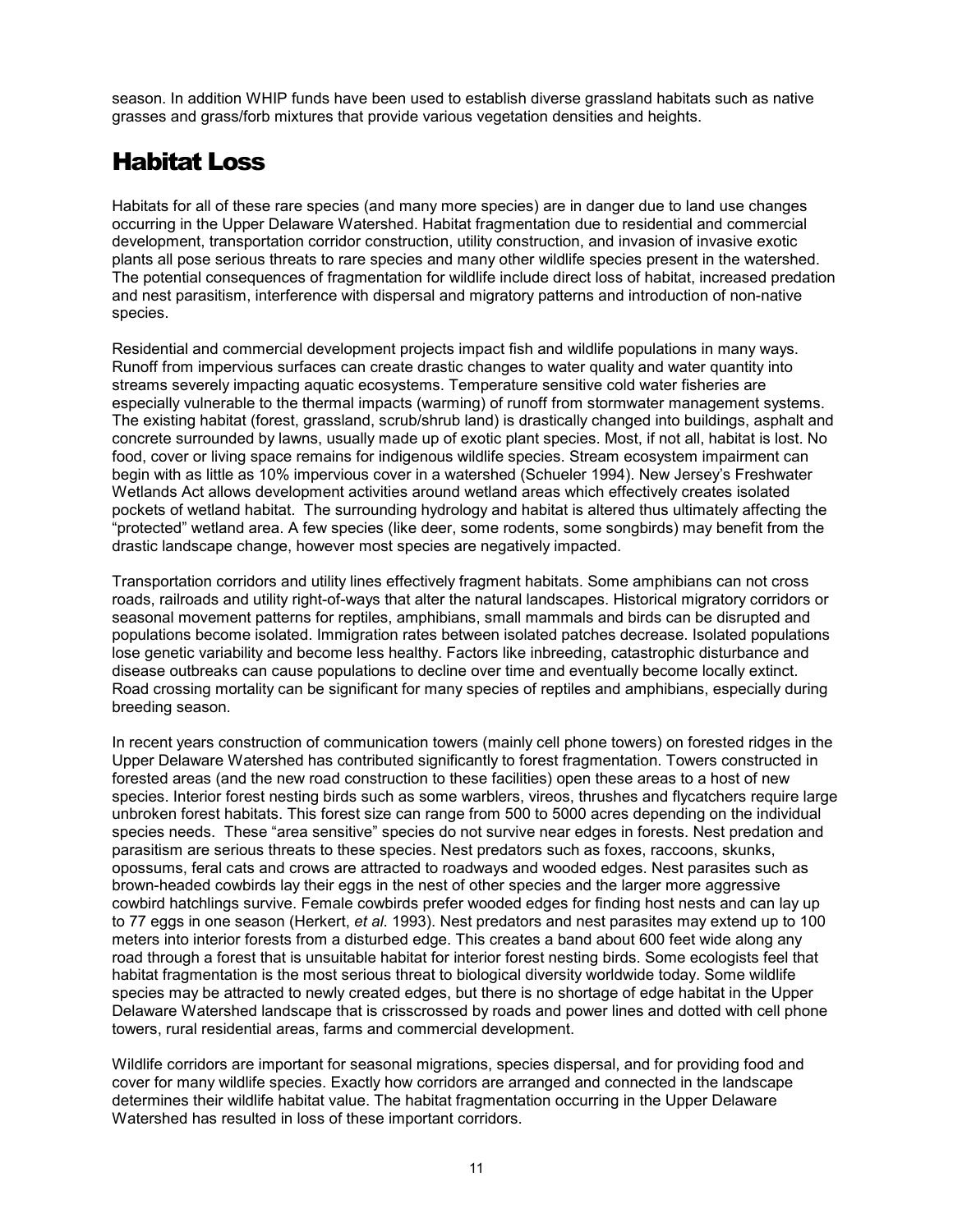### <span id="page-17-0"></span>Invasive Exotic Vegetation

An "invasive species" is defined as a species that is non-native (or alien) to the ecosystem under consideration and whose introduction causes or is likely to cause economic or environmental harm or harm to human health. Invasive species can be plants, animals, and other organisms (e.g., microbes). Human actions are the primary means of invasive species introductions. Invasive species are a serious concern of land managers because of the threat they pose to biological diversity worldwide, our nation's lands and waters, and to the natural heritage of local communities.

On federal lands alone, it is estimated that weeds are claiming 4600 acres every day and dominate over 17 million acres in the western United States, with similar expansions occurring in Canada and Mexico. Control of exotic plants is expensive and control expenses continue to escalate as the problem grows. The federal and state departments of agriculture, national and state park systems, and The Nature Conservancy devote large and increasing resources to efforts to control exotic plant species. Nationally hundreds of grassroots groups selectively address the problem in specific areas, but their work is dwarfed by the magnitude of the overall problem. Taxpayers have spent billions of dollars purchasing and protecting wildlands, which are now being lost due to invasion by weeds. In many cases these invasions- which will result in permanent, effectively irreversible damage if they are allowed to proceed unopposed due to short-term budget considerations. Economic return is reduced in areas dominated by weeds.

In the Upper Delaware Watershed disturbed woodlands are frequently invaded by non-native plants such as Japanese barberry, multiflora rose, autumn olive, garlic mustard, eulalia, and others plants, which prevent establishment of seedling trees. Upper Delaware Watershed wetlands are being overrun by phragmites and purple loosestrife, sometimes causing declines in species such as the federally threatened bog turtle. Biological control is expensive and time-consuming but is often the most costeffective remedy for controlling some of the most widespread invaders. The NJ Department of Agriculture's Beneficial Insect Lab has had some success with purple loosestrife control with the introduction of leaf eating beetles.

Non-native plants modify wildlife habitat, altering the species composition, sometimes drastically. Exotic plants may trap nearly all the energy flowing through the natural systems of the many areas where they have completely displaced indigenous plants, resulting in conversion from one vegetation type to another. This energy, instead of entering the food chain, is channeled into further proliferation by the invading plant, thus energizing the cycle. Land dominated by invasive exotic weeds has low biological value and is of little or no use to human societies. The land's ability to function in a biologically stable way is impaired.

In February 1999 President Clinton issued Executive Order 13112 establishing the National Invasive Species Council. The Executive Order requires that Council of Departments dealing with invasive species be created. Currently there are 10 Departments and Agencies on the Council.

A group called the Delaware River Invasive Plant Partnership (DRIPP) recently formed to increase public awareness and understanding of the impacts of non-native invasive plant species and facilitate the exchange of information regarding these weeds in the Delaware River watershed. The major goals of DRIPP are:

To unite private citizens, organizations, and academic institutions with local, state, and federal agencies To develop an overview of what is known and what is being done in the watershed regarding invasive plants To create a comprehensive invasive plant management plan that includes thorough inventories to assess the impacts of invasive plant species, and identification and prioritization of the most problematic invasive plants

• To coordinate watershed-wide invasive plant control efforts

For more information on DRIPP online visit [http://groups.yahoo.com/groups/DRIPP/.](http://groups.yahoo.com/groups/DRIPP/)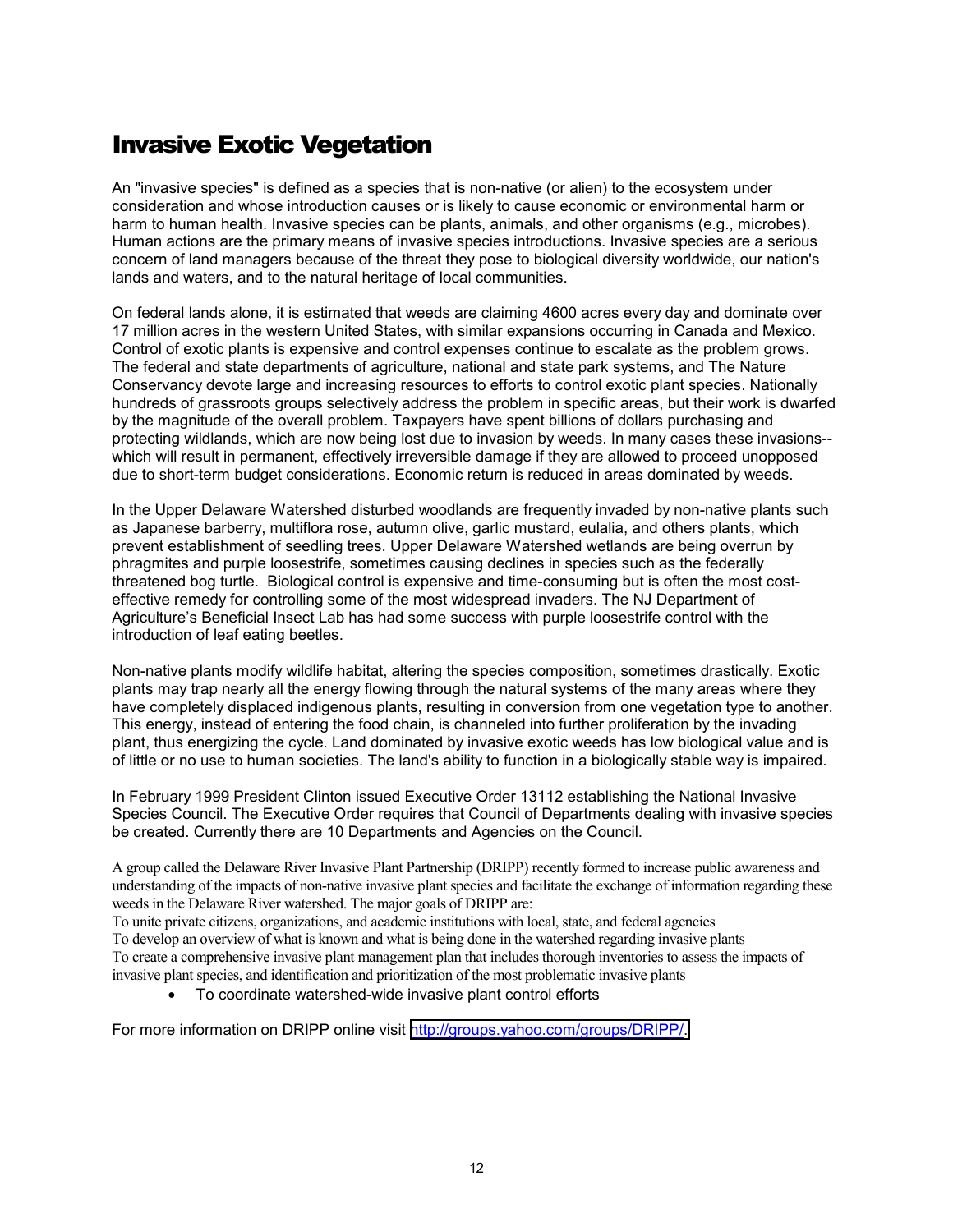### <span id="page-18-0"></span>Wildlife Damage

Wildlife impacts to agricultural crops, livestock, landscape plantings, and natural vegetation is a major concern among farmers, homeowners and foresters in the Upper Delaware Watershed. Most of these impacts are related to damage from white-tailed deer. Many agricultural operations are limited as to what crops can be grown because of the local deer populations. Most homeowner landscaping projects are limited to using plants that are not favored by deer and that list of plants is becoming smaller each year! Foresters report that reforestation efforts are severely limited in some areas due to heavy browsing by deer on any natural regeneration or newly planted tree seedlings in the watershed.

The New Jersey Division of Fish & Wildlife's Wildlife Control Unit provides technical assistance to the general public as well as the agricultural community in controlling wildlife-related damage to crops and property. The unit reports that the primary focus of their work statewide is the solution of problems involving white-tailed deer, black bears, beavers and coyotes. In 1998 the unit responded to 3,495 wildlife complaints, the majority of which were due to damage from deer.

#### **White-tailed Deer**

In 2001 the NJ Division of Fish & Wildlife, with input from the NJ Department of Agriculture, prepared the Governors Report on Deer Management in New Jersey. The report includes a comprehensive analysis of New Jersey's deer population, identifies problem areas in the state, evaluates factors contributing to deer over-abundance and provides recommendations to help alleviate deer conflicts. The current goals of New Jersey's deer management program are:

- 1) To maintain a healthy deer population on suitable habitat throughout the state;
- 2) To keep the deer population at a density compatible with land use; and
- 3) To maximize the recreational and economic benefits derived from this renewable natural resource.

This results in three deer management strategies the state will employ: to increase deer populations; to stabilize deer populations; or to decrease deer populations in various deer management zones. Each winter the Division reviews deer zone management strategies based upon deer harvest data and requests from hunters, farmers and other interested parties. Deer-human conflicts and loss of habitat are major factors that require deer populations to be reduced in New Jersey. These conflicts include damage to crops and residential landscaping, deer-vehicle accidents and concerns regarding Lyme disease. Information on deer damage is obtained annually by the Division from State and County Boards of Agriculture, farmer representatives on the NJ Fish and Game Council, farm damage surveys and direct contact with the farm community. Statistics on deer-vehicle accidents are obtained from the NJ Department of Transportation. The result is that in most areas of New Jersey's deer range, management is based upon the "cultural carrying capacity" of a zone rather than the biologic carrying capacity.

In 1999 there were no deer population increases proposed for any deer management zones in New Jersey. Population reductions were called for in 46 of the states 63 deer management zones (76% of New Jersey's deer range) and population stabilization was sought for 17 zones.

The table below shows the deer management zones that occur wholly or partially in the Upper Delaware Watershed. Deer range, 1999 deer population estimate, management strategy and the deer harvest data for these areas as contained in the *Governors Report on Deer Management in New Jersey* and updated information for the 2001-2002 deer season is presented. The deer management zones in the Upper Delaware Watershed are presented on Map 12.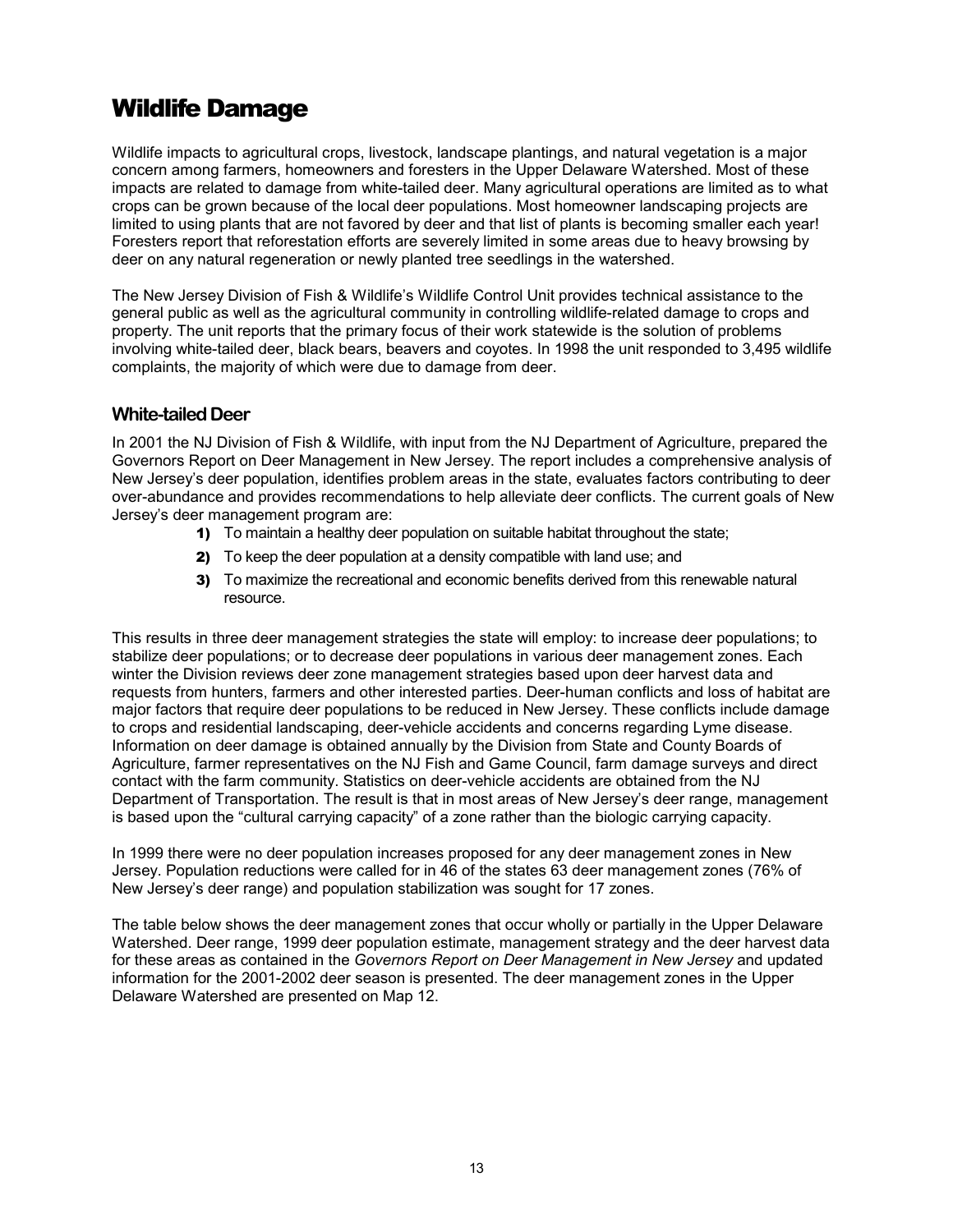#### **Table 1: Deer Management Statistics for Deer Management Zones Wholly or Partially in the**

#### **Upper Delaware Watershed**.

Source NJ Division of Fish and Wildlife

| Deer<br><b>Manage-</b><br>ment<br>Zone | <b>Deer</b><br>Range<br>(square<br>miles) | 1999<br>Pre-<br>hunting<br>season<br><b>Population</b> | Avg. deer<br>density<br>(deer per<br>square mile | 1999<br><b>Population</b><br><b>Management</b><br><b>Strategy</b> | <b>Harvest</b><br><b>Total</b><br>1995-1996<br><b>Season</b> | <b>Harvest</b><br><b>Total</b><br>2000-2001<br><b>Season</b> | <b>Harvest</b><br><b>Total</b><br>2001-2002<br><b>Season</b> |
|----------------------------------------|-------------------------------------------|--------------------------------------------------------|--------------------------------------------------|-------------------------------------------------------------------|--------------------------------------------------------------|--------------------------------------------------------------|--------------------------------------------------------------|
|                                        | 64                                        | 2,793                                                  | 43                                               | Stabilize                                                         | 924                                                          | 964                                                          | 648                                                          |
| $\overline{2}$                         | 170                                       | 7,761                                                  | 46                                               | Decrease                                                          | 2,266                                                        | 3,316                                                        | 2,914                                                        |
| 4                                      | 64                                        | 3,096                                                  | 48                                               | Stabilize                                                         | 1,452                                                        | 1,282                                                        | 953                                                          |
| 5                                      | 239                                       | 13.524                                                 | 57                                               | Decrease                                                          | 5.397                                                        | 7.022                                                        | 5.661                                                        |
| 6                                      | 165                                       | 6.346                                                  | 38                                               | Decrease                                                          | 1.521                                                        | 1.539                                                        | 928                                                          |
| 7                                      | 110                                       | 6.895                                                  | 63                                               | Decrease                                                          | 2,327                                                        | 3,199                                                        | 2,719                                                        |
| 8                                      | 221                                       | 14.662                                                 | 66                                               | Decrease                                                          | 5.318                                                        | 7,216                                                        | 5,999                                                        |
| 10                                     | 120                                       | 9,146                                                  | 76                                               | Decrease                                                          | 3,019                                                        | 4,579                                                        | 4,028                                                        |
|                                        |                                           |                                                        |                                                  |                                                                   | 22.224                                                       | 29,117                                                       | 23.850                                                       |

Zones 1,4 and 5 fall wholly within the Upper Delaware Watershed. Parts of zones 2, 6, 7, 8 and 10 are within the watershed. In the Upper Delaware Watershed the 1999 plan for zones 2, 5, 6, 7, 8, and 10 was to decrease the population of deer. The management strategy for zones 1 and 4 was to stabilize the deer population. Much of zones 1 and 4 are within state and federal land dominated by the Delaware Water Gap National Recreation Area, Stokes State Forest and High Point State Park. The areas are heavily wooded, with relatively little agricultural land and the area receives heavy hunting pressure.

As previously mentioned in the "Wildlife Resources" section deer harvest has increased dramatically in the last 30 years in the Upper Delaware Watershed. The increase in deer harvest is no doubt related to the huge increase in deer population in the watershed over that 30-year period, as well as the tremendous increase in the number of days of deer hunting allowed by the more liberal deer hunting regulations in effect over the last 6 to 8 years. With this increase in population is an increase in humandeer interactions. Car-deer collisions, damage to agricultural crops, browsing of landscape plants and alteration of natural plant communities have all increased dramatically in the Upper Delaware Watershed in the last 30 years. The data from table 1 shows that in the 2001-2002 season deer harvest was down almost 20% in the Upper Delaware Watershed even though liberal bag limits and long seasons continued. This indicates that hunters are encountering fewer deer in the field and populations are down from the previous year.

The Division's Wildlife Control Unit's works directly with farmers, foresters and other landowners to minimize deer damage. The Unit provides repellents, fencing and issues permits to shoot deer that are damaging crops. In 1998 350 rolls of mesh wire and 100 rolls of barbed wire were distributed to farmers statewide. Farmers and residential property owners received 627 gallons of deer repellent to discourage deer from feeding on crops and landscape plants. Each year the Unit issues more than 500 permits to shoot deer to farmers experiencing losses of crops to deer. In recent years between 2,500 and 3,200 deer have been removed on these permits annually (NJ Division of Fish & Wildlife).

In 1999 and 2000 the Sussex County Board of Agriculture hired "Hot/Shot Infrared Inspections, Inc." to perform aerial infrared deer censuses on parts of Sussex County to help determine deer population levels. An infrared video camera is mounted externally on a helicopter and remotely controlled from inside the helicopter. A flight at an altitude of 400-500 feet was flown at about 50 knots in March 2001 to obtain deer population estimates for about 6000 acres. The 2000 census showed deer populations in some areas at over 250 deer per square mile. A similar flight in Warren County, in March of 2001 on about 4500 acres showed deer populations of about 20 deer per square mile (Brodhecker, Personal Communication). These data reveal that very local populations of deer can vary drastically probably due to local deer habitat available as well as local hunting access and hunting pressure.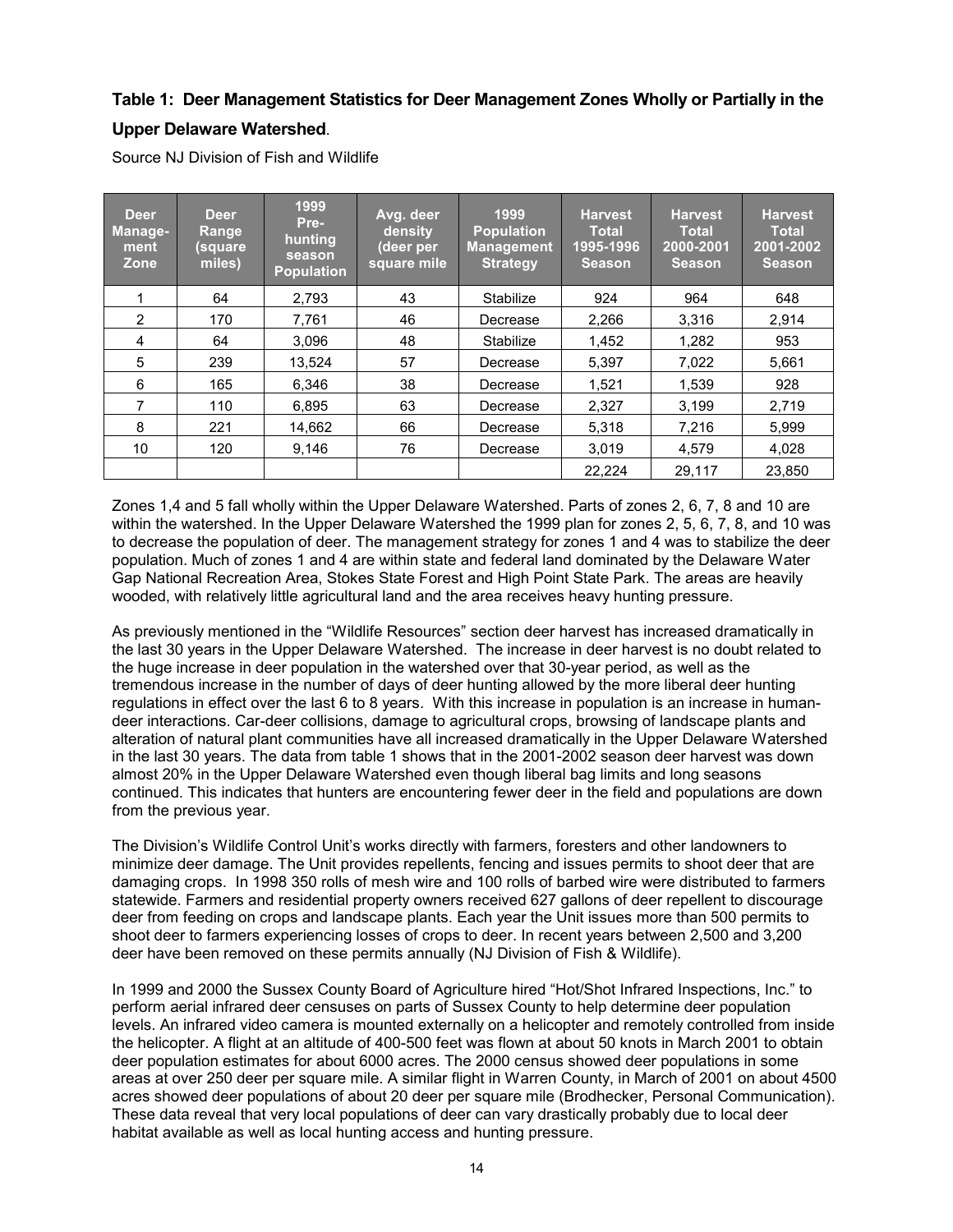<span id="page-20-0"></span>Drake and Grande (2002), of Rutgers Cooperative Extension, surveyed farmers and reported crop damages from 30 farms in Warren and Sussex Counties in the 2000 crop year. Crop losses due to wildlife damage totaled almost \$300,000. Twenty-seven of the thirty farms reported the damages were from deer. The individual crop loss figures varied dramatically, ranging from an individual farm loss of \$10 to \$91,667. Acreage losses varied from .83 cents per acre to \$35,640 per acre. The results do reveal a crop damage problem is evident in the Upper Delaware Watershed. The great discrepancy among the per acre figures may result from individual landowners attitudes rather than actual crop loss.

Siemer and Decker (1991) summarized more than one dozen studies, over a period of 20 years, on human attitudes about wildlife damage by stating that thresholds of wildlife damage tolerance are very specific to the individual situation. Although different stakeholders may experience similar levels of damage, they often express dissimilar levels of damage tolerance. Damage tolerance is influenced by many factors such as specific stakeholders expectations, behaviors, and concerns. For instance a full time farmer who derives all of his/her income from fruit crops severely damaged by deer will have little damage tolerance. A part-time farmer, who receives off farm income, will tolerate more deer damage. That same part- time farmer may tolerate a lot more damage if he/she is a deer hunter or wildlife photographer and enjoys seeing high populations of deer. Specifically in New York, Siemer and Decker found that individuals with high ecological, educational and appreciative values of wildlife are usually more tolerant of damage. Also their findings reveal that as damage levels increase, tolerance decreases. The ability to withstand the economic consequences of damage also creates more tolerance to damage.

Rutgers Cooperative Extension has developed a web site called Deer and People in NJ that summarizes ecological, economical and social issues surrounding deer and discusses management options to deal with excess deer. The web site can be accessed at www.aesop.rutgers.edu/~deer/.

#### **Canada Geese**

Although Canada goose *(Branta canadensi*s) populations are migratory, wintering in the southern United States and migrating north to summer breeding grounds in the Canadian Arctic, increasing urban and suburban development in the U.S. has resulted in the creation of ideal goose habitat conditions. These conditions, park-like open areas with short grass adjacent to small bodies of water, have in turn enticed rapidly-growing numbers of locally-breeding geese to live in New Jersey year round. Conflicts with human activities in many parts of New Jersey have resulted. For years, the US Fish & Wildlife Service (FWS) attempted to address the problem by adjusting hunting season frameworks and issuing control permits on a case-by-case basis. However, hunting restrictions in most urban and suburban communities have limited efforts to increase the harvest of resident geese.

The resident Canada goose population in New Jersey doubled between 1989 and 1996 (Roscoe, 1999). These non-migratory geese pose nuisance problems at swimming ponds, golf courses, parks and business park lawns throughout New Jersey. It is frequently alleged that the goose feces, which are part of the nuisance issue, also pose a health hazard. No human disease outbreaks have been directly linked to exposure to goose feces and there is limited information on the frequency of human pathogens in goose feces. *Cryptosporidia* and *Giardia* were relatively common, occurring in 10% and 15% of resident Canada geese sampled by Roscoe (1999) in New Jersey.

Since the Canada goose is listed as a migratory species, the US Fish & Wildlife Service has responsibility for issuing permits for goose population control. The USDA APHIS Wildlife Services section also works with the state and federal agencies to help resolve goose damage problems in New Jersey.

#### **Black Bears**

Historically black bears (*Ursus americanus*) occurred statewide in New Jersey. By the mid 1900's less than 100 bears existed and only in northern New Jersey, mostly in the Upper Delaware Watershed. Limited hunting seasons occurred from 1958 to 1970 and 46 bears were legally harvested by hunters (Carr 2002). Hunting was closed in 1971 and that protection along with bear population increases in Pennsylvania and New York has resulted in an expanding and increasing bear population in New Jersey since the 1980's. Today's New Jersey black bear population is estimated at over 1100 bears with the majority of the bears in Sussex, Warren, Passaic and Morris Counties (Carr 2001). Bears are dispersing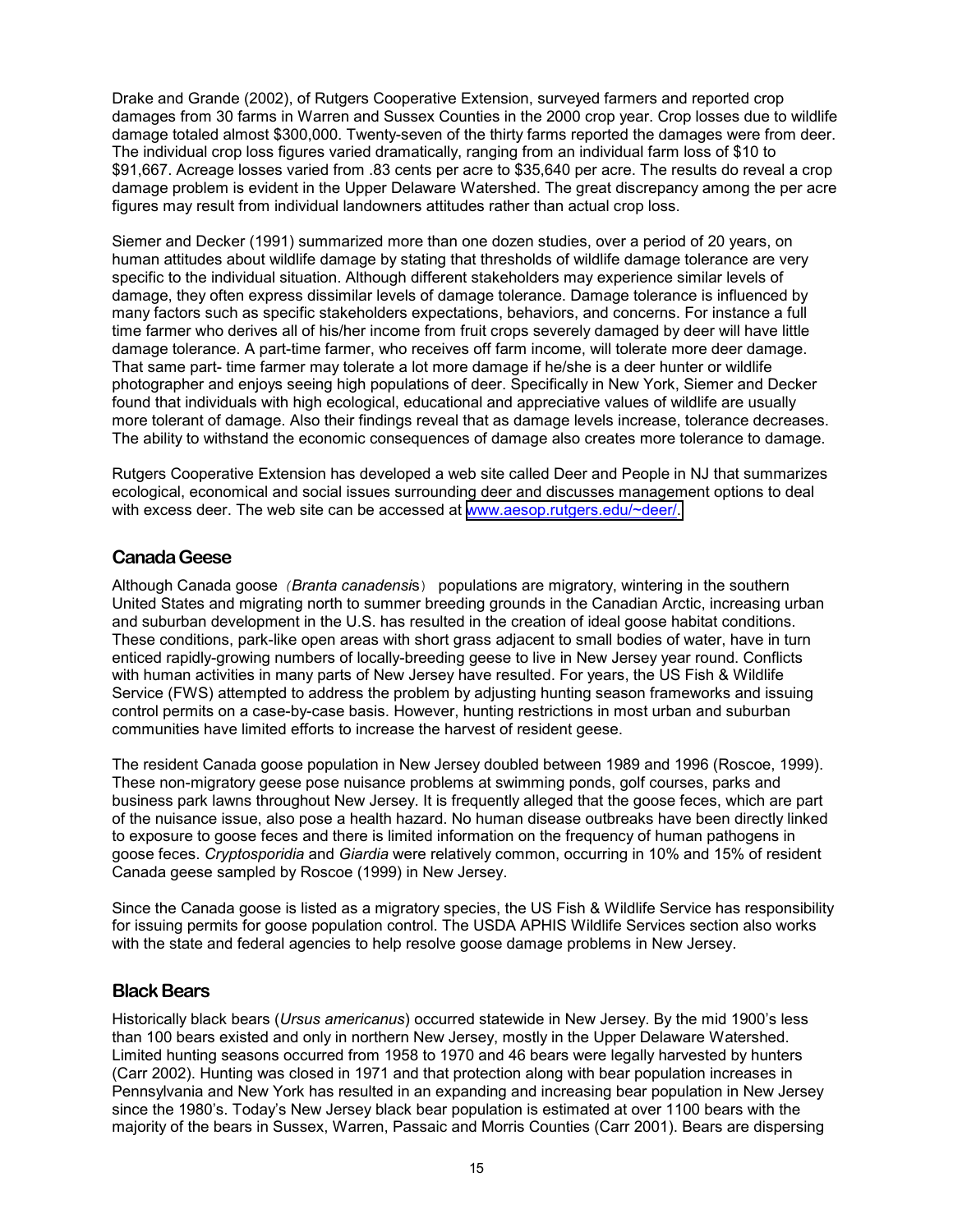<span id="page-21-0"></span>from these counties and populations are now thought to be established in Hunterdon, Bergen and Somerset counties. In fact bear sightings were reported from 16 New Jersey counties in 2000.



*Figure 3: Black bears in this region display some of the highest reproductive rates in the US* 

The black bear population in the Upper Delaware Watershed is increasing at a time when human population is increasing in these same areas. The large bear home range and food needs of a mature black bear often come in conflict with humans in the Upper Delaware Watershed. During 1995, the NJ Division of Fish & Wildlife's Wildlife Control Unit (WCU) received 285 black bear complaints. In 2000, the unit received 1375 bear complaint calls. Damage estimates in 2000 are estimated at over \$200,000, and the damage complaints included home entries, garbage cans disturbed, beehives destroyed, livestock kills, pet attacks and more. Also in 2000, 62 bears were reported killed by vehicle collisions. The NJ Division of Fish & Wildlife will destroy bears that constitute a threat to life and property. In 2001, 24 bears were destroyed that constituted a threat to life and property in New Jersey: 11 of these were in the Upper Delaware Watershed area.

#### **Beavers**

The beaver (*Castor canadensis*) is North America's largest rodent and can reach 4 feet in length and weigh over 60 pounds. In the early 1800's beavers ranged over most of North America including all of New Jersey and the Upper Delaware Watershed. Excessive commercial trapping for pelts and human encroachment into beaver habitat resulted in beavers being nearly eliminated from most of New Jersey. With protection instituted by fish and game agencies, wetland protection efforts and relatively low fur prices in recent years beavers are again populating many wetland habitats in the Upper Delaware Watershed.

Probably no other animal (except humans) has the capacity to modify its environment as much as the beaver. Beavers dam up flows to create ponds where they feed and reproduce. Unfortunately this activity is often in conflict with human activities. Beavers flood agricultural lands, forests, homes, septic systems and roads and can cause economic hardship for landowners. Beaver impoundments in close proximity to residential areas can create mosquito problems. The Warren County Mosquito Commission in 2002 treated nine sites, flooded by beavers, for mosquito larvae (Duckworth 2002). In 1997, the NJ Division of Fish & Wildlife's Wildlife Control Unit (WCU) received 160 beaver damage complaints. In situations where beavers can be live trapped and relocated to areas with long range potential for beaver occupation, this is done. In some cases beavers must be destroyed. When complaint colonies do not threaten human health or safety, licensed trappers are given the opportunity to harvest beaver during the regular trapping season in January and February. In some cases beaver friendly water control leveling devices can be installed that prevent beavers from increasing water levels while maintaining wetlands above the beaver dam. Beavers are diligent dam builders that continually repair breaches and dams removed by humans. Several devices are on the market, which if carefully installed and maintained, can prevent beaver problems.

There is some concern that an overabundance of beavers in local watersheds in the Upper Delaware Watershed can cause water quality concerns. Beaver impoundments will slow surface water and warm the water before it is discharged to cold water trout production streams. Several impoundments on one small trout stream may have a significant impact. While this may be a concern, there is little data to support this contention. Beaver impoundments also create wildlife habitat diversity and benefit species such as waterfowl, wading birds, reptiles and amphibians. Beaver impoundments may remove sediment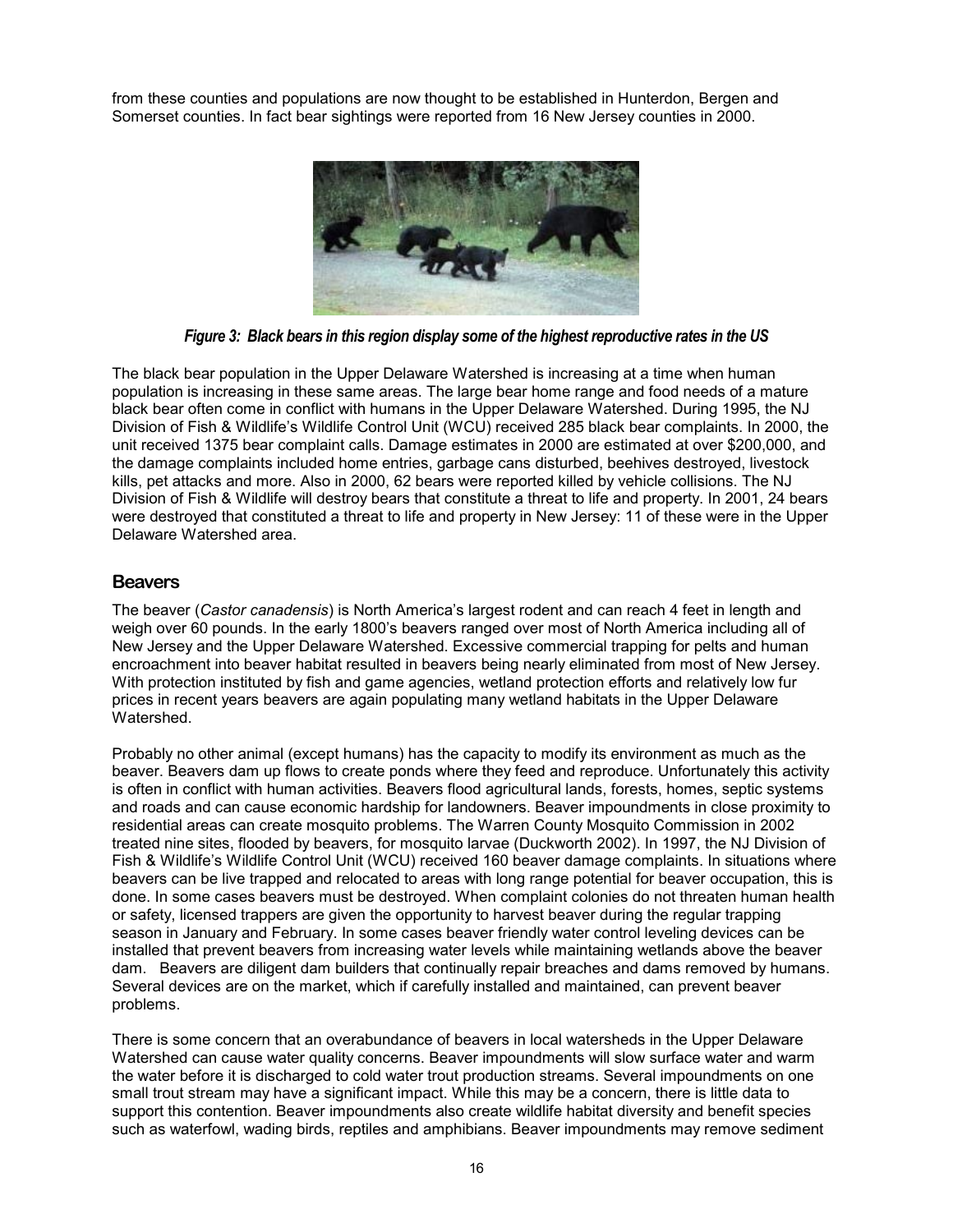<span id="page-22-0"></span>and nutrients from runoff and help protect water quality downstream. Additional study of this situation is warranted.

### Habitat Protection Strategies

The Upper Delaware Watershed includes some of the most important fish and wildlife habitat in New Jersey. The watershed includes over 125,000 acres of protected open space in federal, state, county, municipal and private easement-protected lands (Kelly and McGinnis 2001) that help protect these important habitats. This accounts for about 25% of the entire watershed and this is one of the highest percentages of protected land of any New Jersey watershed. Important fish and wildlife habitats already protected in the watershed include the Delaware Water Gap National Recreation Area (with 32,000 acres in New Jersey), twenty-five state wildlife management areas and nine state parks or forests.

The **New Jersey Green Acres Program** has several focus areas in the Upper Delaware Watershed and has purchased many tracts in the area since 1998. This state funded program is actively pursuing new lands that provide important fish and wildlife habitat, wildlife corridors, greenways, and recreational opportunities in the Upper Delaware Watershed.

The Green Acres Program serves as the real estate agent for the Department of Environmental Protection (DEP), acquiring land - much of which has been offered for sale by property owners - that becomes part of the system of state parks, forests, natural areas, and wildlife management areas. Green Acres works with the DEP's Divisions of Parks and Forestry, Fish and Wildlife, and the New Jersey Natural Lands Trust to determine which lands should be preserved. Green Acres does not own the land it acquires; instead land is assigned to the divisions for management.

The Program's Appraisal Review Section guides applicants through the real estate appraisal process, reviews appraisals, and certifies the market value of property included in local government, nonprofit and state acquisition projects, and in requests for diversions of land from recreation or conservation use.

Several of Green Acres' program focus areas cover parts of the Upper Delaware Watershed including the Delaware River Greenway, the Highlands Greenway, Jenny Jump State Forest, the Musconetcong River/Pohatcong Creek Greenway, the Paulins Kill Greenway and Pequest River Greenway projects.

There are also many non-governmental groups working in the Upper Delaware Watershed on habitat acquisition. Groups such as The Nature Conservancy, the NJ Conservation Foundation, New Jersey Audubon and the Ridge and Valley Conservancy are acquiring important fish and wildlife habitat areas for protection of these resources. Fish and wildlife conservation organizations are active in the watershed including Trout Unlimited, The National Wild Turkey Federation and Ducks Unlimited. These national groups have state or local chapters that work on land protection and acquisition and habitat enhancement projects on private and governmental lands.

The USDA Natural Resources Conservation Service (NRCS) uses several programs that provide direct technical assistance to landowners as well as financial incentives for fish and wildlife habitat management. The **Conservation Reserve Program** (CRP) provides up to 90% federal cost sharing for installation of high priority conservation practices on croplands adjacent to streams, wetlands and ponds. In addition annual rental payments are paid for retiring these lands from crop production for a period of 10-15 years. In order for lands to be eligible for enrollment in CRP they must be devoted to active agriculture and planted to annual crops in recent years. The NRCS's **Wildlife Habitat Incentives Program** (WHIP) provides cost sharing for several habitat types and unique wildlife species that are present in the Upper Delaware Watershed. WHIP does not require that lands have had been in active agricultural production. The **Wetlands Reserve Program** (WRP) can provide cost sharing assistance and easement purchase for wetland restoration projects on active or formerly farmed lands. More information on the specifics of each of these programs is available on the USDA NRCS web site at [www.nrcs.usda.gov/.](http://www.nrcs.usda.gov/)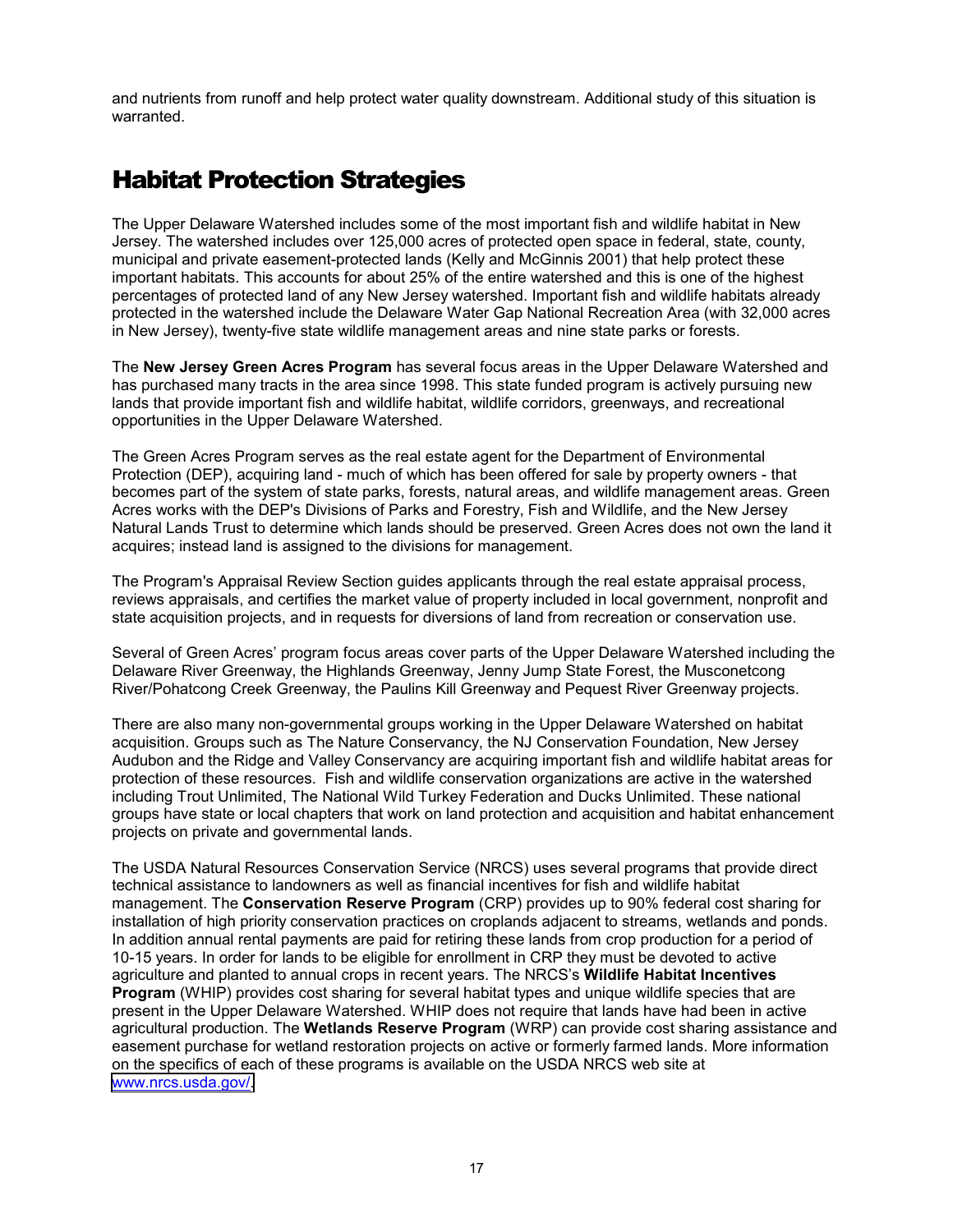<span id="page-23-0"></span>The **Partners for Fish & Wildlife Program** (Partners), administered by the US Fish & Wildlife Service, can provide technical and financial assistance to landowners to restore fish and wildlife habitats. Native grassland establishment, riparian tree plantings, streambank stabilization and wetland restoration projects have been popular Partners projects in the Upper Delaware Watershed in recent years. A habitat restoration agreement must be entered into on all Partners projects for a minimum of 10 years.

### **Summary**

Fish and wildlife resources are critical to the Upper Delaware Watershed. Fish and wildlife help provide important ecological functions, economic values and aesthetic importance to the watershed. Much of what attracts people to visit, vacation or live in this area of New Jersey is related to the healthy fish and wildlife populations that are present.

The streams of the watershed are important recreational fisheries for trout, shad, bass and other species. Recreational fishing brings in millions of dollars annually to businesses in the watershed. The healthy fish resources are due in large part to the good water quality present in most of the regions streams. Strategies should be employed to protect water quality of these streams to maintain or improve fisheries resources.

Wildlife also provides recreational opportunities such as birding and hunting. These activities also have important impacts to the regional economy. The Upper Delaware Watershed also provides tens of thousands of acres of critical habitat for many of New Jersey's rare species. The watershed represents the last stronghold in New Jersey for some of these rare species. Protection of wildlife habitat in the Upper Delaware Watershed should be a priority of local, regional and state planners due to the important role wildlife plays in today's society. Several wildlife species are over abundant and can create negative economic impacts to the local economy, especially to the agricultural community.

About 25% of the land in the Upper Delaware Watershed is currently protected open space and managed by federal, state, county and local governmental agencies or non-governmental conservation organizations. Management of these governmental lands is important so that habitat is protected and invasive exotic plant problems are controlled. Governmental groups will need to develop adequate land management staff and equipment as the acreages increase. Local, regional and state planners and land managers have tools such as the NJ Division of Fish & Wildlife's Landscape Project data to help protect fish and wildlife resources for the future.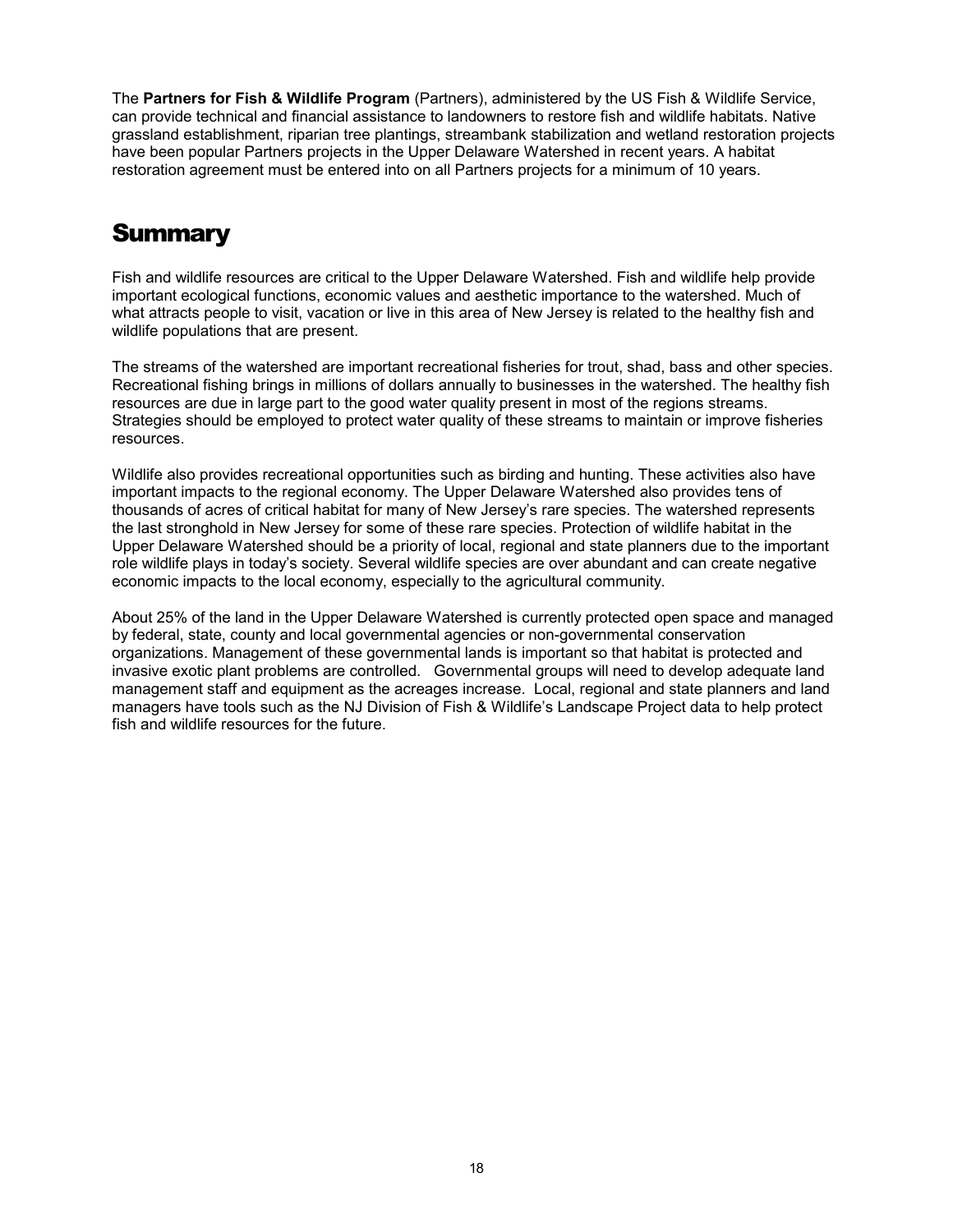### <span id="page-24-0"></span>**References**

Anonymous . New Jersey Bog Turtle Project. NJ Division of Fish & Wildlife, Endangered and Nongame Species Program. Trenton, NJ. 2000

Brodhecker, Tom. Sussex County Board of Agriculture. Newton, NJ. Personal Communication. 2002.

Carr, Patrick. NJ Division of Fish and Wildlife, Wildlife Control Unit. Clinton, NJ. Personal Communication. 2002.

Drake, David and Grande, John. Assessment of Wildlife Depredation to Agricultural Crops in New Jersey. Journal of Extension. Volume 40, number 1. 2002.

Duckworth, Teresa. Warren County Mosquito Commission. Oxford, NJ. Personal Communication. 2002.

Heard, Pete. USDA Natural Resources Conservation Service - Wildlife Habitat Management Institute. Jackson, Mississippi. Personal Communication. 1999.

Herkert, J.R., Szafoni, R.E., Kleen, V.M. and Schwegman, J.E. Habitat Establishment, Enhancement and Management for Forest and Grassland Birds in Illinois. Illinois Department of Conservation. Natural Heritage Technical Publication #1. Springfield, Illinois.1993.

Holloway, Brad. NJ Division of Fish & Wildlife, Wildlife Control Section. Clinton, NJ. Personal Communication. 2001.

Kelly, F. and McGinnis, S. Setting of the Upper Delaware Watershed – A Technical Report for the Upper Delaware Watershed Management Project. North Jersey RC&D Council, Annandale, NJ. 2001.

Kerlinger, Paul. Curry & Kerlinger, LLC. Cape May Point, NJ . Personal Communication. 2002.

Koehler, G. The Bobcat. Audubon Wildlife Report, pp. 399-409. National Audubon Society. 1987.

McDowell, Robert. Director, NJ Division of Fish & Wildlife. Trenton, NJ. Personal Communication. 2000.

NJ Division of Fish & Wildlife. Wildlife Control Unit Annual Report. Trenton, NJ. 1998.

NJ Division of Fish & Wildlife. Governor's Report on Deer Management in New Jersey. Trenton, NJ 2001.

NJ Division of Fish & Wildlife. The Landscape Project – A Model for Rare Species Protection. Trenton, NJ 2002.

Niles, Lawrence J., Myers, J. and Valent, M. The Landscape Project. NJ DEP, Division of Fish & Wildlife, Endangered and Nongame Species Program. Trenton, NJ.

Paturzo, Stephen, E. Stiles, K. Clark and L. Niles. New Jersey Bald Eagle Management Project. NJ Division of Fish & Wildlife, Endangered and Nongame Species Program. Trenton, NJ. 1998.

Roscoe, Douglas E. A Survey to Determine the Prevalence of *Salmonella* sp., *Shigella* sp., *Yersinia* sp. Bacteria and *Cryptosporidium* sp., *Giardia* sp. Protozoa in Resident Canada Geese (Branta canadensis) in New Jersy. NJ Division of Fish & Wildlife Federal Aid Project. 1999.

Schueler, T. The Importance of Imperviousness: Watershed Protection Techniques, v.1, no. 3, p.100-111. 1994.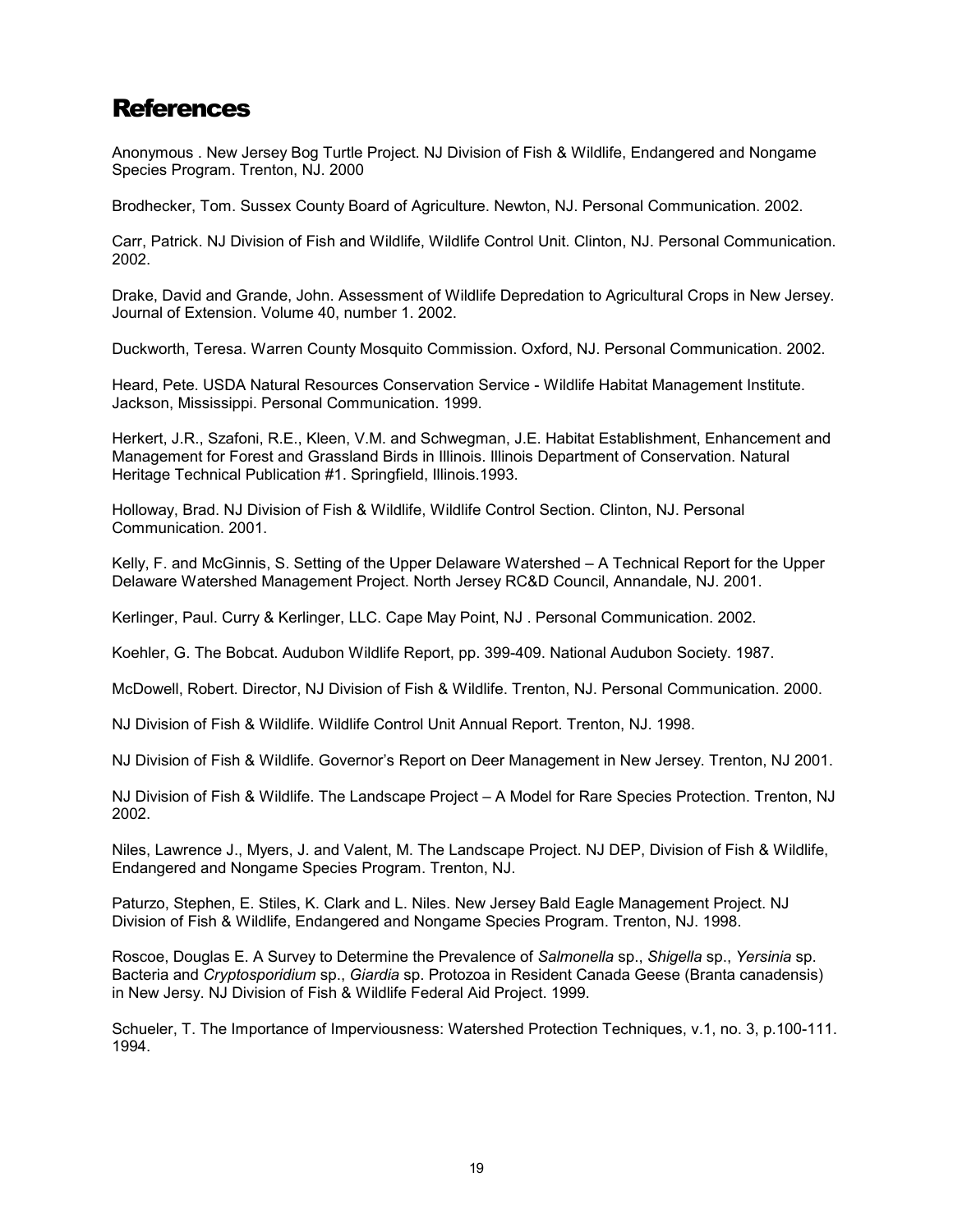Siemer, William F. and D.J. Decker. Human Tolerance of Wildlife Damage: Synthesis of Research and Management Implications. HDRU Series No. 91-7. Human Dimensions Research Unit, Department of Natural Resources, NY State College of Agriculture and Life Sciences. Cornell University, Ithica, NY 1991.

US Fish & Wildlife Service. The Economic Contributions of Bird and Waterfowl Recreation in the US During 1991. International Assoc. of Fish and Wildlife Agencies. 1995.

USDA - NRCS. Grassland Birds. Fish and Wildlife Habitat Management Leaflet Number 8. USDA NRCS Wildlife Habitat Management Institute. Madison, MS. 1999.

Valent, Mike. NJ Division of Fish & Wildlife, Endangered and Nongame Species Program. Clinton, NJ. Personal Communication. 2002.

Walsh, Joan. Breeding Bird Atlas Data. New Jersey Audubon, Cape May, NJ. 1998.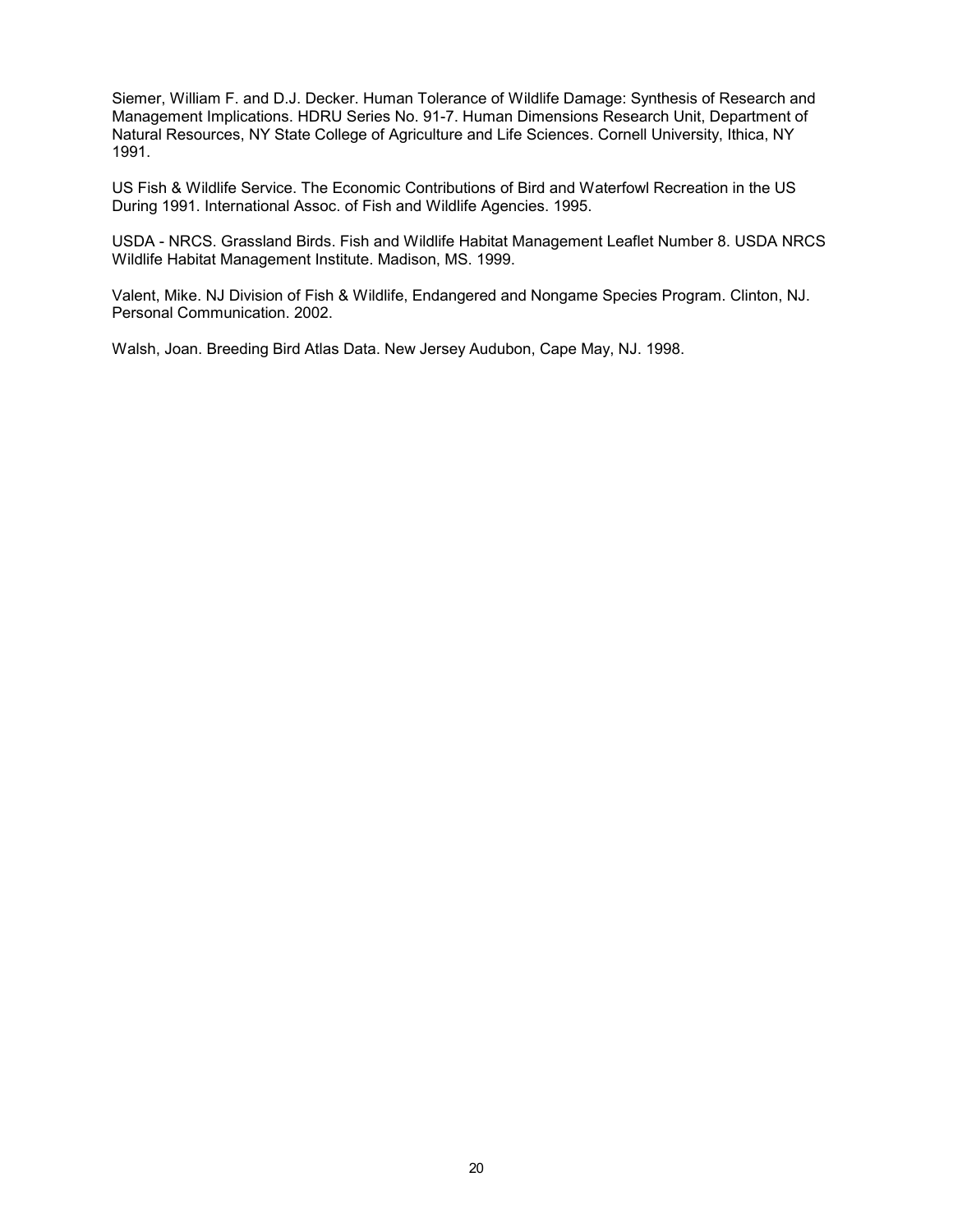### Appendix A

Breeding Birds of the Upper Delaware Watershed Source: New Jersey Audubon's Breeding Bird Atlas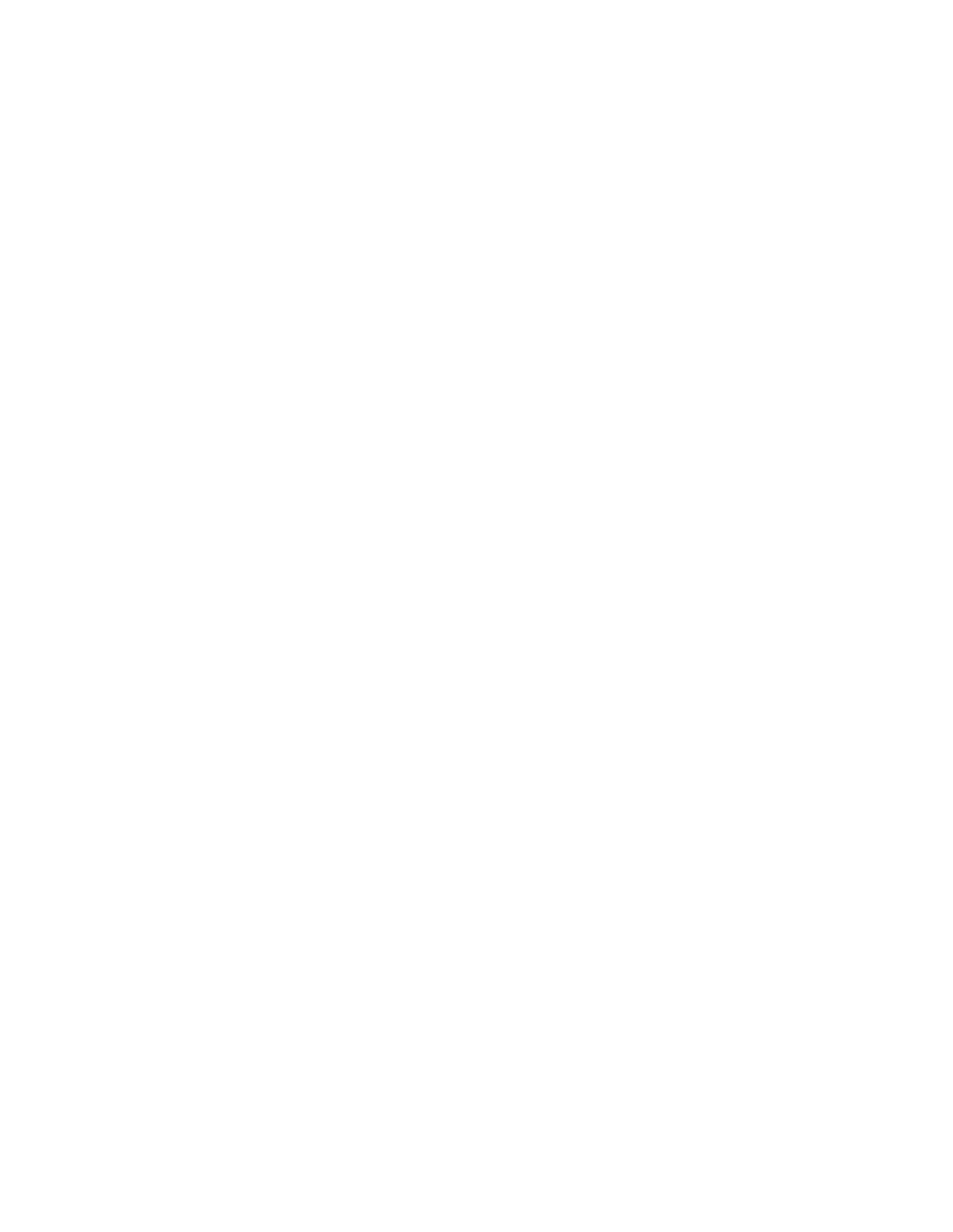### Breeding Birds of the Upper Delaware Watershed

Source: New Jersey Audubon's Breeding Bird Atlas

| <b>Common Name</b>               | <b>Scientific Name</b>    | <b>Status</b> |
|----------------------------------|---------------------------|---------------|
| Loons & Grebes:                  | Gaviidae & Podicipedidaw  |               |
| Pied-billed Grebe                | Podilymbus podiceps       | Е             |
| Cormarant:                       | Phalacrocoracidae         |               |
| Double-crested Cormorant         | Phalacrocorax auritus     | <b>INC</b>    |
| <b>Bitterns &amp; Herons:</b>    | <b>Ardeidae</b>           |               |
| American Bittern                 | Botaurus lentiginosos     | E             |
| Least Bittern                    | Ixobrychus exilis         | D             |
| <b>Great Blue Heron</b>          | Ardea herodias            | s<br>s        |
| Green-backed Heron               | <b>Butorides striatus</b> |               |
| <b>Vultures:</b>                 | <b>Cathartidae</b>        |               |
| <b>Black Vulture</b>             | Coragyps atratus          | S             |
| <b>Turkey Vulture</b>            | Cathartes aure            | S             |
| <b>Swans, Geese &amp; Ducks:</b> | <b>Anatidae</b>           |               |
| Mute Swan                        | Cygnus olor               | L             |
| Canada Goose                     | <b>Branta canadensis</b>  | <b>INC</b>    |
| Wood Duck                        | Aix sponsa                | S             |
| Green-winged Teal                | Anas crecca               |               |
| American Black Duck              | Anas rubripes             | $\frac{S}{S}$ |
| Mallard                          | Ansa platyrhynchos        | <b>INC</b>    |
| Gadwall                          | Anas strepera             |               |
| <b>Hooded Merganser</b>          | Lophodytes cucullatus     |               |
| Common Merganser                 | Mergus merganser          | s<br>s<br>s   |
| Osprey, Kites, Hawks & Eagles:   | <b>Accipitridae</b>       |               |
| Osprey                           | <b>Pandion haliaetus</b>  | T             |
| <b>Bald Eagle</b>                | Haliaeetus leucocephalus  | E             |
| Northern Harrier                 | Circus cyaneus            | E             |
| Sharp-shinned Hawk               | <b>Accipiter stiatus</b>  | U             |
| Cooper's Hawk                    | Accipiter cooperii        | T             |
| Northern Goshawk                 | Accipiter gentilis        | E             |
| Red-shouldered Hawk              | <b>Buteo lineatus</b>     | E             |
| <b>Broad-winged Hawk</b>         | <b>Buteo platypterus</b>  | S             |
| Red-tailed Hawk                  | <b>Buteo jamaicensis</b>  | <b>INC</b>    |
| Falcons:                         | <b>Falconidae</b>         |               |
| American Kestrel                 | Falco sparverius          | S             |
| Peregrine Falcon                 | Falco peregrinus          | E             |
| <b>Gallinaceous Birds:</b>       | <b>Phasianidae</b>        |               |
| Ring-necked Pheasant             | Phasianus colchicus       | D             |
| <b>Ruffed Grouse</b>             | Bonasa umbellus           | S             |
| Eastern Wild Turkey              | Melaegris gallopavo       | <b>INC</b>    |
| Northern Bobwhite                | Colinus virginianus       | S             |
| Rails:                           | <b>Rallidae</b>           |               |
| King Rail                        | Rallus elegans            | P             |
| Virginia Rail                    | Rallus limocola           | S<br>S        |
| Sora                             | Porzana carolina          |               |
|                                  |                           |               |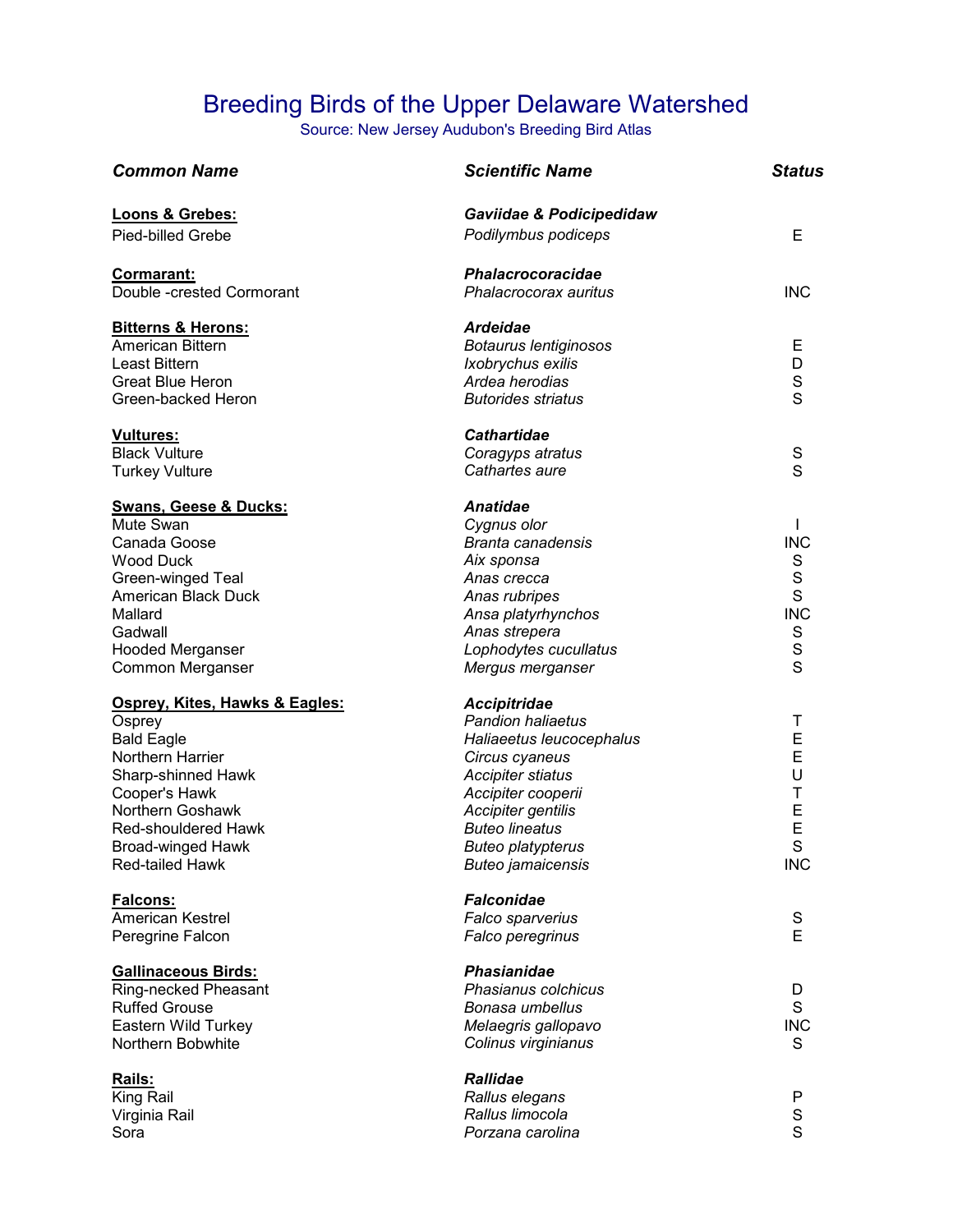| Killdeer                   | Common Moorhen<br>American Coot                                                                                                                                                | Gallinula chloropus<br>Fulica americana<br>Charadrius vociferus                                                                                                                          | ${\mathsf S}$<br>D<br>S                                                                                                                      |
|----------------------------|--------------------------------------------------------------------------------------------------------------------------------------------------------------------------------|------------------------------------------------------------------------------------------------------------------------------------------------------------------------------------------|----------------------------------------------------------------------------------------------------------------------------------------------|
| <b>Sandpipers:</b>         | Spotted Sandpiper<br><b>Common Snipe</b><br>American Woodcock                                                                                                                  | Scolopacidae<br>Acitis macularia<br>Gallinago gallinago<br>Philohela minor                                                                                                               | ${\mathsf S}$<br>$\frac{\mathsf{S}}{\mathsf{S}}$                                                                                             |
| Doves:<br><b>Rock Dove</b> | <b>Mourning Dove</b>                                                                                                                                                           | Columbidae<br>Columba livia<br>Zenaida macroura                                                                                                                                          | $\mathsf{S}$                                                                                                                                 |
| Cuckoos:                   | <b>Black-billed Cuckoo</b><br><b>Yellow-billed Cuckoo</b>                                                                                                                      | <b>Cuculidae</b><br>Coccyzus erythrhopthalmus<br>Coccyzus americanus                                                                                                                     | $\mathbf S$<br>$\mathsf{S}$                                                                                                                  |
| <b>Barn Owls:</b>          | Common Barn Owl                                                                                                                                                                | <b>Tytonidae</b><br>Tyto alba                                                                                                                                                            | S                                                                                                                                            |
| <b>Barred Owl</b>          | <b>Typical Owls:</b><br>Eastern Screech Owl<br><b>Great Horned Owl</b><br>Long-eared Owl<br>Northern Saw-whet Owl                                                              | <b>Strigidae</b><br>Otus asio<br><b>Bubo virginianus</b><br>Strix varia<br>Asio otus<br>Aegolius acadicus                                                                                | S<br>S<br>T<br>$\mathbf S$<br>$\mathsf{S}$                                                                                                   |
| Nightjars:                 | Common Nighthawk<br>Whip-poor-will                                                                                                                                             | Caprimulgidae<br>Chordeilus minor<br>Caprimulgus vociferus                                                                                                                               | S<br>D                                                                                                                                       |
| Swifts:                    | <b>Chimney Swift</b>                                                                                                                                                           | Apodidae<br>Chaetura pelagica                                                                                                                                                            | $\mathbf S$                                                                                                                                  |
|                            | Hummingbirds:<br>Ruby-throated Hummingbird                                                                                                                                     | <b>Trochilidae</b><br>Archilochus colubris                                                                                                                                               | D                                                                                                                                            |
| Kingfishers:               | <b>Belted Kingfisher</b>                                                                                                                                                       | <b>Alcedinidae</b><br>Ceryle alcyon                                                                                                                                                      | S                                                                                                                                            |
|                            | Woodpeckers:<br>Red-headed Woodpecker<br>Red-bellied Woodpecker<br>Downy Woodpecker<br>Hairy Woodpecker<br>Northern Common Flicker<br>Pileated Woodpecker                      | <b>Picidae</b><br>Melanerpes erythrocephalus<br>Melanerpes carolinus<br>Picoides pubescens<br>Picoides villosus<br>Colaptes auratus<br>Dryocopus pileatus                                | Τ<br>S<br>S<br>S<br>S<br>S<br>S                                                                                                              |
| Tapaculos:                 | Eastern Wood Pewee<br>Acadian Flycatcher<br>Alder Flycatcher<br>Willow Flycatcher<br>Least Flycatcher<br>Eastern Phoebe<br><b>Great Crested Flycatcher</b><br>Eastern Kingbird | <b>Tyrannidae</b><br>Contopus virens<br>Empidonax virescens<br>Empidonax alnorum<br>Empidonax trailii<br>Empidonax minimus<br>Sayornis phoebe<br>Myiarchus crinitus<br>Tyrannus tyrannus | S<br>S<br>S<br>S<br>S<br>S<br>S<br>S<br>S<br>S<br>S<br><br><br><br><br><br><br><br><br><br><br><br><br><br><br><br><br><br><br><br><br><br>D |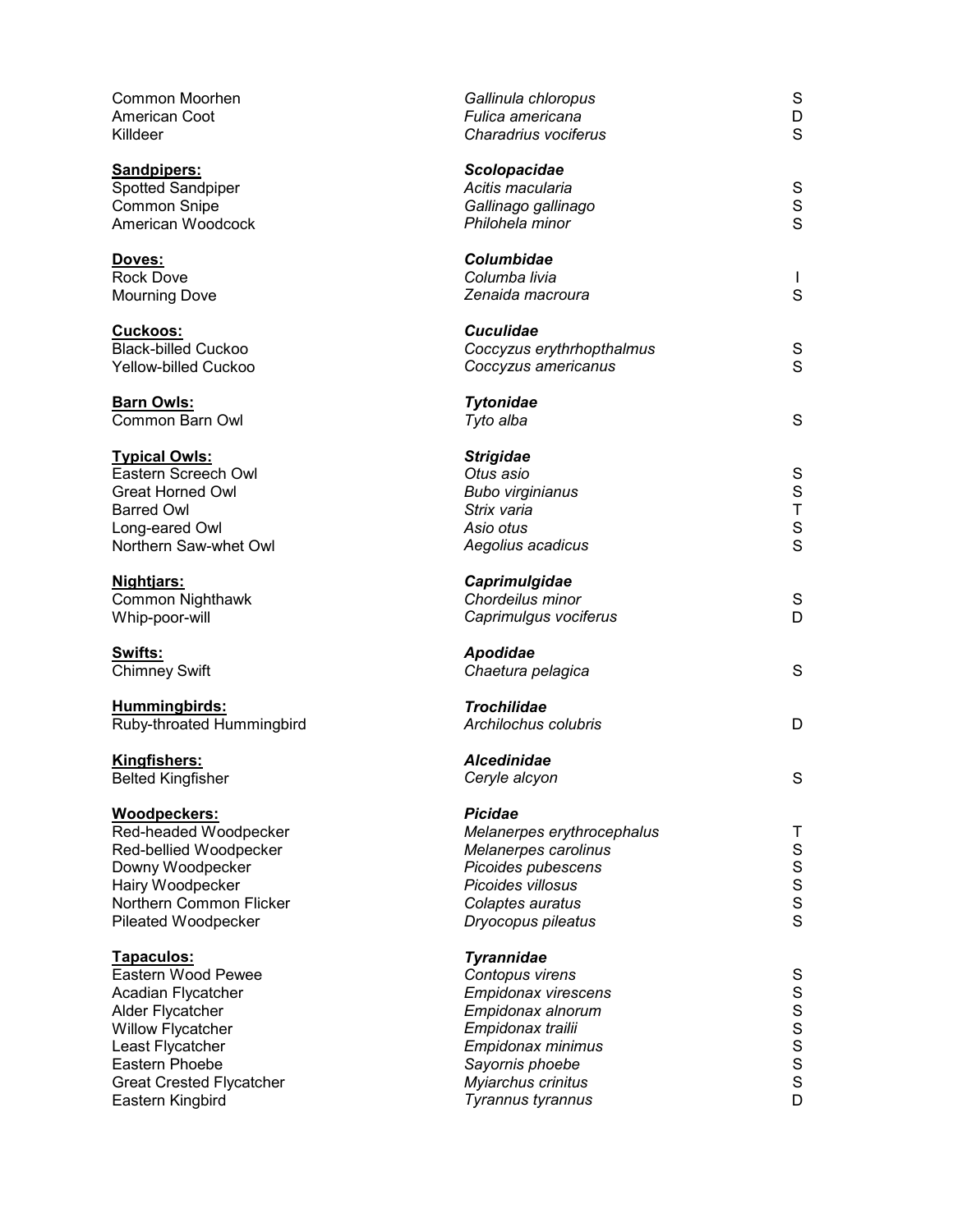| Vireos:<br>White-eyed Vireo<br>Solitary Vireo<br>Yellow-throated Vireo<br>Red-eyed Vireo                                                                        | <b>Vireonidae</b><br>Vireo griseus<br>Vireo solitarius<br>Vireo flavifrons<br>Vireo olivaceua                                                        | D<br>S<br>S<br><b>INC</b>             |
|-----------------------------------------------------------------------------------------------------------------------------------------------------------------|------------------------------------------------------------------------------------------------------------------------------------------------------|---------------------------------------|
| Crows & Jays:<br>Blue Jay<br><b>American Crow</b><br><b>Fish Crow</b><br>Common Raven                                                                           | Corvidae<br>Cyanocitta cristata<br>Corvus brachyrhynchos<br>Corvus ossifragus<br>Corvus corax                                                        | S<br>$\mathbf S$<br>$\mathsf{s}$<br>P |
| Larks:<br><b>Horned Lark</b>                                                                                                                                    | <b>Alaudidae</b><br>Eremophila alpestris                                                                                                             | D                                     |
| <b>Swallows:</b><br>Purple Martin<br><b>Tree Swallow</b><br>Northern Rough-winged Swallow<br><b>Bank Swallow</b><br><b>Cliff Swallow</b><br><b>Barn Swallow</b> | <b>Hirundinidae</b><br>Progne subis<br>Tachycineta bicolor<br>Stelgidopteryx serripennis<br>Riparia riparia<br>Hirundo pyrrhonota<br>Hirundo rustica | D<br>$\mathbf S$<br>S<br>S<br>S<br>S  |
| <b>Chickadees &amp; Titmice:</b><br><b>Black-capped Chickadee</b><br>Carolina Chickadee<br><b>Tufted Titmouse</b>                                               | <b>Paridae</b><br>Parus atricapillus<br>Parus carolinensis<br>Parus bicolor                                                                          | S<br>$\mathsf S$<br>S                 |
| <b>Nuthatches:</b><br><b>Red-breasted Nuthatch</b><br>White-breasted Nuthatch                                                                                   | <b>Sittidae</b><br>Sitta pusilla<br>Sitta carolinensis                                                                                               | S<br>S                                |
| Creepers:<br><b>Brown Creeper</b>                                                                                                                               | <b>Certhiidae</b><br>Certhia americana                                                                                                               | S                                     |
| Wrens:<br>Carolina Wren<br>House Wren<br>Winter Wren<br>Marsh Wren                                                                                              | Troglodytidae<br>Thryothorus Iudovicianus<br>Troglodytes aedon<br>Troglodytes troglodytes<br>Cistothorus palustris                                   | S<br>$\mathbf S$<br>S<br>D            |
| <b>Kinglets:</b><br>Golden-crowned Kinglet                                                                                                                      | <b>Regulidae</b><br>Regulus satrapa                                                                                                                  | S                                     |
| <b>Old World Warblers:</b><br><b>Blue-gray Gnatcatcher</b>                                                                                                      | Sylviidae<br>Poliaptila carulea                                                                                                                      | S                                     |
| Thrushes:<br>Eastern Bluebird<br>Veery<br>Hermit Thrush<br>Wood Thrush<br>American Robin                                                                        | <b>Turdidae</b><br>Sialia sialis<br>Catharus fuscescens<br>Catharus guttatus<br>Hylocichla mustelina<br>Turdus migratorius                           | S<br>S<br>S<br>S<br>S                 |
| <b>Mimic Thrushes:</b><br>Catbird<br>Northern Mockingbird<br><b>Brown Thrasher</b>                                                                              | <b>Mimidae</b><br>Dumetella carolinensis<br>Mimus polyglottos<br>Toxostoma rufum                                                                     | S<br>$\mathsf{s}$<br>D                |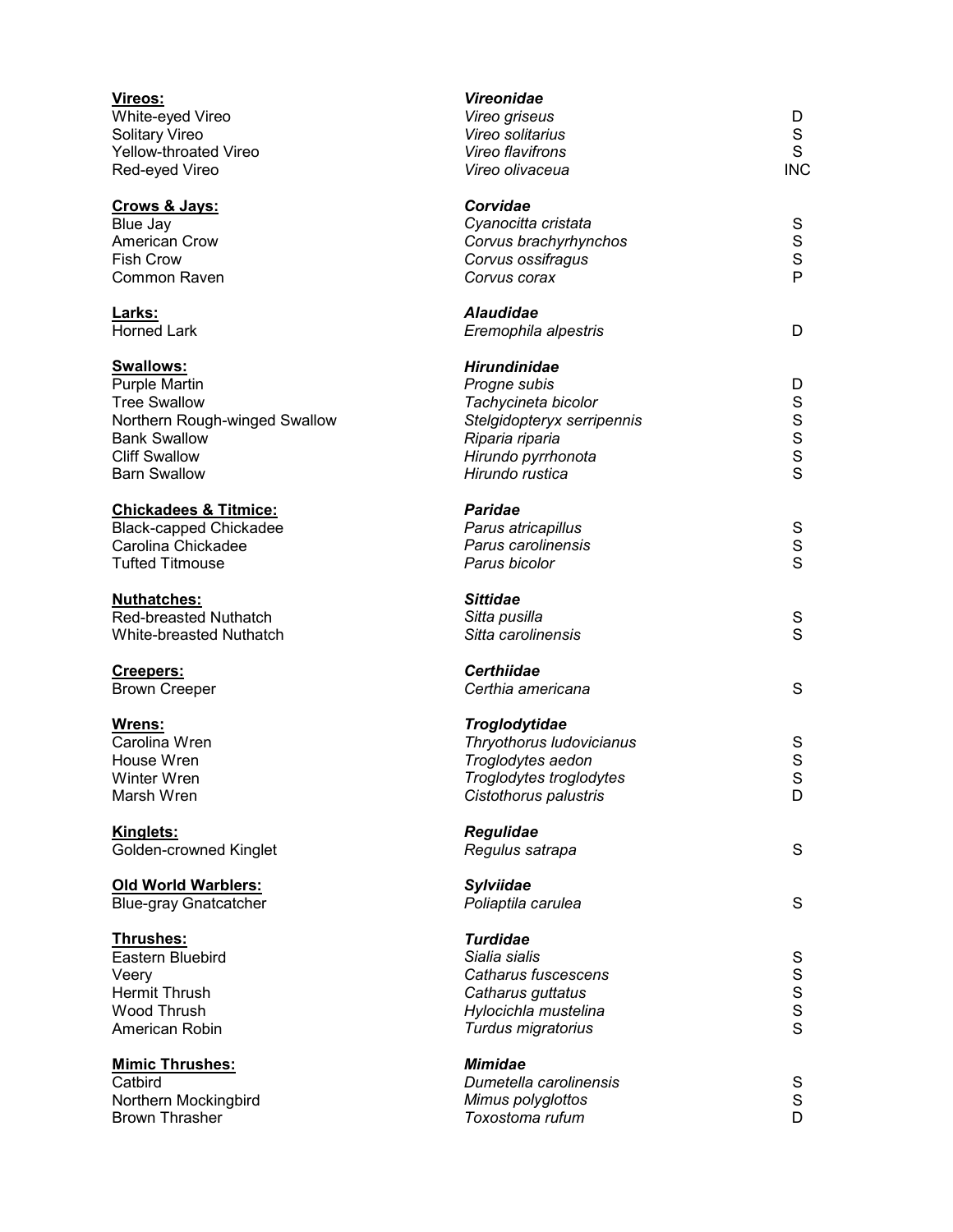| <b>Starlings:</b>                          | <b>Sturnidae</b>               |              |
|--------------------------------------------|--------------------------------|--------------|
| <b>European Starling</b>                   | Sturnus vulgaris               |              |
| <b>Waxwings:</b>                           | <b>Bombycillidae</b>           |              |
| Cedar Waxwing                              | Bombycilla cedrorum            | S            |
| <b>Wood Warblers:</b>                      | <b>Parulidae</b>               |              |
| <b>Blue-winged Warbler</b>                 | Vermivora pinus                | $\mathbf S$  |
| Golden-winged Warbler                      | Vermivora chrysoptera          | D            |
| Nashville Warbler                          | Vermivora reficapilla          | $\mathbf S$  |
| Northern Parula                            | Parula americana               | $\sf P$      |
| <b>Yellow Warbler</b>                      | Dendroica petechia             | $\mathbf S$  |
| <b>Chestnut-sided Warbler</b>              | Dendroica pensylvanica         | $\mathbf S$  |
| Magnolia Warbler                           | Dendroica magnolia             | S            |
| <b>Black-throated Blue Warbler</b>         | Dendroica caerulescens         | $\mathbf S$  |
| Yellow-rumped Warbler                      | Dendroica coronata             | S            |
| <b>Black-throated Green Warbler</b>        | Dendroica virens               | S            |
| <b>Blackburnian Warbler</b>                | Dendroica fusca                | $\mathbf S$  |
| <b>Yellow-throated Warbler</b>             | Dendroica dominica             | $\mathsf{s}$ |
| Pine Warbler                               | Dendroica pinus                | $\mathbf S$  |
| <b>Prairie Warbler</b>                     | Dendroica discolor             | $\rm S$      |
| Cerulean Warbler                           | Dendroica cerulea              | S            |
| <b>Black and White Warbler</b>             | Miniotilta varia               | S            |
| American Redstart                          | Setophaga ruticilla            | S            |
| Prothonotary Warbler                       | Protonotaria citrea            | S            |
| Worm-eating Warbler                        | <b>Helmitheros vermivorus</b>  | S            |
| Ovenbird                                   | Seiurus aurocapillus           | $\mathbf S$  |
| Northern Waterthrush                       | Seiurus novebaracensis         | S            |
| Louisianna Waterthrush                     | Seiurus motacilla              | S            |
| Kentucky Warbler                           | Oporornis formosus             | $\mathbf S$  |
| <b>Common Yellowthroat</b>                 | Geothlypsis trichas            | $\mathbf S$  |
| <b>Hooded Warbler</b>                      | Wilsonia citrina               | D            |
| Canada Warbler                             | Wilsonia canadensis            | $\mathbf S$  |
| <b>Yellow-breasted Chat</b>                | Icteria virens                 | D            |
| Tanagers:                                  | <b>Thraupidae</b>              |              |
| Summer Tanager                             | Piranga rubra                  | S            |
| Scarlet Tananger                           | Piranga olivacea               | S            |
| <b>Cardinals, Grosbeaks, &amp; Allies:</b> | Cardinalidae                   |              |
| Northern Cardinal                          | Cardinalis cardinalis          | <b>INC</b>   |
| Rose-breasted Grosbeak                     | <b>Pheucticus Iudovicianus</b> | S            |
| <b>Blue Grosbeak</b>                       | Guiraca caerulea               | $\mathbf S$  |
| Indigo Bunting                             | Passerina cyanea               | $\mathbf S$  |
| Dickcissel                                 | Spiza americana                | P            |
| <b>Towhees &amp; Sparrows:</b>             | <b>Emberizidae</b>             |              |
| <b>Rufous-sided Towhee</b>                 | Pipilo erythrophthalmus        | S            |
| <b>Chipping Sparrow</b>                    | Spizella passerina             | $\mathbf S$  |
| <b>Field Sparrow</b>                       | Spizella pusilla               | $\mathbf S$  |
| <b>Vesper Sparrow</b>                      | Pooecetes gramineus            | E            |
| Savannah Sparrow                           | Passerculus sandwichensis      | T            |
| <b>Grasshopper Sparrow</b>                 | Ammodramus savannarum          | T            |
| Song Sparrow                               | Melospiza melodia              | $\mathbf S$  |
| Swamp Sparrow                              | Melospiza georgiana            | $\mathbf S$  |
|                                            |                                | $\mathbf S$  |
| White-throated Sparrow                     | Zonotrichia albicillis         | S            |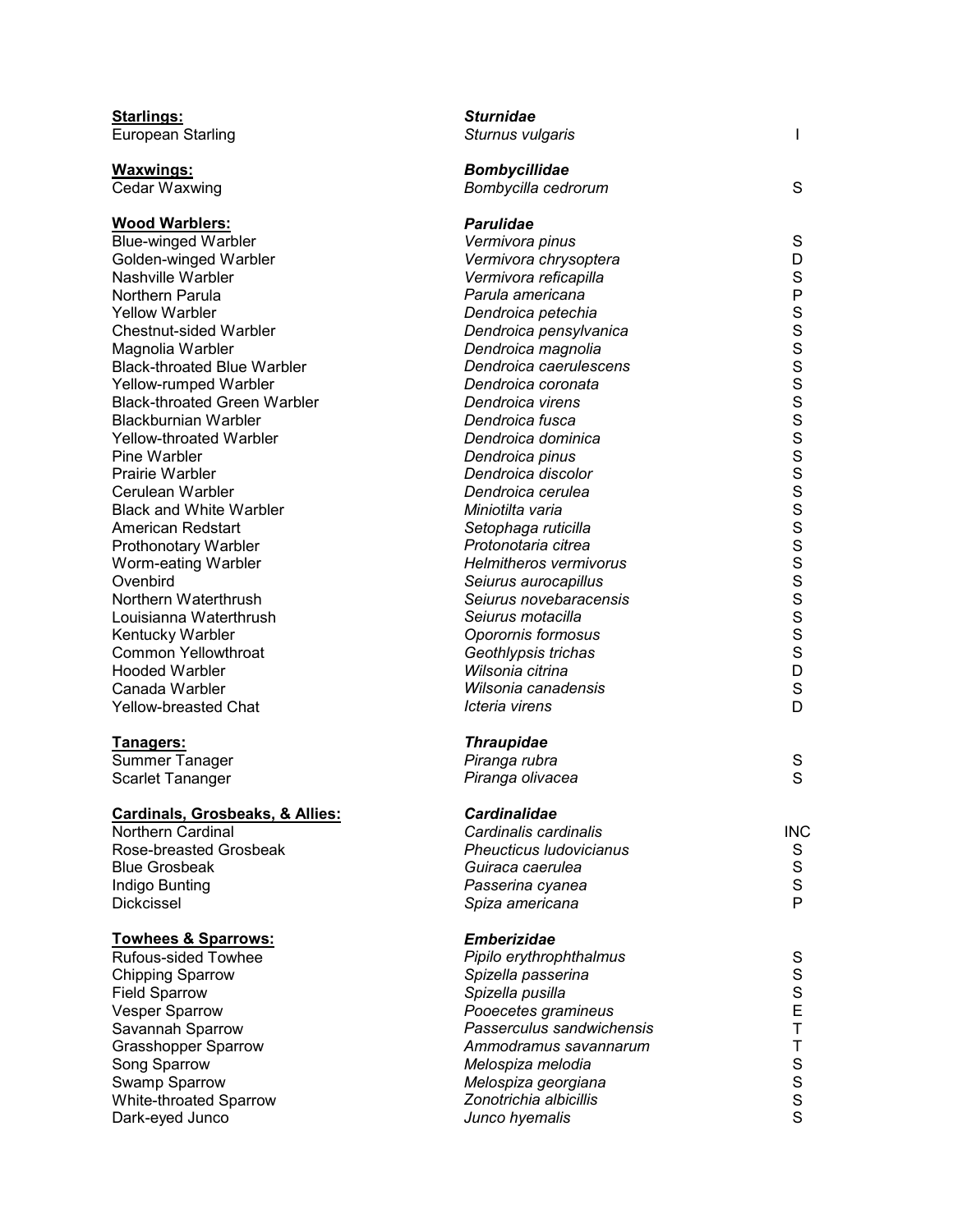## **Blackbirds & Orioles:** *Icteridae*

#### **\*Key**

E-Endangered T-Threatened D-Decreasing INC-Increasing S-Stable U-Undetermined I-Introduced P-Peripheral

| <b>Bobolink</b>      | Dolichonyx oryzivorus |    |
|----------------------|-----------------------|----|
| Red-winged Blackbird | Agelaius phoeniceus   | S. |
| Eastern Meadowlark   | Sturnella magna       | D. |
| Common Grackle       | Quiscalus quiscula    | S. |
| Brown-headed Cowbird | Molothrus ater        | S. |
| Orchard Oriole       | Icterus spurius       | S. |
| Northern Oriole      | Icterus galbula       | S. |
|                      |                       |    |

### **Finches:** *Fringillidae*

| Purple Finch            | Carpodacus purpureus     |      |
|-------------------------|--------------------------|------|
| House Finch             | Carpodacus mexicanus     |      |
| Pine Siskin             | Carduelis pinus          |      |
| American Goldfinch      | Carduelis tristis        |      |
| <b>Evening Grosbeak</b> | Hesperiphona vespertinus | INC. |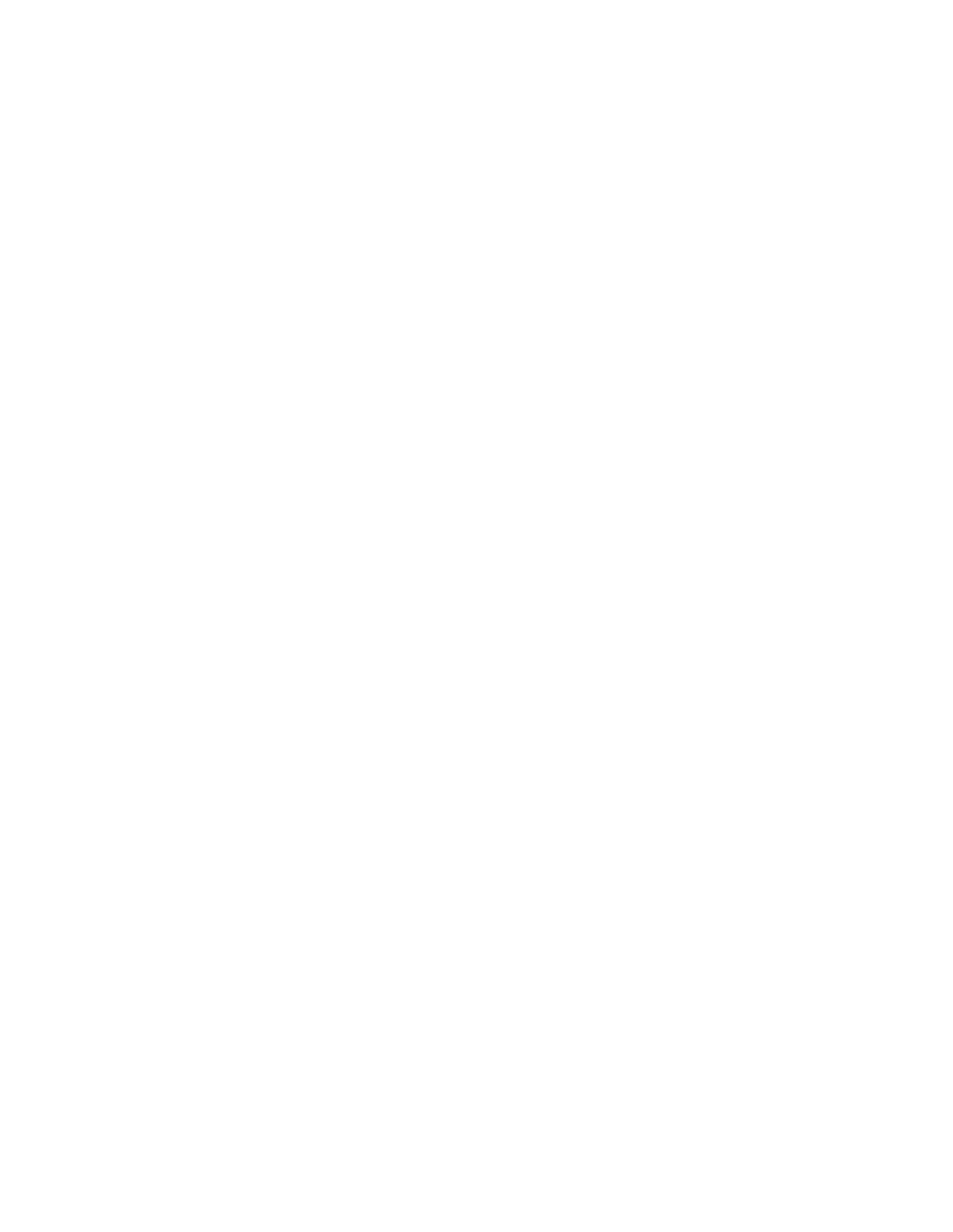### Appendix B

Reptiles and Amphibians of the Upper Delaware Watershed Source: New Jersey Division of Fish & Wildlife's Herp Atlas (unpublished data)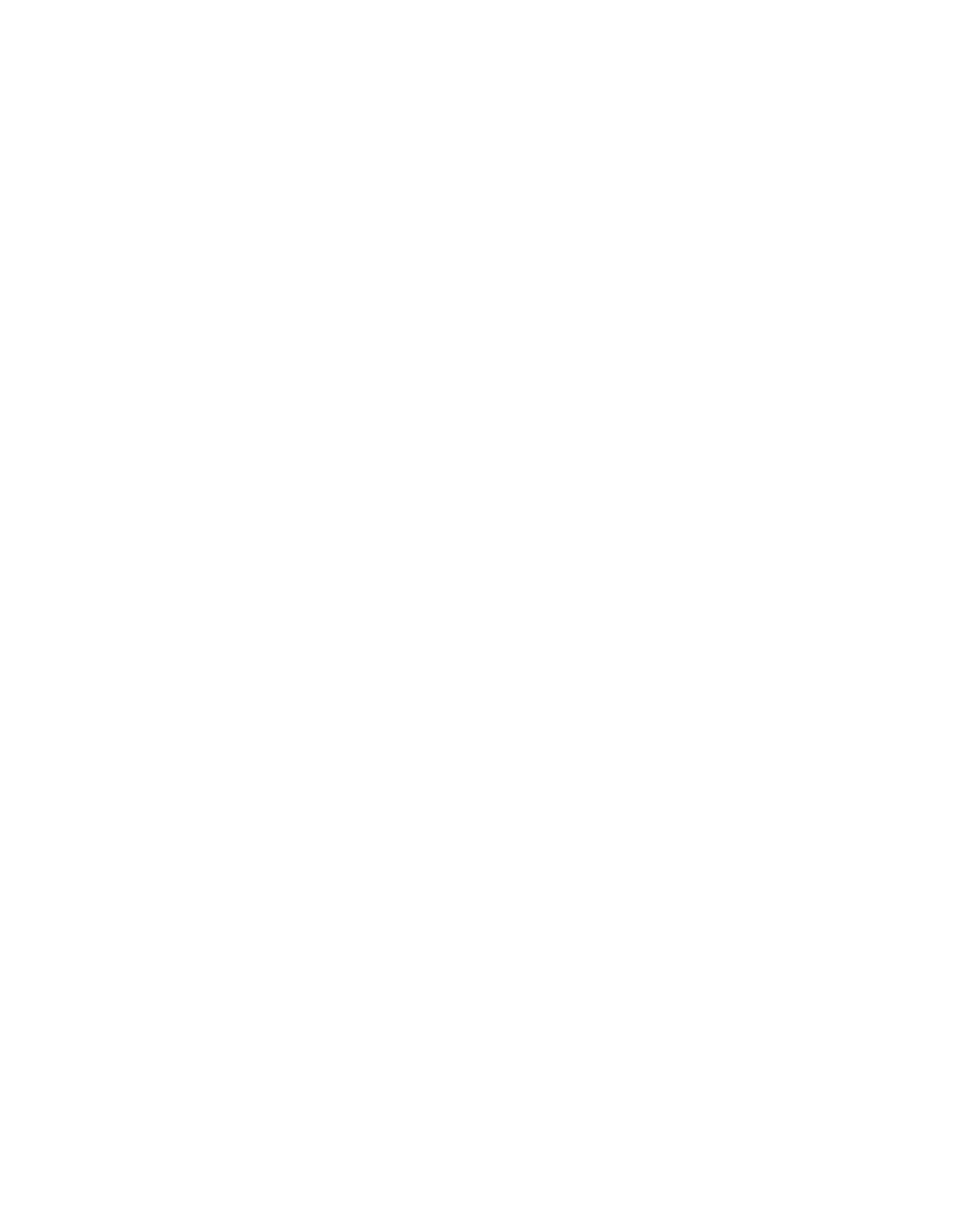### Reptiles and Amphibians of the Upper Delaware Watershed

Source: New Jersey Division of Fish & Wildlife's Herp Atlas (unpublished data)

#### *Common Name Scientific Name Status*  **Salamanders:** Marbled Salamander *Ambystoma opacum* D Jefferson Salamander *Ambystoma jeffersonianum* D Blue-spotted Salamander *Ambystoma laterale* E Spotted Salamander *Ambystoma maculatum* D Red-spotted Newt *Notophthalmus v. viridescens* S Northern Dusky Salamander *Desmognathus f. fuscus* S Mountain Dusky Salamander *Desmognathus ochrophaeus* U Red-backed Salamander *Plethodon c. cinereus* S Northern Slimy Salamander *Plethodon g. glutinosus* Four-toed Salamander *Hemidactylium scutatum* D Northern Spring Salamander *Gyrinophilus p. porphyriticus* D Northern Red Salamander *Pseudotriton r. ruber* D Northern Two-lined Salamander *Eurycea b. bislineata* S Long-tailed Salamander *Eurycea longicauda* T **Frogs & Toads:** Eastern Spadefoot Toad *Scaphiopus h. holbookii* D Bufo americanus Fowler's Toad *Bufo woodhousii fowleri* S Northern Cricket Frog *Acris c. crepitans* U Northern Spring Peeper **Hyla c. crucifer** Northern Gray Treefrog *Hyla versicolor* S New Jersey Chorus Frog *Pseudoacris triseriata kalmi* S Upland Chorus Frog *Pseudoacris triseriata feriarum* U Bullfrog *Rana catesbeiana* S Carpenter Frog *Rana virgatipes* U Green Frog **Callet Contract Contract Contract Contract Contract Contract Contract Contract Contract Contract Co<br>
Rana sylvatica Contract Contract Contract Contract Contract Contract Contract Contract Contract Contract Cont** Wood Frog *Rana sylvatica* S Southern Leopard Frog *Rana spenocephala* S **Pickerel Frog** *Rana palustris Rana palustris* **Turtles:** Common Snapping Turtle *Chelydra s. serpentina* S Common Musk Turtle (Stinkpot) *Sternotherus odoratus* S Eastern Mud Turtle *Kinosternon s. subrubrum* U Spotted Turtle *Clemmys guttata* U Bog Turtle *Clemmys muhlenbergi* E Wood Turtle *Clemmys insculpta*

Eastern Box Turtle *Terrapene c. carolina* S Common Map Turtle *Graptemys geographica* U Red-eared Turtle *Pseudoemys scripta elegans* I Eastern Painted Turtle *Chrysemys p. picta* S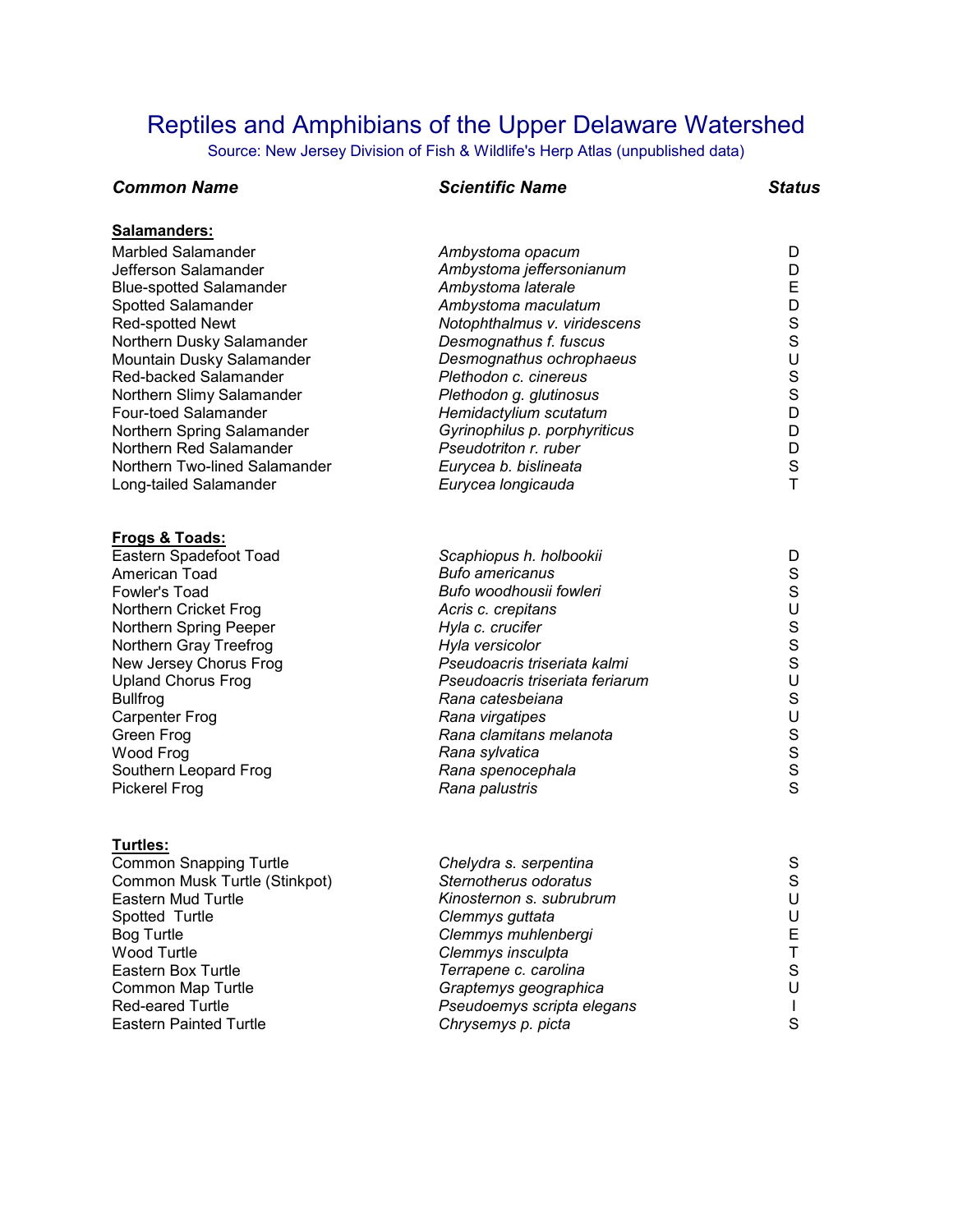| Eumeces fasciatus              | U |
|--------------------------------|---|
|                                |   |
| Nerodia s. sipedon             | S |
| Storeria d. dekayi             | S |
| Storeria o. occipitomaculata   | S |
| Thamnophis s. sirtalis         | S |
| Thamnophis s. sauritus         | S |
| Heterodon platyrhinos          | D |
| Diadophis punctatus edwardsi   | S |
| Diadophis p. punctatus         | S |
| Carphophis a. amoenus          | U |
| Coluber c. constrictor         | U |
| Opheodrys v.vernalis           | U |
| Elaphe o. obsoleta             | U |
| Lampropeltis t. triangulum     | S |
| Agkistrodon contortrix mokasen | U |
| Crotalus n. horridus           | E |
|                                |   |

#### **\*Key**

**Lizards:**

E-Endangered T-Threatened D-Decreasing INC-Increasing S-Stable U-Undetermined I-Introduced P-Peripheral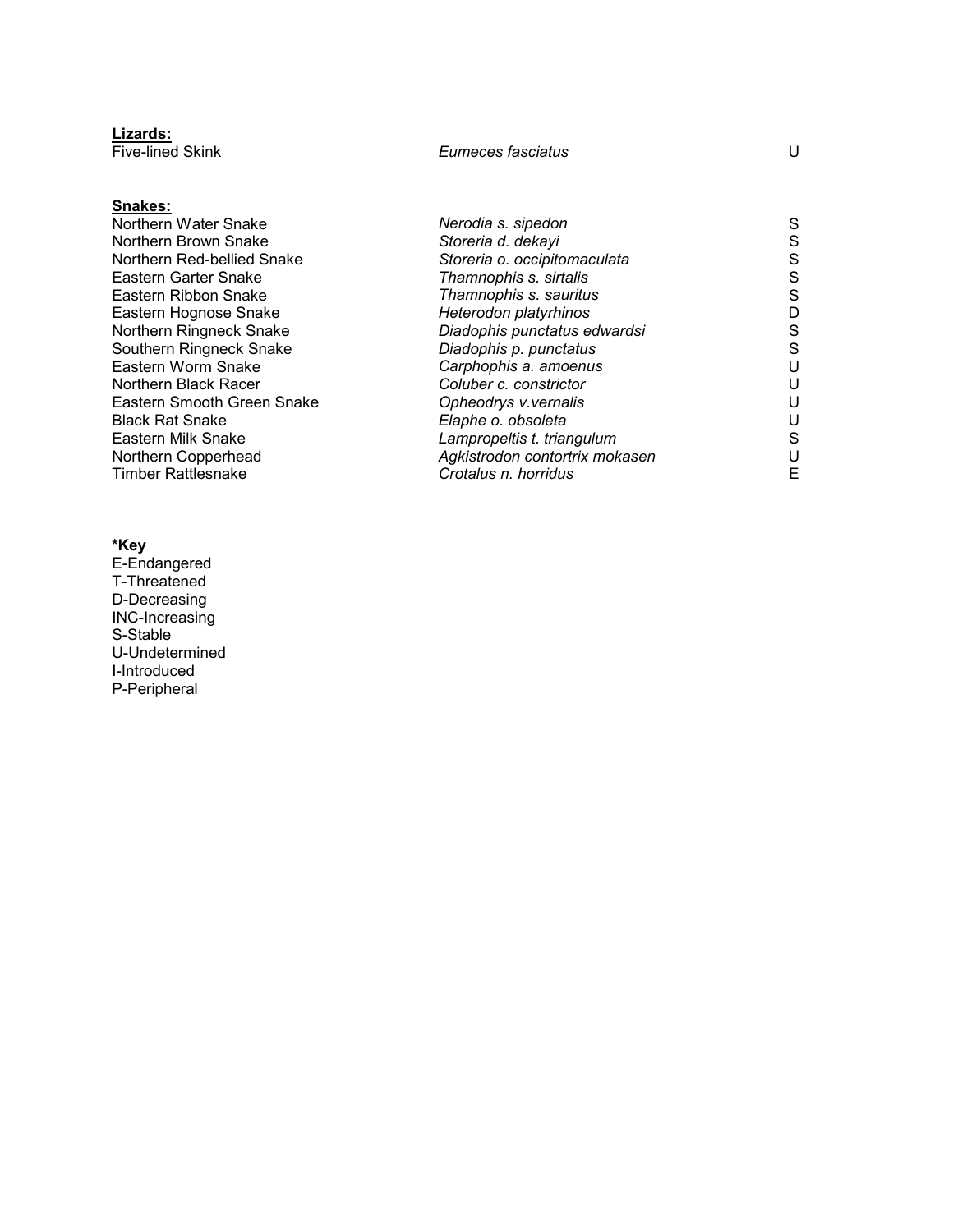### Appendix C

Upper Delaware Watershed Rare Wildlife Species Source: New Jersey Natural Heritage Database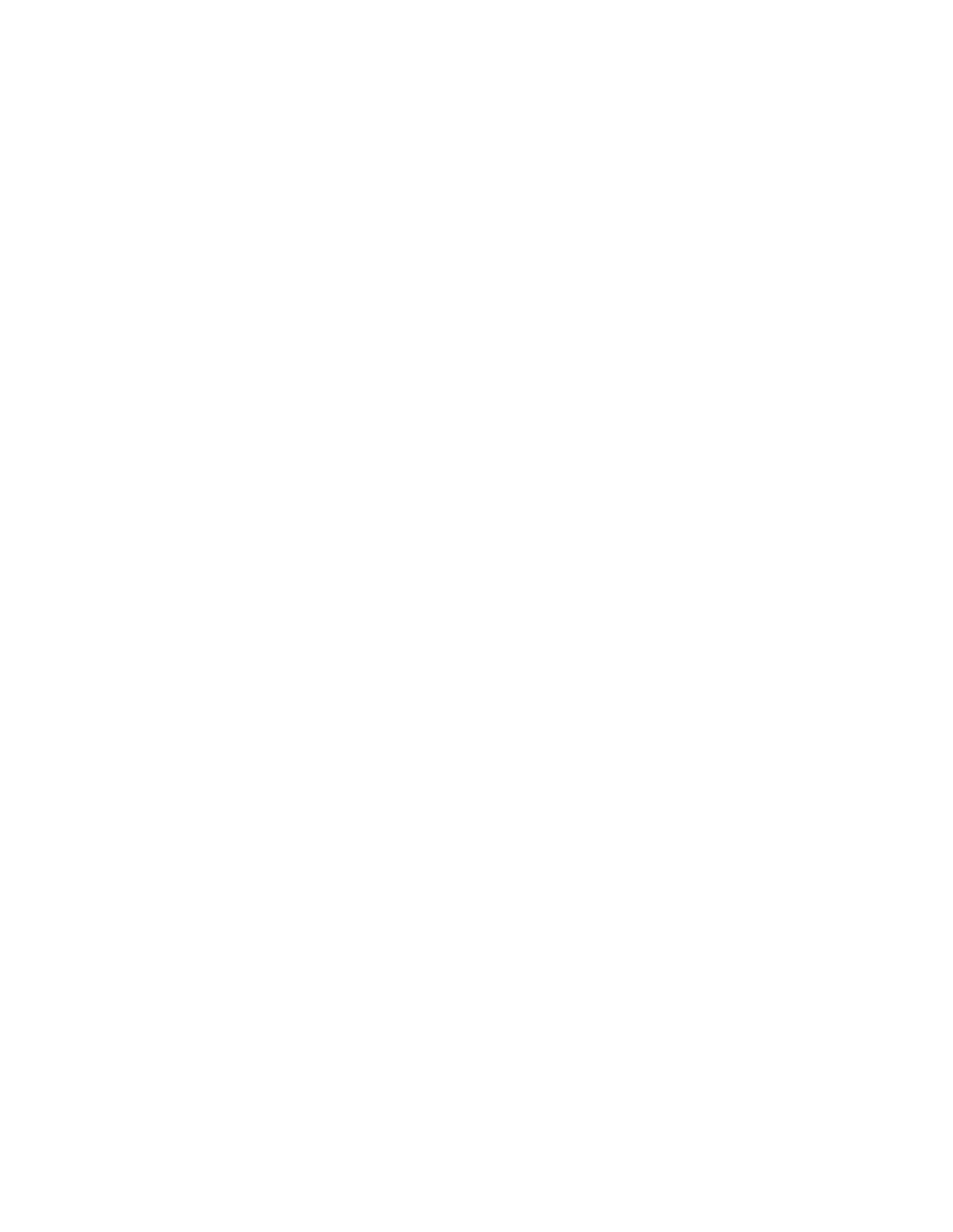## **Appendix C**

### **Upper Delaware Watershed Rare Wildlife Species**

Source: New Jersey Natural Heritage Database

| <b>NAME</b>                       | <b>COMMON NAME</b>             | <b>FEDERAL</b><br><b>STATUS</b> | <b>STATE</b><br><b>STATUS</b> |
|-----------------------------------|--------------------------------|---------------------------------|-------------------------------|
| *** Vertebrates                   |                                |                                 |                               |
| <b>ACCIPITER COOPERII</b>         | <b>COOPER'S HAWK</b>           |                                 | E.                            |
| ACCIPITER GENTILIS                | NORTHERN GOSHAWK               |                                 | T/T                           |
| ACRIS CREPITANS CREPITANS         | NORTHERN CRICKET FROG          |                                 | U                             |
| AMBYSTOMA JEFFERSONIANUM          | JEFFERSON SALAMANDER           |                                 | D                             |
| AMBYSTOMA LATERALE                | <b>BLUE-SPOTTED SALAMANDER</b> |                                 | E                             |
| AMBYSTOMA MACULATUM               | SPOTTED SALAMANDER             |                                 | D                             |
| AMBYSTOMA OPACUM                  | MARBLED SALAMANDER             |                                 | D                             |
| AMMODRAMUS HENSLOWII              | <b>HENSLOW'S SPARROW</b>       |                                 | E                             |
| AMMODRAMUS SAVANNARUM             | <b>GRASSHOPPER SPARROW</b>     |                                 | T/T                           |
| ARDEA HERODIAS                    | <b>GREAT BLUE HERON</b>        |                                 | T/S                           |
| ASIO OTUS                         | LONG-EARED OWL                 |                                 | T/T                           |
| BARTRAMIA LONGICAUDA              | UPLAND SANDPIPER               |                                 | E.                            |
| <b>BOTAURUS LENTIGINOSUS</b>      | AMERICAN BITTERN               |                                 | T/S                           |
| <b>BUTEO LINEATUS</b>             | RED-SHOULDERED HAWK            |                                 | E/T                           |
| <b>CISTOTHORUS PLATENSIS</b>      | <b>SEDGE WREN</b>              |                                 | E                             |
| CLEMMYS INSCULPTA                 | <b>WOOD TURTLE</b>             |                                 | T                             |
| <b>CLEMMYS MUHLENBERGII</b>       | <b>BOG TURTLE</b>              | LT.                             | E                             |
| CROTALUS HORRIDUS HORRIDUS        | <b>TIMBER RATTLESNAKE</b>      |                                 | Ε                             |
| DOLICHONYX ORYZIVORUS             | <b>BOBOLINK</b>                |                                 | T/T                           |
| EMPIDONAX ALNORUM                 | ALDER FLYCATCHER               |                                 | S/S                           |
| EURYCEA L. LONGICAUDA             | LONGTAIL SALAMANDER            |                                 | T                             |
| HALIAEETUS LEVCOCEPHALUS          | <b>BALD EAGLE</b>              | LT.                             | E                             |
| <b>HEMIDACTYLIUM SCUTATUM</b>     | <b>FOUR-TOED SALAMANDER</b>    |                                 | D                             |
| <b>LYNX RUFUS</b>                 | <b>BOBCAT</b>                  |                                 | E                             |
| <b>MELANERPES ERYTHROCEPHALUS</b> | RED-HEADED WOODPECKER          |                                 | T/T                           |
| <b>MYOTIS LEIBII</b>              | EASTERN SMALL-FOOTED MYOTIS    |                                 | U                             |
| NEOTOMA MAGISTER                  | ALLEGHENY WOODRAT              |                                 | E                             |
| PASSERCULUS SANDWICHENSIS         | SAVANNAH SPARROW               |                                 | T/T                           |
| PETROCHELIDON PYRRHONOTA          | <b>CLIFF SWALLOW</b>           |                                 | T/S                           |
| PODILYMBUS PODICEPS               | PIED-BILLED GREBE              |                                 | E/S                           |
| POOECETES GRAMINEUS               | <b>VESPER SPARROW</b>          |                                 | E                             |
| SOREX DISPAR                      | LONG-TAILED OR ROCK SHREW      |                                 | U                             |
| STRIX VARIA                       | <b>BARRED OWL</b>              |                                 | T/T                           |
| VERMIVORA CHRYSOPTERA             | GOLDEN-WINGED WARBLER          |                                 | D/S                           |
| <b>VIREO SOLITARIUS</b>           | <b>SOLITARY VIREO</b>          |                                 | S/S                           |